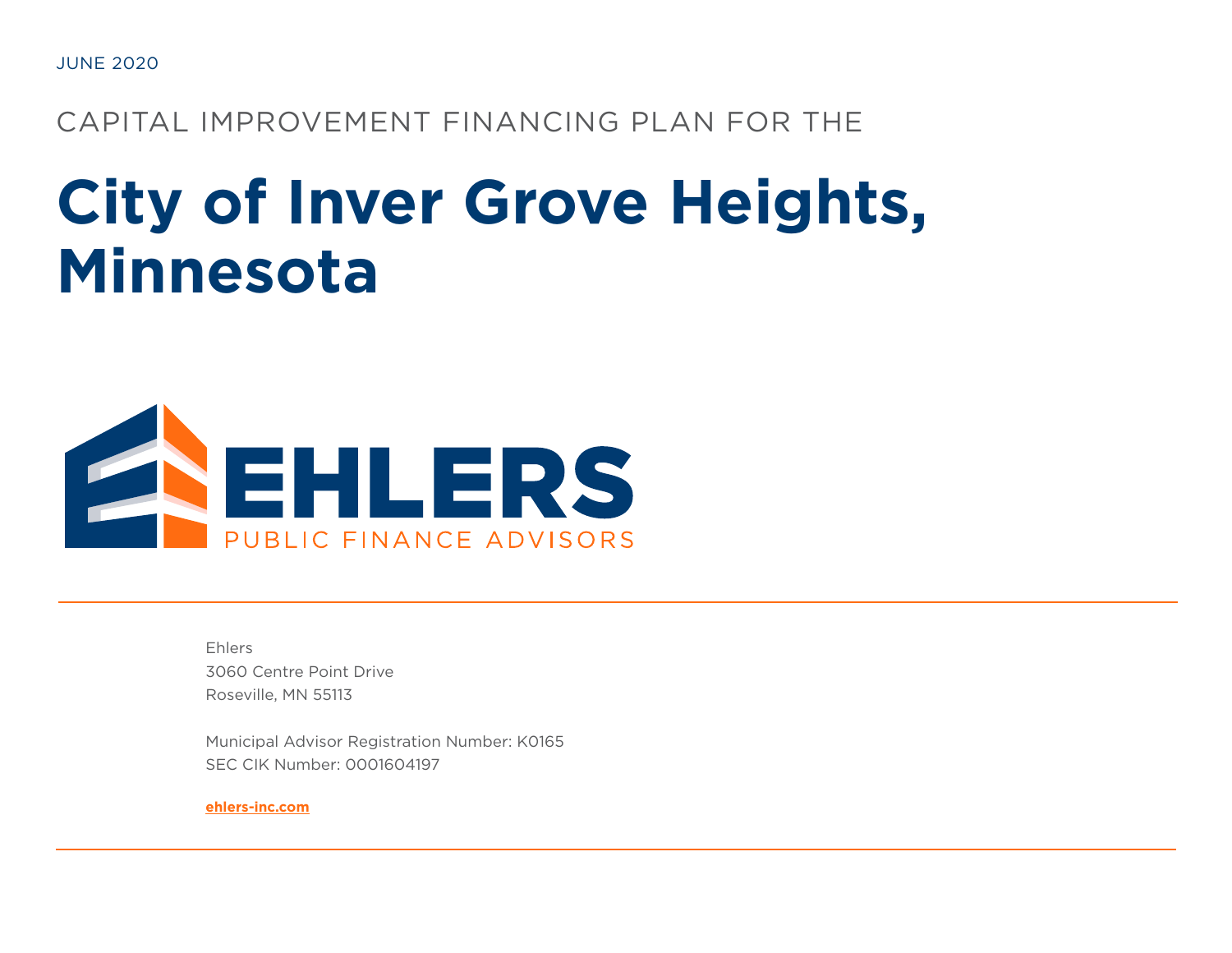# <span id="page-1-0"></span>**TABLE OF CONTENTS**

| INTRODUCTION & CITY GOALS          | $\overline{3}$ |                  |    |
|------------------------------------|----------------|------------------|----|
| DEBT FINANCING & TAX IMPACTS       | $\overline{7}$ |                  |    |
| KEY ASSUMPTIONS & METHODOLOGY      | 8              |                  |    |
| <b>FUNDS</b>                       | $\mathcal{G}$  |                  |    |
| RECOMMENDATIONS & ACKNOWLEDGEMENTS | 13             |                  |    |
| APPENDIX A: CAPITAL IMPROVEMENTS   | 14             |                  |    |
| APPENDIX B: FUND SUMMARIES         |                |                  |    |
| <b>EXHIBIT A</b>                   | 16             | EXHIBIT J        | 27 |
| <b>EXHIBIT B</b>                   | 18             | <b>EXHIBIT K</b> | 29 |
| <b>EXHIBIT C</b>                   | 19             | <b>EXHIBIT L</b> | 30 |
| <b>EXHIBIT D</b>                   | 20             | <b>EXHIBIT M</b> | 31 |
| <b>EXHIBIT E</b>                   | 21             | <b>EXHIBIT N</b> | 32 |
| <b>EXHIBIT F</b>                   | 22             |                  |    |
| <b>EXHIBIT G</b>                   | 24             |                  |    |
| <b>EXHIBIT H</b>                   | 25             |                  |    |
| EXHIBIT I                          | 26             |                  |    |

**NOTE: This is an interactive document.** The table of contents and orange text are hyperlinked to corresponding sections or sites. When your cursor changes to a hand while scrolling over the table of contents section headings, **press your "control" button on your keyboard, then click with your mouse** and you'll jump to that section within the document or corresponding site. Page headings are linked back to the table of contents.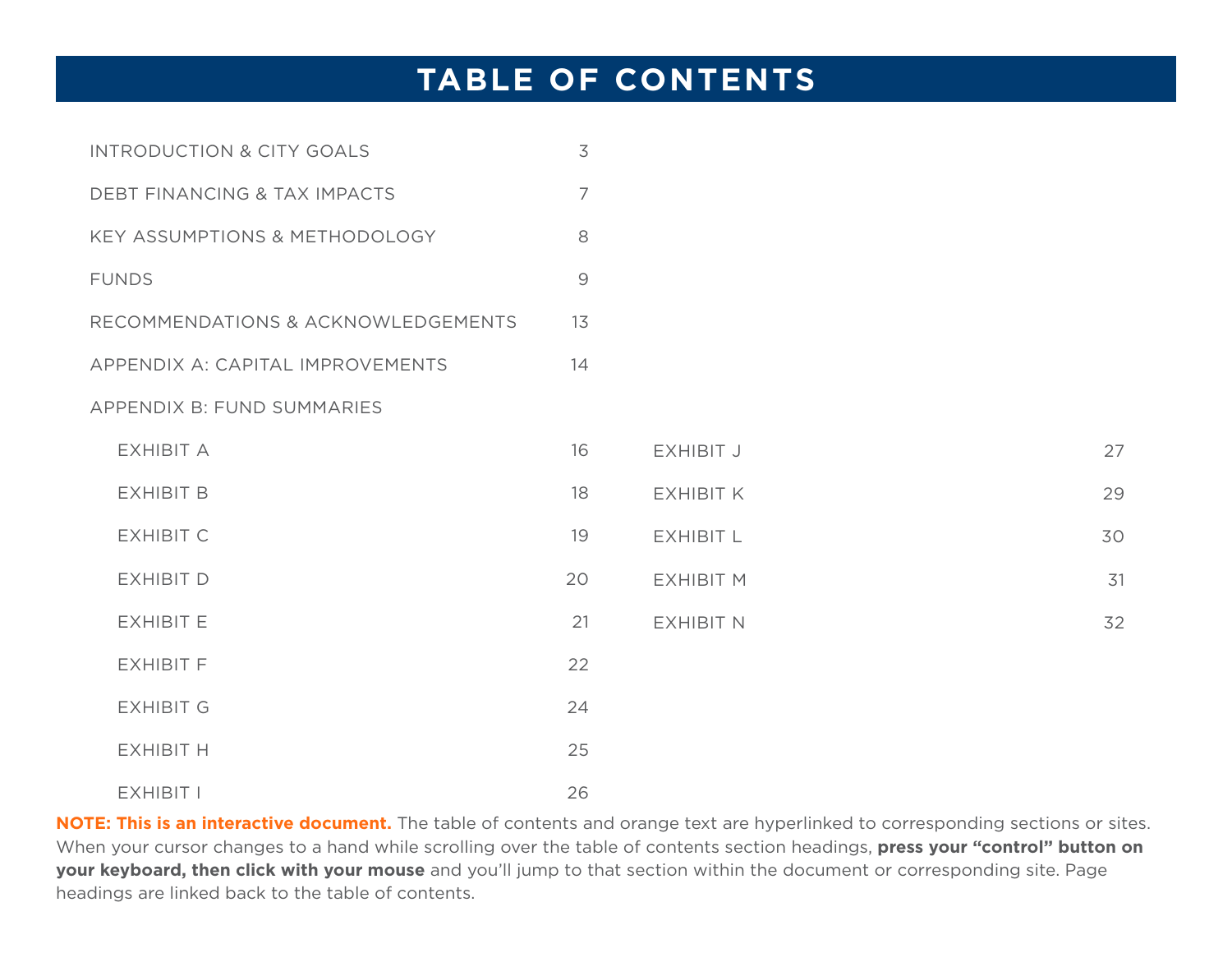# <span id="page-2-0"></span>**Introduction**

The City of Inver Grove Heights ("City") has engaged Ehlers to develop a multi-year financing plan for its Capital Improvement Plan ("CIP"). The purpose of this CIP Financial Plan is to create a 2020-2024 funding strategy for the City's capital projects, excluding the utility projects. The plan will serve as a road map to achieving the City's priority projects and initiatives. As priorities and circumstances change, the plan is designed to be adapted to show the financial impacts of those changes and aid in decision-making. The intent of this CIP Financing Plan is to:

- 1. Prioritize the use of the City's resources in funding capital projects.
- 2. Develop a coherent framework that helps the City make capital spending decisions.
- 3. Create a document to promote transparency with Inver Grove Heights' residents and taxpayers.
- 4. Provide a tool for modeling the financial impacts of changing financial circumstances or budget priorities.

### The plan also identifies the impact of future capital projects on property tax rates over the next five years.

We realize the COVID-19 pandemic and other unplanned events will have an impact of the City's 2020 budget. This plan was developed with the original 2020 budget to serve as a "baseline" financial model that shows how the City can accomplish and fund its priorities. As the financial impacts of the pandemic become more clear, they can be modeled into the plan to show the financial impacts to the City, allowing City Council to make informed policy choices about raising revenues, changing operations or adjusting capital expenditures.

This plan was developed in partnership with staff and with input from the City Council. The Council considered a draft plan at its February 3, 2020 work session and provided feedback on capital funding as well as acceptable revenue sources and tax increases. The changes to the draft plan based on Council feedback were presented to the Council on June 1, 2020 and are incorporated into this report.

# **City Goals**

The City Council identified the following goals it would like to accomplish while maintaining a moderate tax increase:

- 1. Maintain and expand its infrastructure by funding capital projects.
- 2. Increase funding for the City's Pavement Management Program.
- 3. Keep the annual debt levy at or below 15% of the total annual levy.
- 4. Maintain the General Fund balance at a minimum of 40% of next year's expenditures.

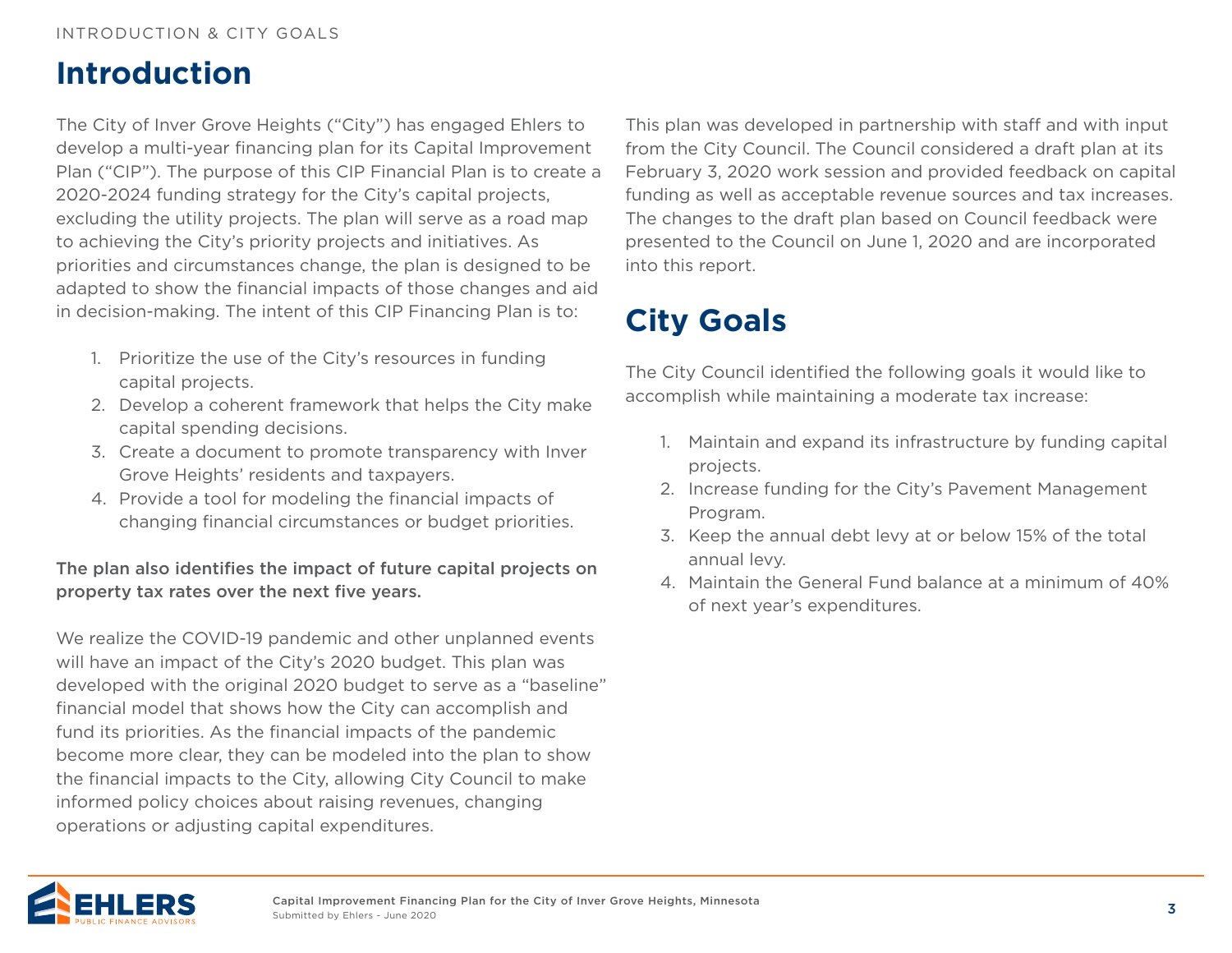### **GOAL #1**

## **FUNDING CAPITAL PROJECTS**

The 2020-2024 CIP includes \$70.5 million of non-utility capital related expenditures over the next five years. It includes costs for the Public Works Maintenance Facility planned for 2023 (estimated project budget of \$14,190,000). Projected capital expenditures for the years 2020 through 2024 as listed in **[Appendix A](#page-13-0)** are summarized as follows:

| <b>CAPITAL IMPROVEMENTS</b> | <b>ESTIMATED COST</b> |
|-----------------------------|-----------------------|
| Parks                       | \$7,785,000           |
| Emerald Ash Borer           | \$165,000             |
| Pavement Management         | \$28,110,119          |
| <b>Maintenance Facility</b> | \$14,190,000          |
| Golf Course                 | \$0                   |
| <b>Collector Streets</b>    | \$14,997,150          |
| <b>Community Center</b>     | \$5,276,300           |
| TOTAL                       | \$70,523,569          |

The amounts listed, with the exception of the maintenance facility, are not inflated and are based on current staff estimates. The proposed capital costs for the projects are increased for inflation within each of the fund summaries and can be found in **[Appendix B](#page-15-0)**.

## **GOAL #2**

# **INCREASED FUNDING FOR PAVEMENT MANAGEMENT PROGRAM**

The City Council has established a goal of increasing the pavement management projects it undertakes to improve city streets within the community. In addition to the scheduled Pavement Management Program projects estimated to total \$24,110,119 over five years, the City intends to fund an additional \$1,000,000 for local street projects, bringing the total estimated capital cost for the Pavement Management Program to \$28,110,119. The City's portion of this \$28,110,119 total amount is \$19,625,000. The remaining amount is projected to be collected from special assessments and Minnesota State Aid payments.

Proposed City funding for pavement management is shown on the following chart.

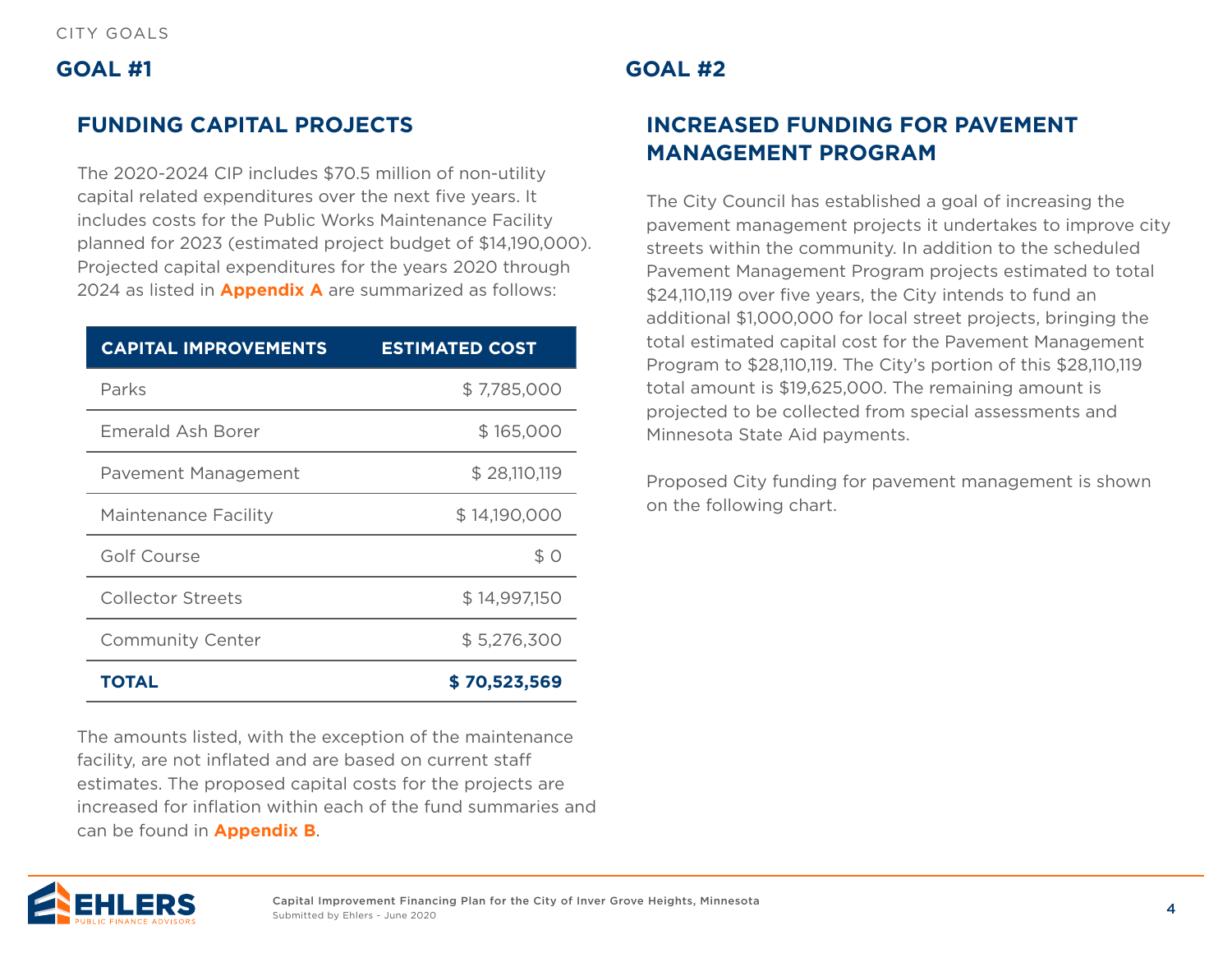# CITY FUNDING FOR PAVEMENT MANAGEMENT

| <b>YEAR</b>  | <b>GENERAL</b><br><b>FUND</b><br><b>TRANSFER</b> | <b>PAVEMENT</b><br><b>MANAGEMENT</b><br><b>LEVY</b> | <b>HOST</b><br><b>COMMUNITY</b><br><b>FUND</b> | <b>FRANCHISE</b><br><b>FEES</b> | <b>TOTAL</b> |
|--------------|--------------------------------------------------|-----------------------------------------------------|------------------------------------------------|---------------------------------|--------------|
| 2020         | \$1,750,000                                      |                                                     |                                                | \$1,065,000                     | \$2,815,000  |
| 2021         |                                                  | \$2,250,000                                         | \$500,000                                      | \$1,070,000                     | \$3,820,000  |
| 2022         |                                                  | \$2,500,000                                         | \$500,000                                      | \$1,075,000                     | \$4,075,000  |
| 2023         |                                                  | \$2,750,000                                         | \$500,000                                      | \$1,080,000                     | \$4,330,000  |
| 2024         |                                                  | \$3,000,000                                         | \$500,000                                      | \$1,085,000                     | \$4,585,000  |
| <b>TOTAL</b> | \$1,750,000                                      | \$10,500,000                                        | \$2,000,000                                    | \$5,375,000                     | \$19,625,000 |

Contributions to the Pavement Management Program from the General Fund have historically been made as transfers out to the Pavement Management Fund. We are recommending that in lieu of the transfer out the City implement a pavement management levy beginning in 2021. This will achieve the same level of funding for the Pavement Management Program while reducing the overall tax impact to homeowners and businesses. The tax burden is reduced because when the pavement management contribution is funded through a

transfer out it is an expense of the General Fund. Since the City strives to maintain a minimum fund balance of 40% to 45% of the next year's expenditures, increasing the transfer out over time also means increasing the fund balance. This puts the City in the position of having to levy additional property taxes to maintain a higher fund balance. By calling out a separate levy for pavement management the City will also increase its transparency on the use of funds.

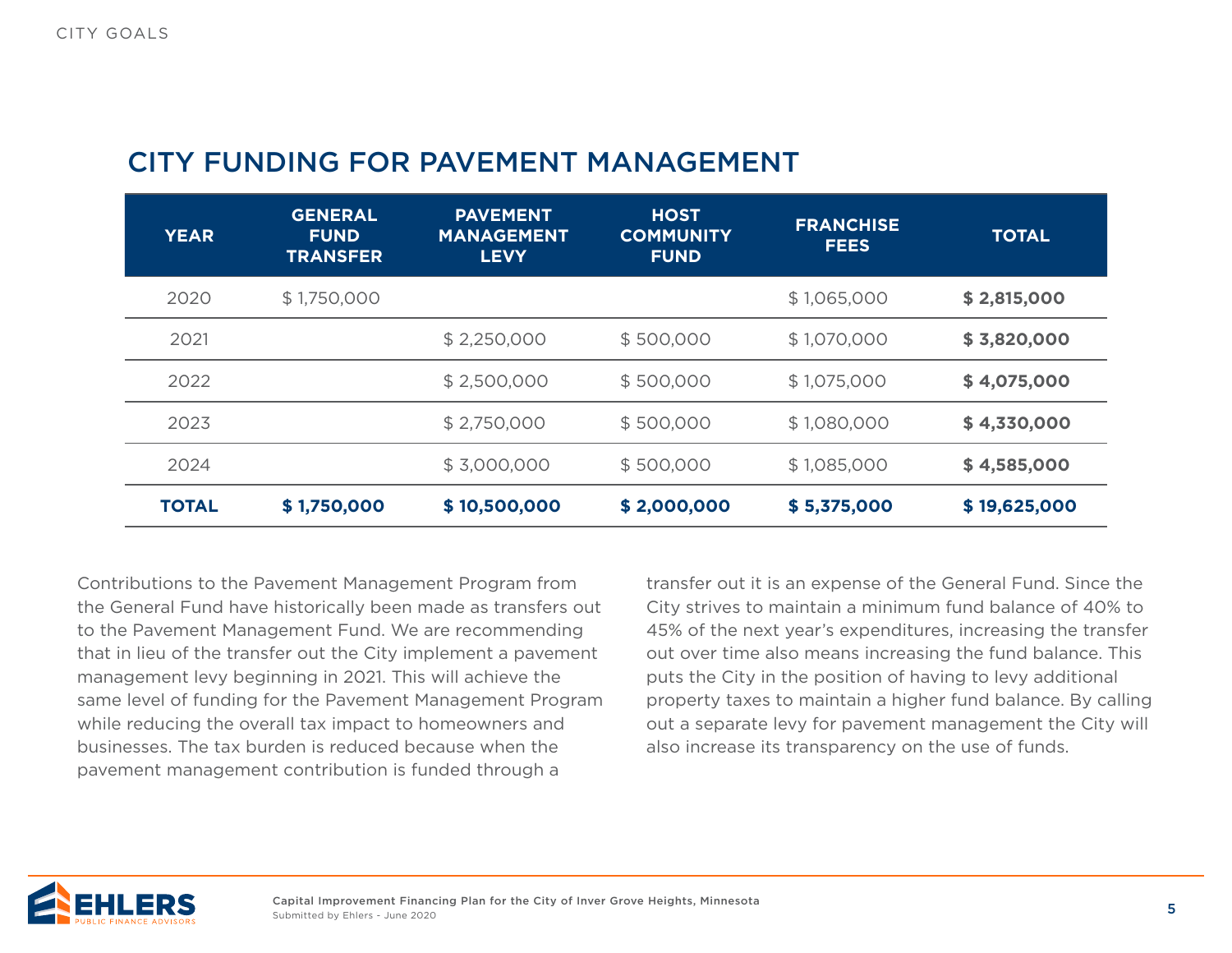### **GOAL #3**

# **ANNUAL DEBT LEVY BELOW 15% OF TOTAL LEVY**

The chart below shows this funding plan keeps the City's annual debt levy within the parameters of the debt policy. The City's measure of debt capacity is to look at the annual debt levy as a percent of the net city-wide tax levy. The City's debt policy states:

*"The City of Inver Grove Heights elects to limit the amount of debt to be repaid in any given year to a maximum debt levy amount of approximately 15% of the total city-wide levy."*

|                                   | 2019  | 2020  | 2021  | 2022      | 2023     | 2024  |
|-----------------------------------|-------|-------|-------|-----------|----------|-------|
| Debt Levy as a %<br>of Total Levy | 10.9% | 11.5% | 11.1% | $10.5 \%$ | $10.4\%$ | 11.7% |

### **GOAL #4**

## **MAINTAIN GENERAL FUND BALANCE**

The City's fund balance policy sets forth a goal of maintaining a general fund balance of 40% to 45% of the next year's expenditures. Because the City only receives property tax collections twice per year, in July and December, it is important to end the year with sufficient fund balance to cover the next six months of expenses. In addition, the City's principal payments on its debt are due February 1 of each year and the City needs funds on hand at the end of the fiscal year to pay for debt service in the following month.

As of December 31, 2019, the General Fund balance was 43.6% of the budgeted 2020 expenditures. This is expected to grow to 48% at the end of 2020, prior to any budget adjustments due to the economic effects of the COVID-19 pandemic and will provide some financial capacity for the City to respond to unexpected expenses and losses in expected revenues. Over the next five years the General Fund balance is expected to exceed the minimums spelled out in the City's policy, as shown in the following chart.

|                                       | 2019   | -2020 | 2021                        | 2022 | -2023 | -2024 |
|---------------------------------------|--------|-------|-----------------------------|------|-------|-------|
| Fund Balance as a<br>% of Next Year's | 43.6 % |       | 48.0 % 47.7 % 47.9 % 48.7 % |      |       | 48.6% |

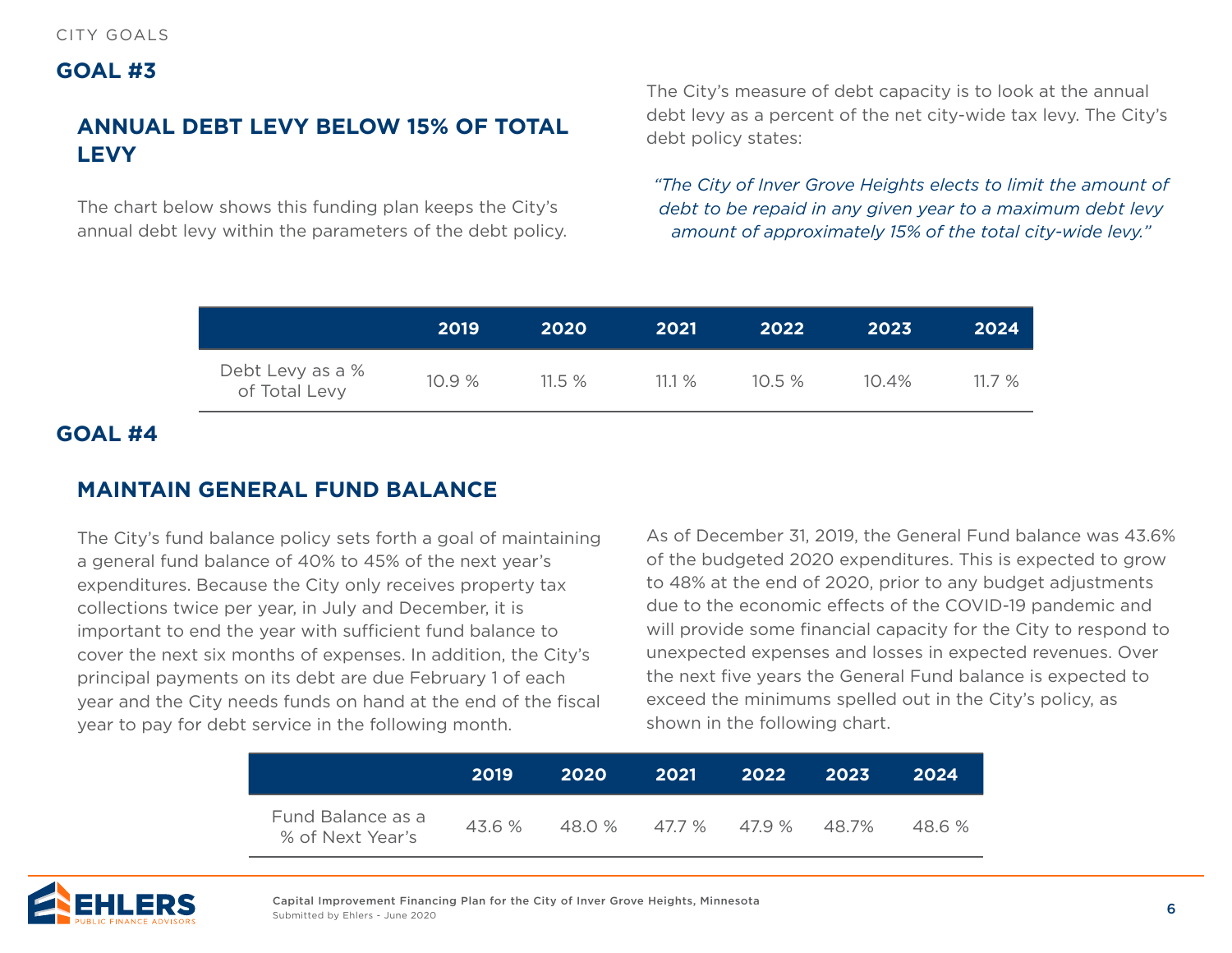# <span id="page-6-0"></span>**Debt Financing**

Through the consistent use of special assessments, new franchise fees, and transfers from the General Fund, the City has been able to eliminate its use of debt to pay for its pavement management projects. However, we project that \$7,490,000 of the public works maintenance facility and \$2,500,000 of the collector streets will need to be financed. This represents just 14% of the total capital costs over the next five years. The new debt will be repaid with property taxes. The proposed financings do not include potential future bond issues for utility related projects or potential street projects anticipated beyond 2024.

While this plan provides a funding strategy that includes two debt issuances, each issuance of debt should be evaluated at the appropriate time to determine market conditions and the size and terms of the bond issue.

# **Tax Impacts**

While capital projects can put significant financial pressures on a city, ongoing operating expenses comprise the majority of city budgets, and Inver Grove Heights is no exception. One of the primary purposes of this Financing Plan is to incorporate the capital expenditures with the operating expenses to anticipate and manage the property tax impact of funding City operations and capital projects on homeowners and businesses in the City.

The following table illustrates the effect of operating costs increases, funding capital improvement projects including streets, and related debt levies on the tax rate of a sample owner-occupied home.

|                            | 2020      | 2021      | 2022      | 2023      | 2024      |
|----------------------------|-----------|-----------|-----------|-----------|-----------|
| Value of Home              | \$242,800 | \$247,656 | \$252,609 | \$257,661 | \$262,815 |
| Tax Rates                  | 50.84 %   | 53.13 %   | 54.85 %   | 56.31%    | 57.75 %   |
| City Taxes                 | \$1,156   | \$1,236   | \$1,306   | \$1,372   | \$1,439   |
| Annual Increase            | (\$13)    | \$80      | \$70      | \$66      | \$67      |
| Percent Increase<br>in Tax | $-1.1%$   | 6.9%      | 5.6 %     | 5.0 %     | 4.9%      |

#### **Tax Impact Chart**

The average annual tax increase on the sample home (valued at \$242,800) between 2020 and 2024 is \$54 or 4.3%.

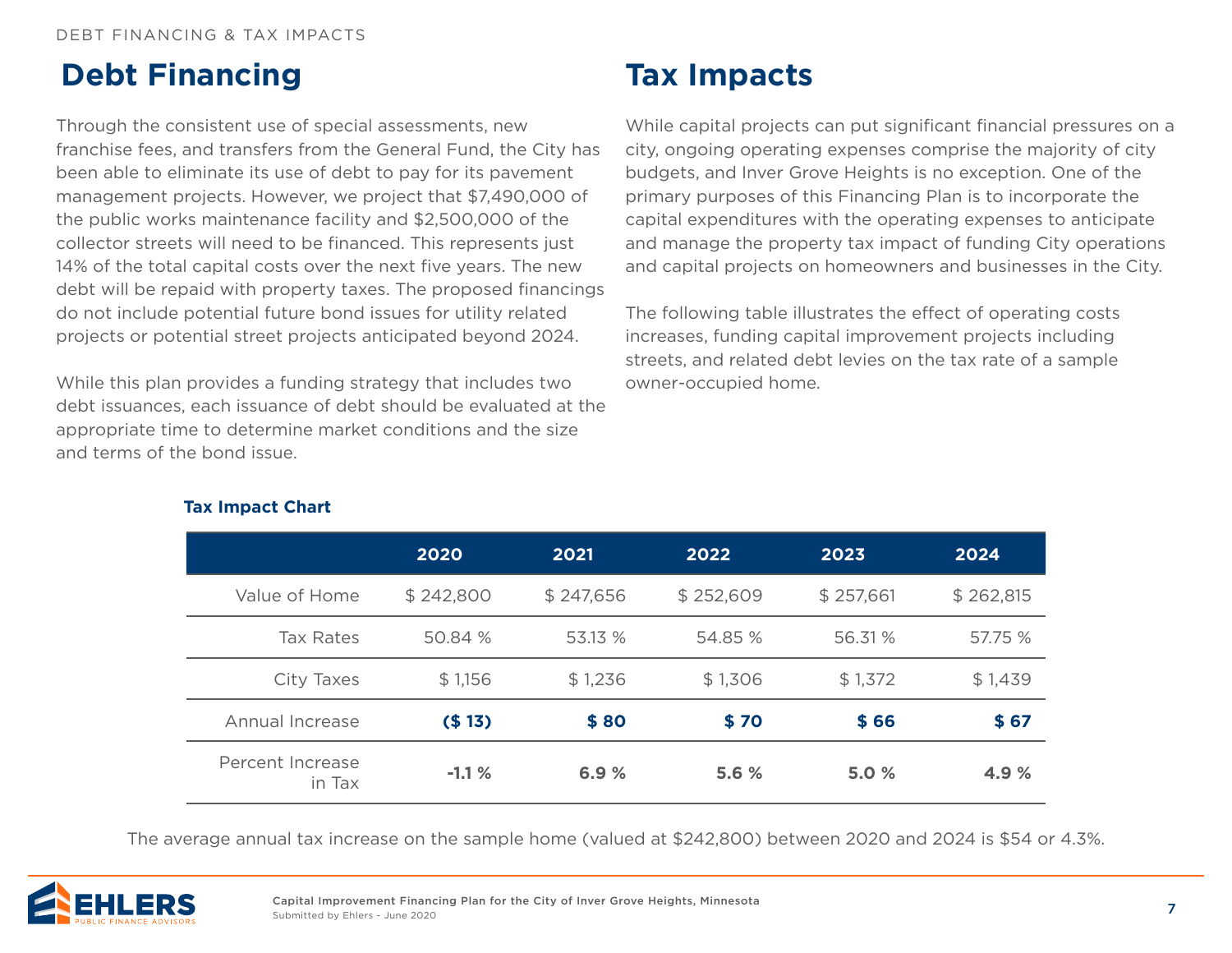# <span id="page-7-0"></span>**Key Assumptions & Methodology**

Key funds included in this CIP Plan consist of:

- » General Fund
- » Park Acquisition and Development
- » Park Capital Replacement
- » Host Community
- » Community Projects
- » Pavement Management
- » Closed Bond
- » Golf Course
- » Local Improvement
- » Community Center
- » Capital Facilities
- » Economic Development Authority
- » Franchise Fee

We have not included Water or Sanitary Sewer Enterprise Funds because these funds operate like a business and capital projects are funded by rates and charges, rather than general property taxes. It is important to note that this plan does not address the expected shortfalls in the sewer and storm water enterprise funds related to the Northwest Area. We have included the Golf Course Enterprise Fund in the analysis because historically the Golf Course Fund has relied on interfund loans from other City funds to support operations and/or capital projects.

The 2020 CIP Plan study includes detailed assumptions and forecasts for the City General Fund revenues and expenditures in 2020 through 2024:

- » 2% annual increases in non-property tax revenues
- » General Fund operating costs increase by 4% per year from 2020-2024
- » 4% inflation on Capital Project costs
- » The 2020 taxable net tax capacity for the City is \$42,989,558 which represents a 11.3% increase in tax capacity over 2019
- » The City's existing tax capacity will increase 2.5% starting in 2021 and each year thereafter which includes both new development and increases to market values on existing properties
- » TIF District 4-1 was decertified in 2019 for taxes payable in 2020

Key assumptions for other funds in the plan are:

- » Revenues increase 2-3% annually
- » Expenses increase 3-5% annually
- » Capital costs outside the general fund inflate at 5% annually
- » In the Pavement Management Fund, a minimum of 20% of the local street projects are assessed at a rate equal to 2% of the then-current bond rate.
- » \$1 million of the 117th Street, Trunk Highway 52 to Rich Valley Boulevard project is assessed in 2022
- » 75 new homes will be contributing franchise fees each year

It is important to point out that this Capital Improvement Financing Plan represents a conceptual overview of the City's capital improvement needs over the next 5 years and as such is

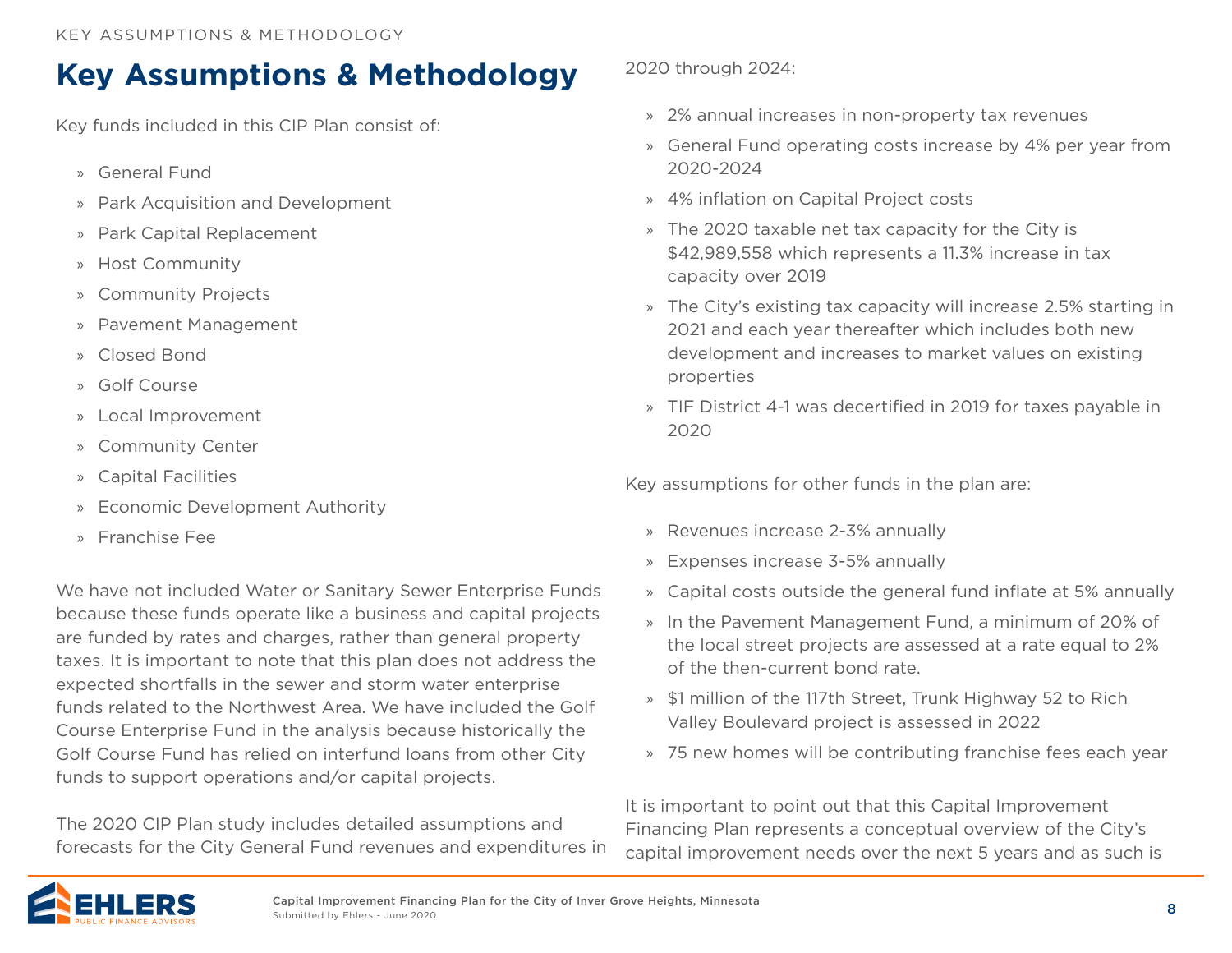<span id="page-8-0"></span>[FUNDS](#page-1-0)

a planning tool. The presence of any particular capital expenditure and the designation of an anticipated funding source or sources do not authorize the acquisition of an asset or construction of a project. The actual asset/project must be specifically authorized by the City Council as part of each year's formal budgeting process or project authorization process.

The conclusions and recommendations resulting from this study are based on information provided to Ehlers. The City should periodically review and update the Capital Improvement Financing Plan to reflect the actual cost of capital projects as they are completed and to incorporate any changes in anticipated future capital improvements such as timing, cost, or funding sources.

# **Funds**

The City maintains numerous individual Funds. Listed below are descriptions of the funds included in the CIP financing plan. Detail for each fund is provided in **[Appendix B](#page-15-0)**.

#### **GENERAL FUND** (**[Exhibit A](#page-15-0)** – page 16)

The General Fund is the City's primary operating fund. The financial study includes the previously mentioned assumptions for existing tax base inflation and new tax base growth. Included in the plan are the General Fund's cash flow for operations and related property tax levy. The model also shows transfers out to other funds and includes any capital improvement project to be funded out of the General Fund. Also included is a list of outstanding debt levies, the proposed new Pavement Management levy, and a summary of future potential debt levies. All property tax levies flow through the

General Fund. For example, when the bonds were issued for the Fire Station, the associated property tax levy to pay the annual debt service is shown in the General Fund even though the fire station expense is accounted for in the Local Improvement Fund. In this way, all expenditures that affect the property tax are shown in the General Fund summary so that tax impacts can be measured.

### **PARK ACQUISITION AND DEVELOPMENT FUND** (**[Exhibit B](#page-17-0)** – page 18)

The Park Acquisition and Development Fund accounts for new park and trail improvements that are funded by park dedication fees and grants. This fund has a beginning fund balance of \$2,149,135 for 2020. A total of \$6.2M in capital costs have been identified in this fund over the next five years. Of that, approximately \$3.0M is identified to be spent in the Northwest Area for park acquisition and park and trail development. This fund currently shows a deficient cash balance during the projection period. The CIP for the Park Acquisition and Development Fund is a guideline. Park projects that do not have sufficient funding sources will be delayed.

#### **PARK CAPITAL REPLACEMENT FUND** (**Exhibit C**– page 19)

This fund accounts for the cost to replace existing parks facilities. The financing source this fund receives is an annual transfer from the General Fund in the amount of \$265,000 per year from 2020-2024. Park dedication fees cannot be used for maintaining existing parks. The inflated capital costs from 2020 to 2024 equals \$2.16 million, or an average of \$432,723 per year. Because expenditures will exceed revenues, the ending fund balance is expected to decline from approximately \$1.3 million at the beginning on 2020 to approximately \$264,000 at the end of 2024, largely due to

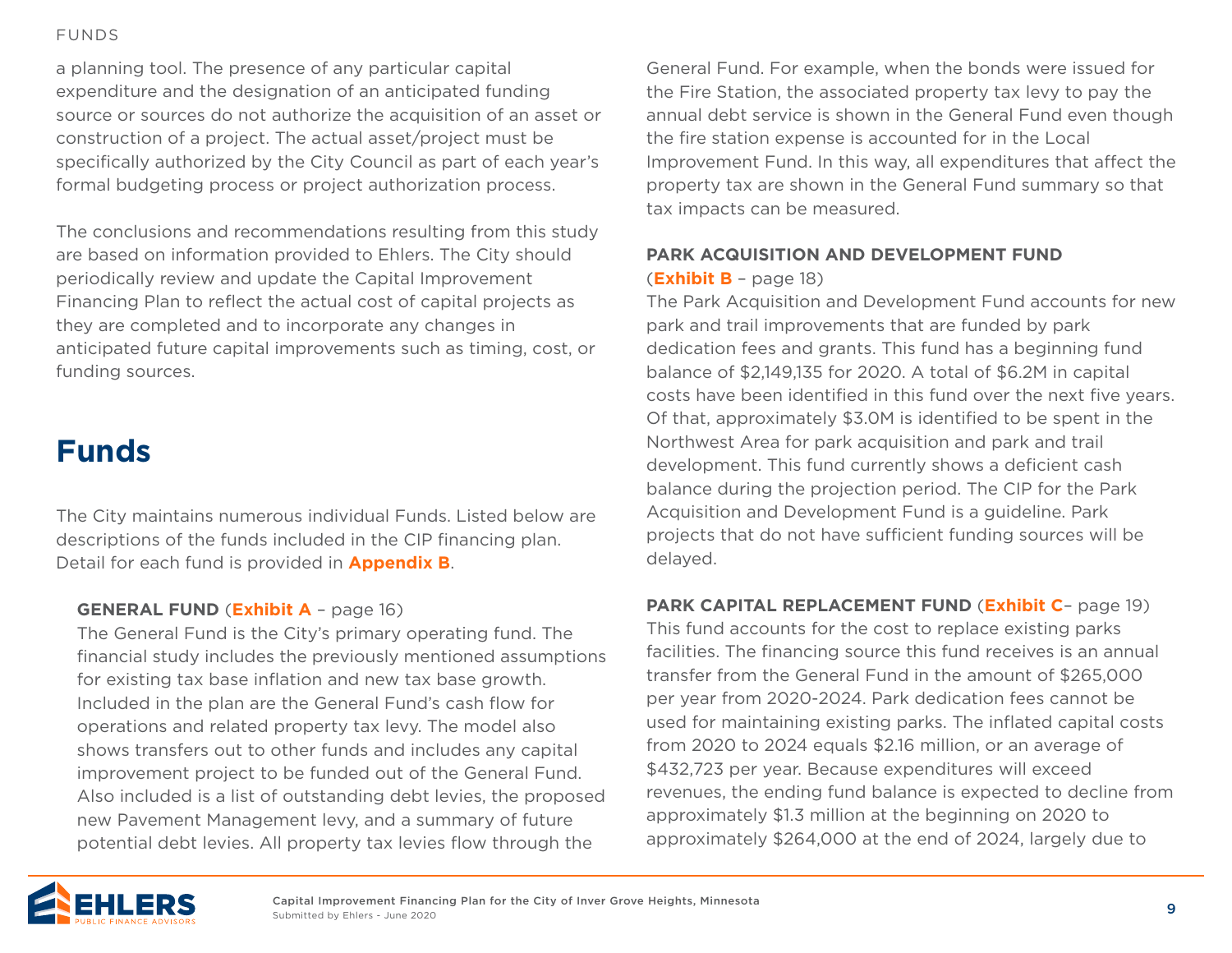the North Valley/South Valley picnic shelter project planned for 2020.

#### **HOST COMMUNITY FUND** (**[Exhibit D](#page-19-0)** – page 20)

This fund accounts for revenues received per agreements related to solid waste disposal/storage facilities in the City. This fund is expected to receive approximately \$2.4 million per year pursuant to these agreements. The revenue is primarily used to: 1) fund the operations and capital costs of the Community Center, 2) fund \$500,000 per year in pavement management projects, and 3) contribute \$2.8 million to the public works maintenance facility planned for 2023. The fund balance of this Fund is expected to decline from approximately \$6.9 million to \$2.6 million over the projection period but will be restored over time (after the maintenance facility is paid for) to approximately \$5.9 million by 2029. It is important to note that projected deficits in the Northwest Area utility funds are not reflected in the cashflow for this Fund.

**COMMUNITY PROJECTS FUND** (**[Exhibit E](#page-20-0)** – page 21) This fund accounts for resources reserved for future community improvement projects. The remaining fund balance of this Fund is projected to be expended for the Emerald Ash Borer project by 2024.

**PAVEMENT MANAGEMENT FUND** (**[Exhibit F](#page-21-0)** – page 22) Over time the City has identified new revenue sources to pay for Pavement Management Projects. Specifically, it has implemented a franchise fee and collects approximately \$1 million per year in franchise fee revenue. We are recommending that the City begin instituting a pavement management levy in lieu of making transfers out of the General Fund to the Pavement Management Fund as

previously described on Page 5. The initial pavement management levy in 2021 is proposed to be \$2.25 million, which represents a \$500,000 increase over the 2020 General Fund transfer out to pavement management. The City intends to increase the pavement management levy by \$250,000 annually, from \$2.25 million in 2021 to \$3 million by 2024.

The pavement management levy, together with special assessments and state aid funding, will be sufficient to fund the planned major projects as well as crack sealing and sealcoating and \$250,000 per year for park trails and parking lots. In addition to the planned major street projects listed in the following chart, the City intends to undertake \$1 million annually for additional projects that have not yet been specified. Altogether, the average annual expense for Pavement Management is expected to be \$5.6 million per year. This is an increase over the average annual project cost of \$4 million in the City's 2019-2023 CIP Financial Plan.

| <b>MAJOR PMP PROJECTS</b>    | <b>YEAR</b> |
|------------------------------|-------------|
| 64th/Bowman/64th Court       | 2020        |
| Carter Path/Carter Court M&O | 2020        |
| Cahill Mill & Overlay        | 2020        |
| 60th/Bacon/62nd              | 2020        |
| Carleda                      | 2021        |
| Majestic Woodlands           | 2021        |

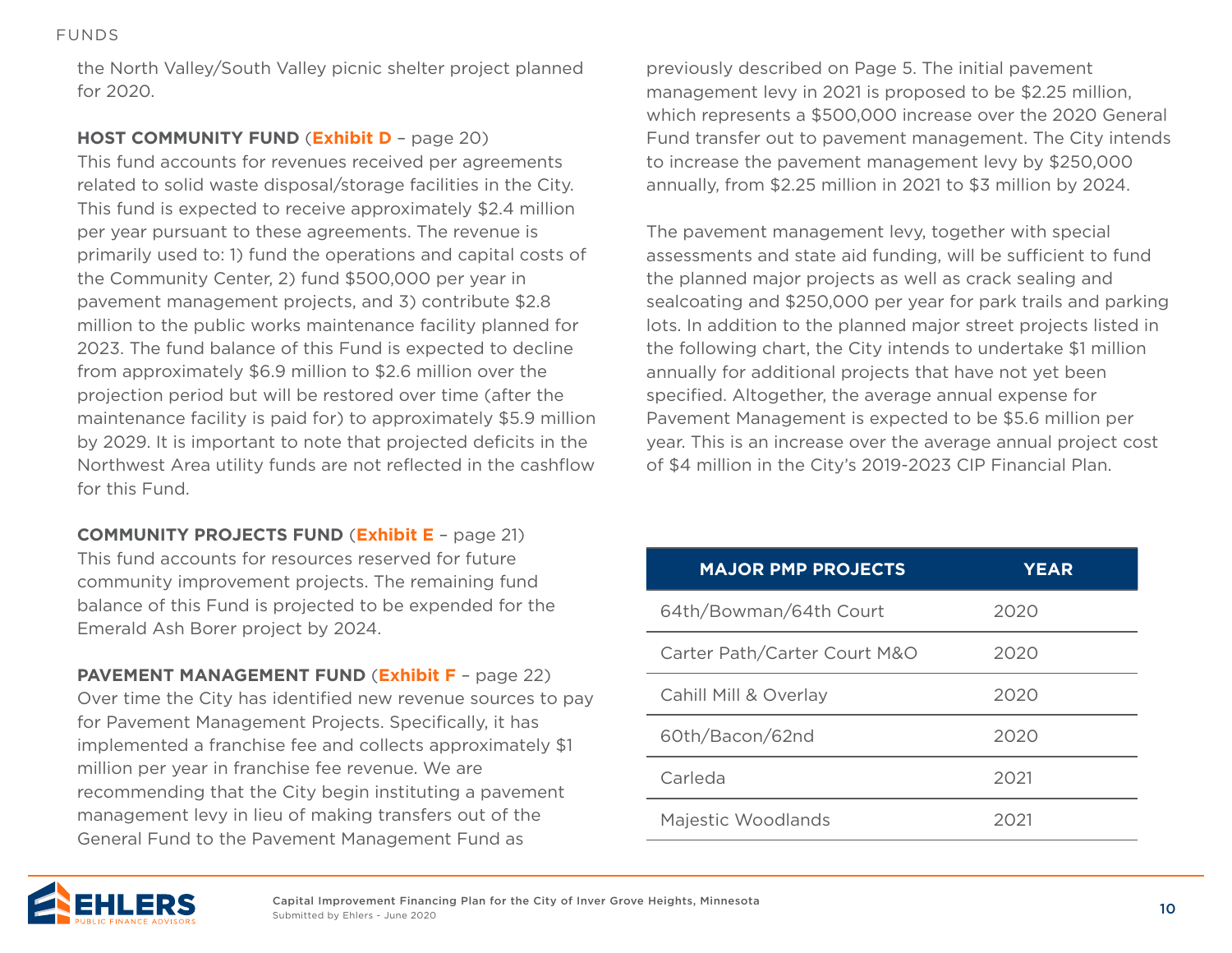| <b>MAJOR PMP PROJECTS</b> | <b>YEAR</b> |
|---------------------------|-------------|
| Argenta Trail             | 2022        |
| Dawn Way North            | 2023        |
| Dawn Way South            | 2024        |

No new debt financing is planned for Pavement Management projects. The debt service related to prior improvement bonds is shown in Exhibit A of the General Fund. It is assumed that at least 20% of the future street reconstruction project cost is specially assessed at a rate equal to the then-current bond rate plus 2%.

#### **CLOSED BOND FUND** (**[Exhibit G](#page-23-0)** – page 24)

This fund accounts for monies that remain in debt service funds after the debt has been fully paid. Historically cash has been transferred from this fund to the General Fund to reduce the debt levy; however, through careful and disciplined planning the General Fund is now self-supporting. The ending fund balance in the Closed Bond Fund was \$1,667,981 at the end of 2019. The City's bond counsel has indicated that these funds can be used for any general governmental purpose, including future capital projects.

#### **CITY FACILITIES FUND** (**[Exhibit H](#page-24-0)** – page 25)

This fund accounts for costs related to maintaining City owned facilities such as the city hall and public safety building and fire stations. This is an internal service fund which means the revenues come from charges to other departments. Major capital projects on city buildings, such as the public works roofing project, are expected to be paid out of the Central Equipment Fund which was not part of this study.

#### **GOLF COURSE FUND** (**[Exhibit I](#page-25-0)** – page 26)

This fund accounts for the revenues and expenditures related to operating the Golf Course. Golf course revenues cover operating expenses but are projected to be insufficient to repay the interfund loan that financed the 2016 Golf Course Improvements. The interfund loan repayment is \$81,908 annually. There are no future capital improvements for the golf course in the plan.

#### **LOCAL IMPROVEMENT FUND** (**[Exhibit J](#page-26-0)** – page 27)

This fund accounts for the revenues and expenses related to construction of collector streets plus major new city facilities such as Fire Station No. 2 and the public works maintenance facility. The major street projects are listed in the following chart.

| <b>MAJOR COLLECTOR STREET</b><br><b>PROJECTS</b> | <b>YEAR</b> |
|--------------------------------------------------|-------------|
| 117th Street                                     | 2020-2022   |
| 70th Street (Eagan to TH 3)                      | 2020-2023   |
| 65th Street (TH 3 to Argenta Trail)              | 2020        |
| Orchard Trail                                    | 2021        |
| Seidl's Lake Outlet                              | 2021        |
| TH 3 Intersection Improvement for 65th<br>Street | 2020        |
| 70th Street (TH 3 to Babcock Trail)              | 2023        |
| New Argenta Trail                                | 2020-2022   |

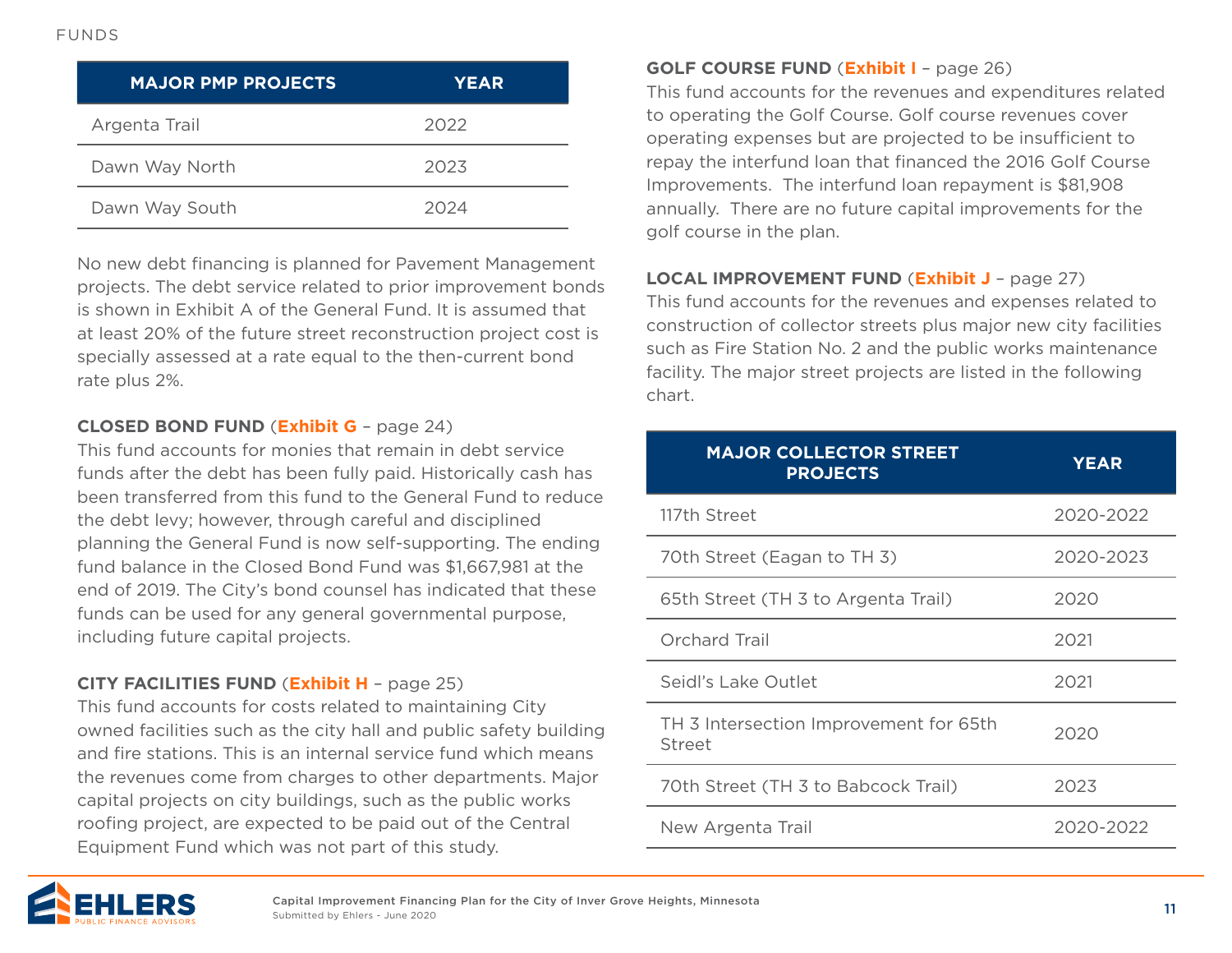#### [FUNDS](#page-1-0)

The collector streets are paid for with a combination of Minnesota State Aid funds, state and county intergovernmental sources, utility funds, City funds and special assessments. We are anticipating the need to finance \$2,500,000 of the City's portion of funding in 2022. Debt service on these bonds will be paid through a property tax levy.

In addition to the collector streets, the Local Improvement Fund incorporates the new public works maintenance facility with an estimated cost of \$14,190,000. The proposed funding sources for the maintenance facility are shown in the following chart.

| <b>MAINTENANCE FACILITY</b><br><b>FUNDING SOURCE</b> | <b>AMOUNT</b> |
|------------------------------------------------------|---------------|
| CIP Bonds                                            | \$7,490,000   |
| General Fund                                         | \$900,000     |
| <b>Host Community Fund</b>                           | \$3,800,000   |
| <b>Central Equipment Fund</b>                        | \$1,000,000   |
| <b>TOTAL</b>                                         | \$14,190,000  |

The Local Improvement Fund currently shows a deficit cash balance which is expected to be remedied by 2024 as the City receives reimbursements and special assessments for some of the street projects.

#### **COMMUNITY CENTER FUND** (**[Exhibit K](#page-28-0)** – page 29)

This fund accounts for the revenues and expenses related to the operation of the Community Center. Annual operating shortfalls and capital needs will be funded with transfers in from the Host Community Fund. Overall, the model shows increasing cash balances, although the fund balance remains in deficit. There are modest annual reductions to the prior interfund loan that was made to the Community Center Fund from the Central Equipment Fund.

### **CAPITAL FACILITIES FUND** (**[Exhibit L](#page-29-0)** – page 30)

This fund account has historically been used to account for capital projects for city owned facilities. More recently, these projects have been accounted for in the Local Improvement Fund and the City Facilities Fund. Therefore, it is proposed that the fund be closed out and the approximate \$72,000 balance be transferred to the City Facilities fund.

#### **ECONOMIC DEVELOPMENT FUND** (**[Exhibit M](#page-30-0)** – page 31)

This fund accounts for the revenues and expenses related economic development activities in the city. The model shows an annual transfer in from the General Fund for current expenses. The transfer varies slightly each year but is approximately \$62,000.

### **FRANCHISE FEE FUND** (**[Exhibit N](#page-31-0)** – page 32)

This fund accounts for the utility franchise fees received by the City. Going forward, these revenues will be transferred on an annual basis to the Pavement Management Fund to pay for local street projects. The existing fund balance of approximately \$2.1 million also remains available for street projects.

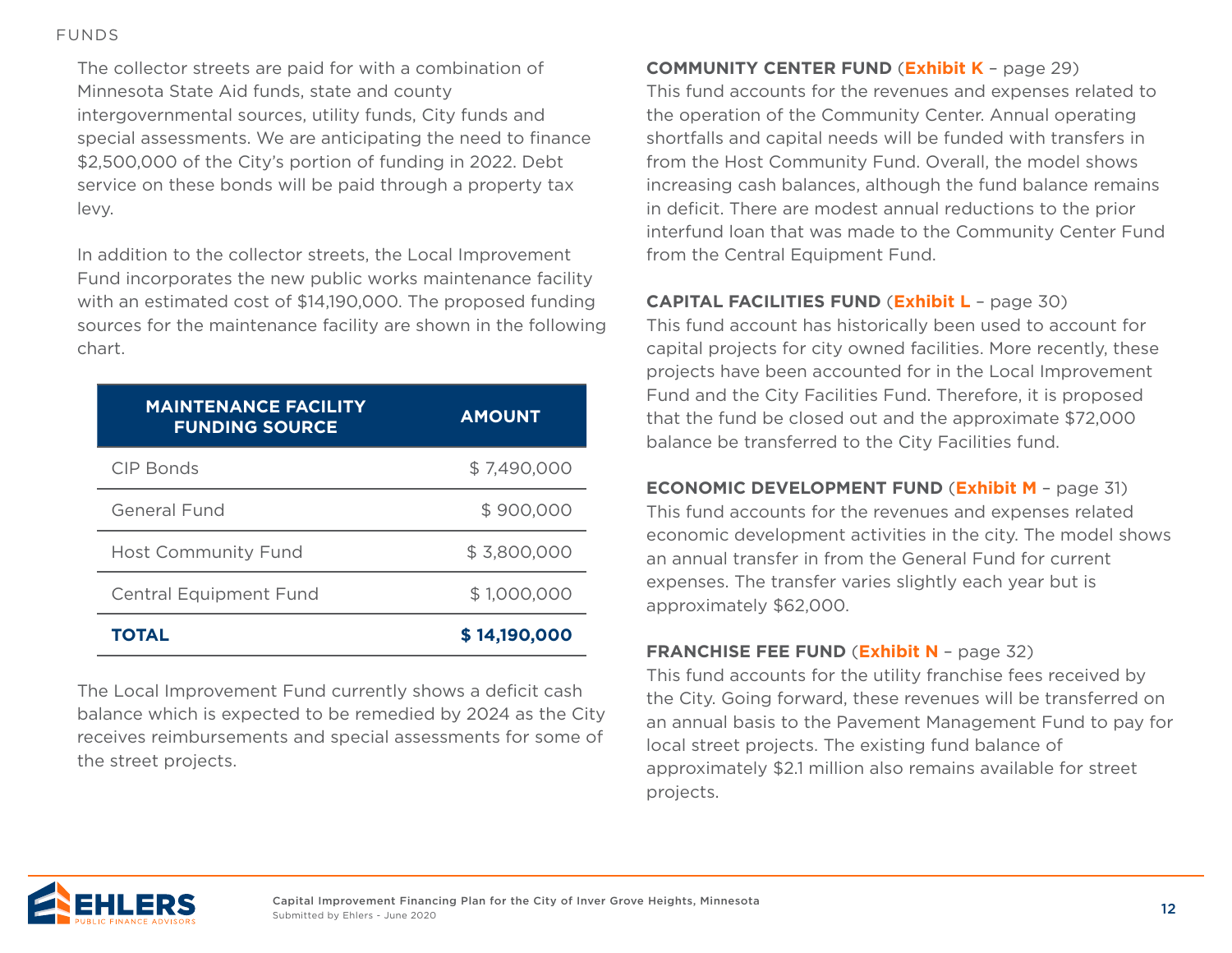# <span id="page-12-0"></span>**Recommendations**

This plan is a decision-making framework to assist the City staff and Council in establishing priorities and developing a funding strategy to achieve them while keeping the cost of government services affordable. As new opportunities arise, the City can use this plan to measure the cost of implementing new initiatives or constructing new projects.

The following recommendations arose out of the 2020 planning process:

- 1. Beginning in 2021, implement a Pavement Management Levy instead of making transfers out of the General Fund to the Pavement Management Fund.
- 2. Make the transfers out of the Host Community Fund and Franchise Fee Fund into the project funds as scheduled in the plan to ensure the City builds capital reserves in advance of major projects such as the maintenance facility.
- 3. Continue to specially assess a minimum of 20% of the pavement management projects at a rate equal to 2% over the then-current bond rate.

# **Acknowledgements**

On behalf of the project team, we would like to acknowledge the commitment and contributions provided by several members of City staff in completing this project. In particular we would like to recognize Mr. Joe Lynch, City Administrator; Ms. Amy Hove, Finance Director; Mr. Scott Thureen, Public Works Director; and Mr. Eric Carlson, Parks and Recreation Director for their input and guidance throughout the course of this study.

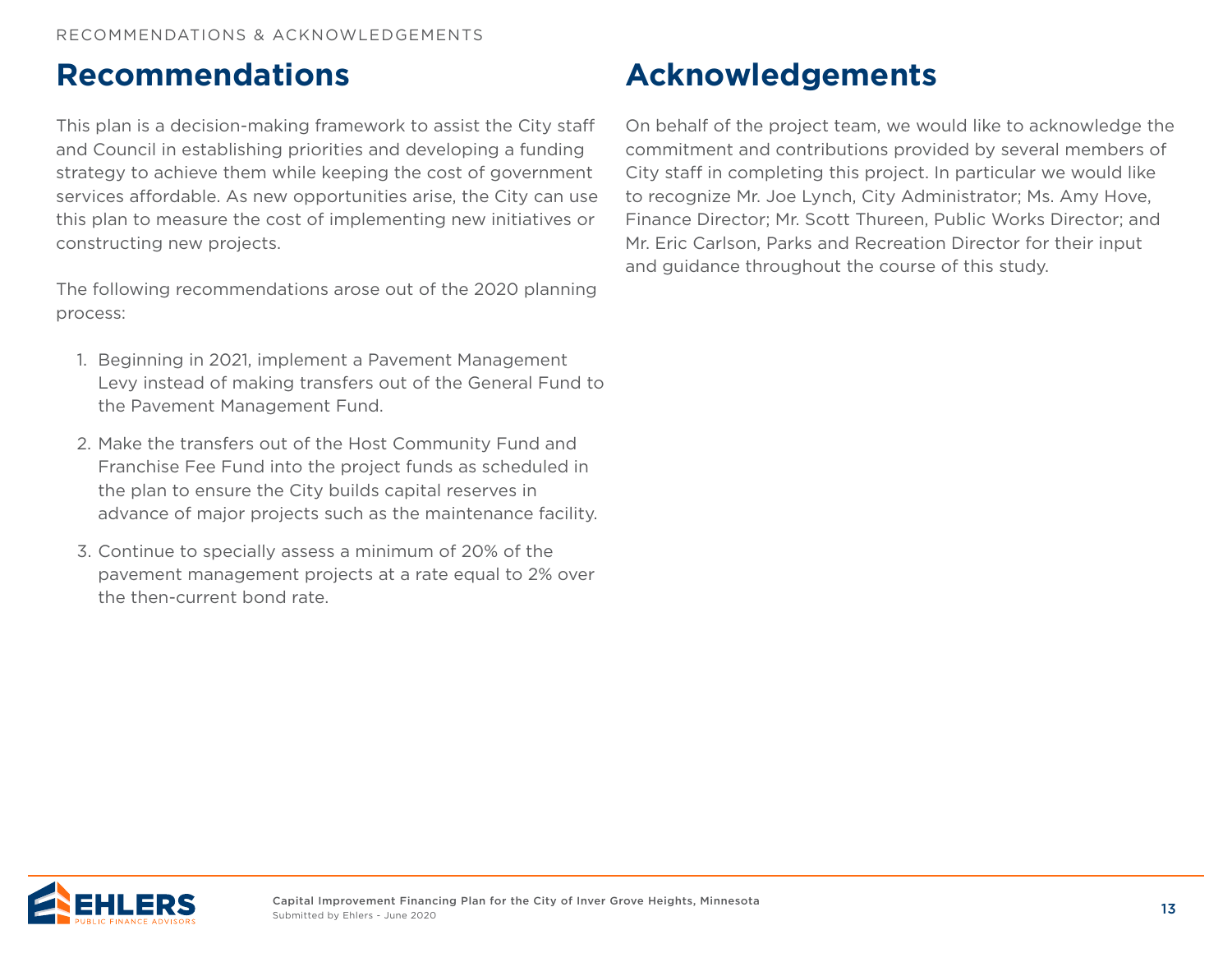#### <span id="page-13-0"></span>**CIPENDIX A' CAPITAL IMPROVEME** [APPENDIX A: CAPITAL IMPROVEMENTS](#page-1-0)

#### **Summary of CIP Requests**

|                                                                    |                | <b>Budget</b> |           |           | <b>Projected</b> |           |
|--------------------------------------------------------------------|----------------|---------------|-----------|-----------|------------------|-----------|
| <b>BREAKDOWN OF CAPITAL OUTLAY</b>                                 | 2019           | 2020          | 2021      | 2022      | 2023             | 2024      |
| <b>PROJECT DESCRIPTION</b>                                         |                |               |           |           |                  |           |
| <b>Parks Acquisition and Development</b>                           |                |               |           |           |                  |           |
| Heritage Village Park 1707 and Dog Park                            | ÷.             | 2,300,000     |           |           |                  |           |
| NWA park acquisition                                               |                | 800,000       | 400,000   |           |                  |           |
| NWA park development                                               | ÷              | 800,000       | 400,000   | 200,000   |                  |           |
| NWA trail development                                              |                | 100,000       | 100,000   | 100,000   |                  | 100,000   |
| NWA grade separated crossing                                       | $\blacksquare$ |               |           |           |                  |           |
| <b>VMCC Babcock Trail</b>                                          | $\blacksquare$ |               |           |           |                  |           |
| Seidl's Trail                                                      |                | 100,000       | 150,000   |           |                  |           |
| North Valley/South Valley                                          |                |               |           |           |                  |           |
| <b>Baksetball Court</b>                                            |                |               | 20,000    |           |                  |           |
| Upper 55th Trail                                                   |                | 125,000       |           |           |                  |           |
| Salem Shelter                                                      |                |               |           | 100,000   |                  |           |
|                                                                    |                |               |           |           |                  |           |
| <b>Subtotal Capital Outlay - Parks Acquisition and Development</b> |                | 4,225,000     | 1,070,000 | 400,000   |                  | 100,000   |
|                                                                    |                |               |           |           |                  |           |
| <b>Park Capital Replacement:</b>                                   |                |               |           |           |                  |           |
| Playground Equipment                                               | ä,             | 175,000       | 50,000    | 80,000    | 160,000          |           |
| North Valley/South Valley Picnic Shelter                           | $\blacksquare$ | 1,000,000     |           |           |                  |           |
| Tennis court/basketball repair                                     | $\blacksquare$ | 155,000       | 90,000    | 90,000    | 90,000           |           |
| Rich Valley Well Backstop Hoods                                    |                |               |           |           |                  |           |
| <b>Fishing Pier</b>                                                | ÷              |               | 30,000    |           |                  |           |
| <b>Recreation Building</b>                                         |                |               |           |           |                  |           |
| Streetscapes                                                       |                | 10,000        | 10,000    | 10,000    | 10,000           | 10,000    |
| Oakwood Hockey Rink                                                |                | 20,000        |           |           |                  |           |
| Subtotal Capital Outlay - Park Capital Replacement                 | $\blacksquare$ | 1,360,000     | 180,000   | 180.000   | 260,000          | 10,000    |
|                                                                    |                |               |           |           |                  |           |
| <b>Community Projects:</b>                                         |                |               |           |           |                  |           |
| <b>Emerald Ash Borer</b>                                           | 31,725         | 33,000        | 33,000    | 33,000    | 33,000           | 33,000    |
|                                                                    |                |               |           |           |                  |           |
| <b>Pavement Management:</b>                                        |                |               |           |           |                  |           |
| Carleda                                                            |                |               | 2,428,855 |           |                  |           |
| Dawn Way S                                                         |                |               |           |           | 5,312,700        |           |
| Upper 55th Street                                                  |                |               |           |           |                  |           |
| <b>Atwater Path</b>                                                | 500,000        |               |           |           |                  |           |
| 60th Street Areat Reconstruction                                   |                |               |           |           |                  |           |
| 55th Street/55th St Court Reconstruction                           | 1,200,000      |               |           |           |                  |           |
| Dawn Way - North                                                   |                |               |           |           | 5,250,200        |           |
| 64th/Bowman/64th Court                                             | ٠              | 1,504,195     |           |           |                  |           |
| Cahill Mill and Overlay                                            |                | 897,880       |           |           |                  |           |
| Carter Path/Carter Court M+O                                       | $\blacksquare$ | 258,926       |           |           |                  |           |
| 60th/Bacon/62nd                                                    |                | 2,560,870     |           |           |                  |           |
| Majestic Woodlands                                                 |                |               | 1,784,600 |           |                  |           |
| Argenta Trail (w/ Eagan)                                           |                |               |           | 500,000   |                  |           |
| <b>County PMP</b>                                                  |                | 308,505       |           |           |                  |           |
| 80th St/Barbara Ave Pedestrian Safety                              |                |               | 50,000    |           |                  |           |
| Park trails and parking lots                                       | 250,000        | 250,000       | 250,000   | 250,000   | 250,000          | 250,000   |
| Cracksealing, sealcoating                                          | 500,000        | 353,388       | 350,000   | 400,000   | 450,000          | 450,000   |
| Placeholder for additional pavement mgmt projects                  |                |               | 1,000,000 | 1,000,000 | 1,000,000        | 1,000,000 |
|                                                                    |                |               |           |           |                  |           |
| Subtotal Capital Outlay - Pavement Management                      | 2.450.000      | 6,133,764     | 5,863,455 | 2,150,000 | 12,262,900       | 1,700,000 |

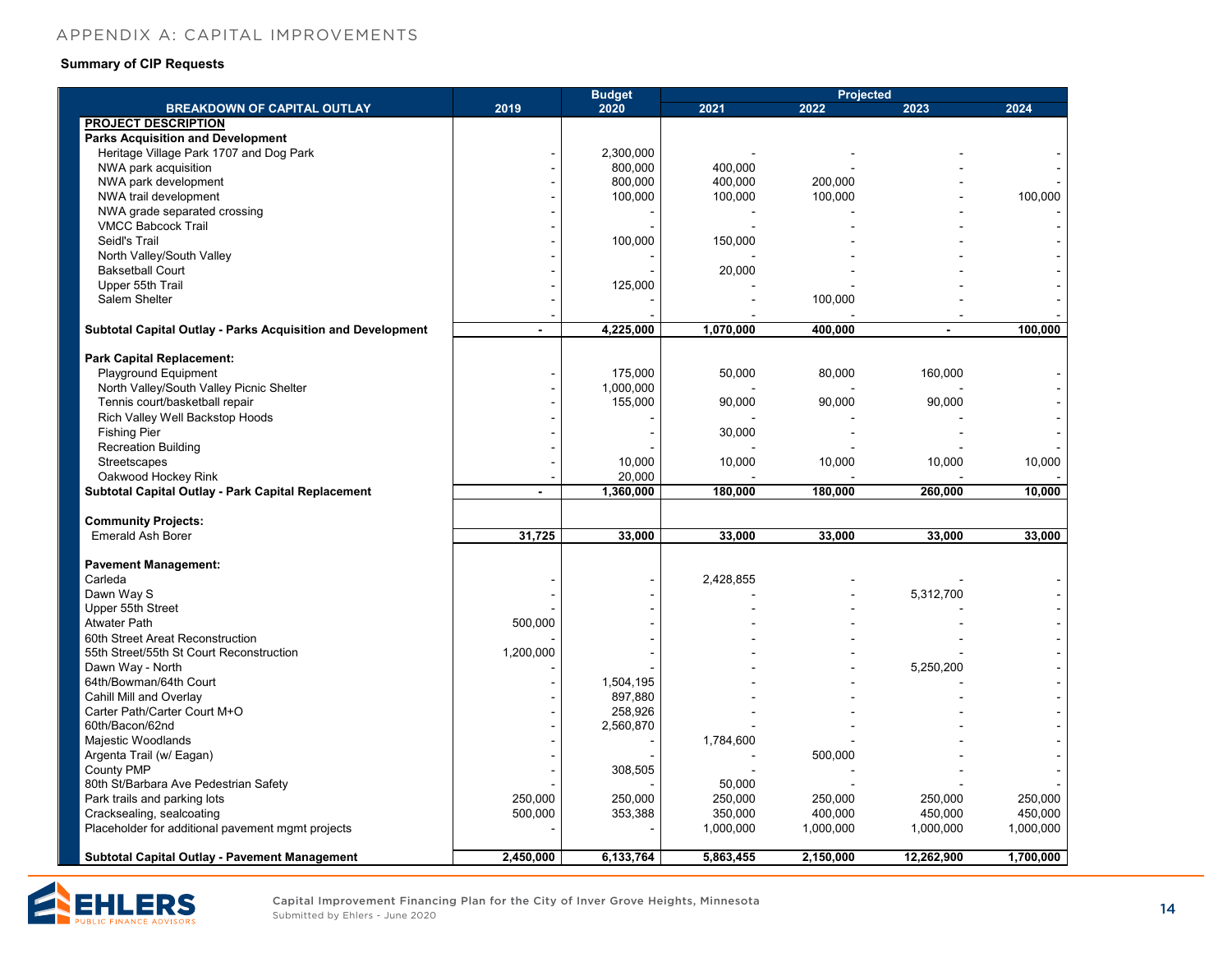#### **Summary of CIP Requests**

| <b>HPV Remediation</b><br>30,000<br>30,000<br><b>Subtotal Capital Outlay - City Facilities</b><br><b>Golf Course:</b><br>Capital Improvements - Future Year Placeholder<br>Capital Equipment - Future Year Placeholder<br><b>Subtotal Capital Outlay - Golf Course</b><br><b>Local Improvement:</b><br>70th St -Eagan to TH 3<br>835<br>2,314,700<br>542,200<br>2,119,075<br>1,521,275<br>70th St @ TH 3 roundabout<br>800,000<br>2,515<br>117th St, TH 52 to Rich Valley Blvd<br>300,000<br>957,000<br>3,954,000<br>65th St TH 3 to Argenta Trail<br>200,200<br>2,015,705<br><b>Orchard Trail</b><br>130.000<br>Seidl's Lake Outlet<br>536,000<br>80th St east of roundabout<br>NWA Trunk Watermain 65th St<br>8,200<br>(13, 400) |           |
|------------------------------------------------------------------------------------------------------------------------------------------------------------------------------------------------------------------------------------------------------------------------------------------------------------------------------------------------------------------------------------------------------------------------------------------------------------------------------------------------------------------------------------------------------------------------------------------------------------------------------------------------------------------------------------------------------------------------------------|-----------|
|                                                                                                                                                                                                                                                                                                                                                                                                                                                                                                                                                                                                                                                                                                                                    |           |
|                                                                                                                                                                                                                                                                                                                                                                                                                                                                                                                                                                                                                                                                                                                                    |           |
|                                                                                                                                                                                                                                                                                                                                                                                                                                                                                                                                                                                                                                                                                                                                    |           |
|                                                                                                                                                                                                                                                                                                                                                                                                                                                                                                                                                                                                                                                                                                                                    |           |
|                                                                                                                                                                                                                                                                                                                                                                                                                                                                                                                                                                                                                                                                                                                                    |           |
|                                                                                                                                                                                                                                                                                                                                                                                                                                                                                                                                                                                                                                                                                                                                    |           |
|                                                                                                                                                                                                                                                                                                                                                                                                                                                                                                                                                                                                                                                                                                                                    |           |
|                                                                                                                                                                                                                                                                                                                                                                                                                                                                                                                                                                                                                                                                                                                                    |           |
|                                                                                                                                                                                                                                                                                                                                                                                                                                                                                                                                                                                                                                                                                                                                    |           |
|                                                                                                                                                                                                                                                                                                                                                                                                                                                                                                                                                                                                                                                                                                                                    |           |
|                                                                                                                                                                                                                                                                                                                                                                                                                                                                                                                                                                                                                                                                                                                                    |           |
|                                                                                                                                                                                                                                                                                                                                                                                                                                                                                                                                                                                                                                                                                                                                    |           |
|                                                                                                                                                                                                                                                                                                                                                                                                                                                                                                                                                                                                                                                                                                                                    |           |
|                                                                                                                                                                                                                                                                                                                                                                                                                                                                                                                                                                                                                                                                                                                                    |           |
|                                                                                                                                                                                                                                                                                                                                                                                                                                                                                                                                                                                                                                                                                                                                    |           |
|                                                                                                                                                                                                                                                                                                                                                                                                                                                                                                                                                                                                                                                                                                                                    |           |
|                                                                                                                                                                                                                                                                                                                                                                                                                                                                                                                                                                                                                                                                                                                                    |           |
|                                                                                                                                                                                                                                                                                                                                                                                                                                                                                                                                                                                                                                                                                                                                    |           |
| TH3 Intersection Impr. For 65th St.<br>836.690<br>465,100                                                                                                                                                                                                                                                                                                                                                                                                                                                                                                                                                                                                                                                                          |           |
| NWA Trunk Watermain 65th St Loop (Phase IV)<br>495,100<br>33,000                                                                                                                                                                                                                                                                                                                                                                                                                                                                                                                                                                                                                                                                   |           |
| Update the 2010 Regional Road System Visioning Study<br>30,000                                                                                                                                                                                                                                                                                                                                                                                                                                                                                                                                                                                                                                                                     |           |
| Interchange at Argenta Trail & I-494<br>30,000                                                                                                                                                                                                                                                                                                                                                                                                                                                                                                                                                                                                                                                                                     |           |
| New Argenta Trail (from Amana Trail to Existing Argenta Trail)<br>337,865<br>402.620<br>1.000.000                                                                                                                                                                                                                                                                                                                                                                                                                                                                                                                                                                                                                                  |           |
| <b>Maintenance Facility</b><br>13,470,000<br>280,000<br>440,000                                                                                                                                                                                                                                                                                                                                                                                                                                                                                                                                                                                                                                                                    |           |
| 70th Street - TH 3 to Babcock Trail<br>135,000                                                                                                                                                                                                                                                                                                                                                                                                                                                                                                                                                                                                                                                                                     |           |
| 4,156,530<br>3,699,980<br>2,847,820<br>7,513,075<br>Subtotal Capital Outlay - Local Improvement<br>15,126,275                                                                                                                                                                                                                                                                                                                                                                                                                                                                                                                                                                                                                      |           |
|                                                                                                                                                                                                                                                                                                                                                                                                                                                                                                                                                                                                                                                                                                                                    |           |
| <b>Community Center:</b>                                                                                                                                                                                                                                                                                                                                                                                                                                                                                                                                                                                                                                                                                                           |           |
| Capital Improvements - Future Year Placeholder<br>829,400<br>2,622,600<br>1,614,000<br>83.000<br>$\blacksquare$                                                                                                                                                                                                                                                                                                                                                                                                                                                                                                                                                                                                                    | 127,300   |
|                                                                                                                                                                                                                                                                                                                                                                                                                                                                                                                                                                                                                                                                                                                                    |           |
| <b>Capital Facilities:</b><br>$\overline{a}$<br>$\sim$<br>$\sim$<br>÷<br>$\sim$                                                                                                                                                                                                                                                                                                                                                                                                                                                                                                                                                                                                                                                    | $\sim$    |
|                                                                                                                                                                                                                                                                                                                                                                                                                                                                                                                                                                                                                                                                                                                                    |           |
| <b>Total CIP All Funds</b><br>6,668,255<br>16,281,144<br>12,616,875<br>11,890,075<br>27,765,175                                                                                                                                                                                                                                                                                                                                                                                                                                                                                                                                                                                                                                    |           |
| <b>Five Year Total</b><br>\$70,523,569                                                                                                                                                                                                                                                                                                                                                                                                                                                                                                                                                                                                                                                                                             | 1,970,300 |

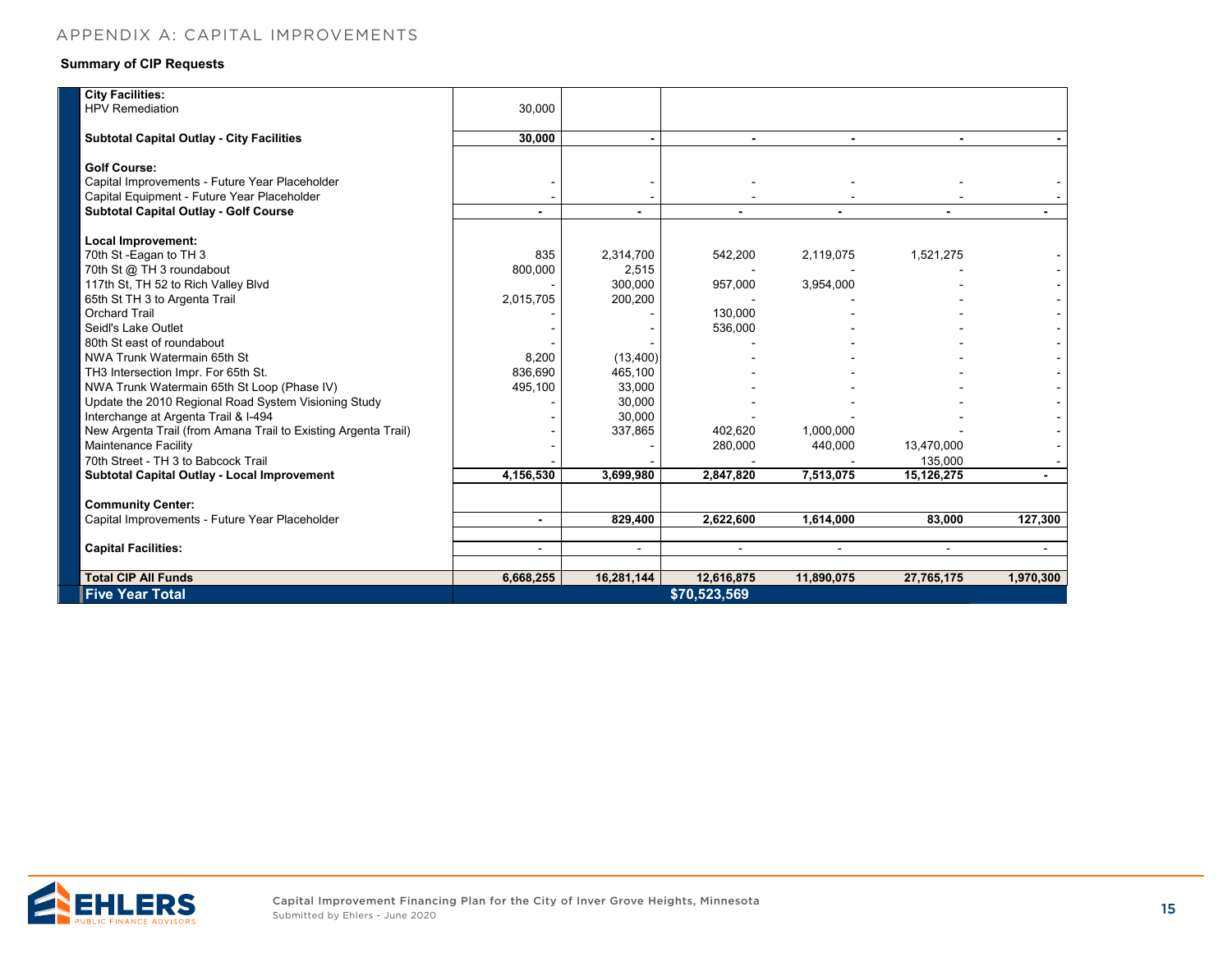#### <span id="page-15-0"></span>**CITY OF INVER GROVE HEIGHTS, MINNESOTA** [APPENDIX B: FUND SUMMARIES | EXHIBIT A](#page-1-0)**Capital Improvement Plan Financing Plan**

#### **General Fund - Exhibit A**

| eneral Fund - Exhibit A    |       |       |       |          |          |
|----------------------------|-------|-------|-------|----------|----------|
| Inflation Assumptions      |       |       |       |          |          |
| Revenue (Non-Property Tax) | 2.00% | 2.00% | 2.00% | 2.00%    | 2.00%    |
| Expenses                   | 4.00% | 4.00% | 4.00% | 4.00%    | 4.00%    |
| <b>Franchise Fees</b>      | 0.00% | 0.00% | 0.00% | $0.00\%$ | $0.00\%$ |
| Interest on Investments    | 1.25% | 1.25% | 1.25% | .25%     | 1.25%    |

| <b>GENERAL FUND - EXHIBIT A</b><br>2017<br>2018<br>2019<br>2020<br>2021<br>2022<br>2023<br>2024<br><b>REVENUE</b><br>5 GENERAL PROPERTY TAX<br>15,190,441<br>19,082,299<br>20,806,680<br>19,328,800<br>18,433,866<br>19,681,586<br>20,717,039<br>21,290,465<br>6 ADDITIONAL LEVY TO MEET FUND BALANCE POLICY<br>$\Omega$<br>$\Omega$<br>0<br>7 FISCAL DISPARITIES<br>1,960,009<br>2,550,000<br>2,550,000<br>2,550,000<br>2,550,000<br>2,601,000<br>8 OTHER LEVY<br>18,530<br>15,000<br>15,000<br>15,000<br>15,000<br>15,300<br>9 CABLE FEE INCOME<br>107,441<br>111,786<br>110,000<br>110,000<br>110,000<br>110,000<br>110,000<br>10 LICENSES & PERMITS<br>1,355,686<br>1,515,601<br>1,884,737<br>1,662,400<br>1,695,648<br>1,729,561<br>1,799,435<br>1,764,152<br>11 OTHER INTERGOVERNMENTAL<br>697,599<br>738,829<br>782,790<br>696,100<br>710,022<br>724,222<br>738,707<br>753,481<br>12 CHARGES FOR SERVICES<br>670,978<br>620,978<br>672,773<br>1,037,700<br>1,058,454<br>1,079,623<br>1,101,216<br>1,123,240<br>13 FINES AND FORFEITS<br>173,365<br>185,181<br>187,738<br>180,000<br>183,600<br>187,272<br>191,017<br>194,838<br><b>14 INTEREST EARNINGS</b><br>79,380<br>123,461<br>227,068<br>124,700<br>150,907<br>158,057<br>172,357<br>165,207<br>75,914<br>35,033<br>256,212<br><b>15 MISCELLANEOUS</b><br>57,308<br>236,700<br>241,434<br>246,263<br>251,188<br><b>16 TOTAL REVENUE</b><br>20,279,343<br>22,464,963<br>24,617,299<br>25,941,400<br>25,148,931<br>26,481,584<br>27,603,526<br>28,316,328<br><b>EXPENDITURES</b><br>17 GENERAL GOVERNMENT<br>1,849,983<br>2,132,161<br>2,140,311<br>3,573,600<br>3,716,544<br>3,865,206<br>4,019,814<br>4,180,607<br><b>18 PUBLIC SAFETY</b><br>9,837,271<br>10,753,947<br>11,834,717<br>11,853,500<br>12,327,640<br>12,820,746<br>13,333,575<br>13,866,918<br><b>19 PUBLIC WORKS</b><br>3,958,174<br>4,161,550<br>4,482,504<br>4,848,276<br>5,042,207<br>4,505,106<br>4,310,100<br>4,661,804<br>20 PARKS AND RECREATION<br>1,834,875<br>1,968,623<br>2,078,035<br>2,132,500<br>2,217,800<br>2,306,512<br>2,398,772<br>2,494,723<br>21 COMMUNITY DEVELOPMENT<br>1,546,943<br>1,661,858<br>1,601,207<br>1,700,900<br>1,768,936<br>1,839,693<br>1,913,281<br>1,989,812<br>22 DEBT SERVICE<br>23<br>PRINCIPAL<br>0<br>0<br>0<br>$\mathbf 0$<br>0<br>$\Omega$<br>0<br>0<br><b>INTEREST</b><br>24<br>$\Omega$<br>0<br>$\Omega$<br>0<br>$\Omega$<br>0<br>$\Omega$<br><b>25 CAPITAL OUTLAY</b><br>48,239<br>28,203<br>1,628<br>1,693<br>1,565<br>1,760<br>1,831<br>1,904<br><b>26 TOTAL EXPENDITURES</b><br>20,706,342<br>27,576,172<br>19,075,485<br>22,160,941<br>23,572,228<br>24,515,117<br>25,495,721<br>26,515,550<br>27 REVENUE OVER (UNDER) EXPENDITURES<br>1,203,858<br>1,758,621<br>2,456,358<br>2,369,172<br>633,814<br>985,863<br>1,087,976<br>740,155<br><b>OTHER FINANCING SOURCES / (USES)</b><br>28 SALE OF ASSETS<br>0<br>0<br>0<br>0<br>0<br>0<br>0<br>29 BOND PROCEEDS<br>0<br>$\Omega$<br>$\Omega$<br>$\Omega$<br>$\Omega$<br>30 TRANSFERS IN<br>572,000<br>678,659<br>639,994<br>520,551<br>572,000<br>572,000<br>572,000<br>572,000<br>31 TOTAL TRANSFERS OUT<br>(1,318,700)<br>(2,045,220)<br>(2,007,857)<br>(2,370,800)<br>(633, 814)<br>(985, 863)<br>(1,087,976)<br>(740, 155)<br>Transfer to Park Capital Replacement Fund 444<br>(150,000)<br>(250,000)<br>(265, 176)<br>(250,000)<br>(265,000)<br>(265,000)<br>(265,000)<br>(265,000)<br>a<br>Transfer to Park Acquisition Fund 402<br>b<br>0<br>$\Omega$<br>0<br>0<br>0<br>0<br>$\Omega$<br>$\mathbf c$<br>(309, 600)<br>Transfer to Recreation Fund 204<br>(359, 300)<br>(352, 100)<br>(393,600)<br>(309, 600)<br>(309, 600)<br>(309, 600)<br>(309, 600)<br>d<br>Transfer to Pavement Mgmt Fund 440<br>(700,000)<br>(1,250,000)<br>(1,250,000)<br>(1,750,000)<br>$\mathbf{e}$<br>Transfer to EDA<br>(94, 100)<br>(83, 100)<br>(74, 924)<br>(61, 200)<br>(59, 214)<br>(63, 376)<br>(65, 555)<br>(61, 263)<br>$\mathsf{f}$<br><b>Transfer to Capital Facilities</b><br>0<br>0<br>$\Omega$<br>0<br>0<br>$\Omega$<br><b>Transfer to Sewer Fund</b><br>$\Omega$<br>0<br>$\Omega$<br>g<br>$\Omega$<br>Transfer to Local Improvement<br>(54, 720)<br>(8, 857)<br>$\Omega$<br>(350,000)<br>(450,000)<br>(100,000)<br>h<br>$\Omega$<br><b>Transfer to Equipment Acquisition</b><br>(15,300)<br>(55, 300)<br>(15,300)<br>$\Omega$<br>$\Omega$<br>$\Omega$<br>32 TOTAL OTHER FINANCING SOURCES / (USES)<br>(168, 155)<br>(640, 041)<br>(1,405,226)<br>(1,487,306)<br>(1,798,800)<br>(61, 814)<br>(413, 863)<br>(515, 976)<br>0<br>0<br>33 Nonspendable Fund Balance<br>0<br>$\Omega$<br>0<br>0<br>0<br>34 Ending Unassigned General Fund Balance<br>10,179,745<br>10,533,140<br>11,502,192<br>12,072,564<br>12,644,564<br>13,216,564<br>13,788,564<br>14,360,564<br>43.6%<br>48.6%<br>35 Percentage of Next Year's Expenditures<br>44.7%<br>43.6%<br>48.0%<br>47.7%<br>47.9%<br>48.7%<br>36 TOTAL GENERAL FUND TAX LEVY<br>16,973,400<br>19,082,299<br>20,806,680<br>21,878,800<br>20,983,866<br>22,231,586<br>23,267,039<br>23,891,465<br>37 ANNUAL INCREASE<br>6.8%<br>12.4%<br>9.0%<br>5.2%<br>2.7%<br>-4.1%<br>5.9%<br>4.7%<br>Capital Improvement Financing Plan for the City of Inver Grove Heights, Minnesota<br>16<br>Submitted by Ehlers - June 2020 |  |  |               |               |               | <b>Preliminary-</b> |  |  |
|---------------------------------------------------------------------------------------------------------------------------------------------------------------------------------------------------------------------------------------------------------------------------------------------------------------------------------------------------------------------------------------------------------------------------------------------------------------------------------------------------------------------------------------------------------------------------------------------------------------------------------------------------------------------------------------------------------------------------------------------------------------------------------------------------------------------------------------------------------------------------------------------------------------------------------------------------------------------------------------------------------------------------------------------------------------------------------------------------------------------------------------------------------------------------------------------------------------------------------------------------------------------------------------------------------------------------------------------------------------------------------------------------------------------------------------------------------------------------------------------------------------------------------------------------------------------------------------------------------------------------------------------------------------------------------------------------------------------------------------------------------------------------------------------------------------------------------------------------------------------------------------------------------------------------------------------------------------------------------------------------------------------------------------------------------------------------------------------------------------------------------------------------------------------------------------------------------------------------------------------------------------------------------------------------------------------------------------------------------------------------------------------------------------------------------------------------------------------------------------------------------------------------------------------------------------------------------------------------------------------------------------------------------------------------------------------------------------------------------------------------------------------------------------------------------------------------------------------------------------------------------------------------------------------------------------------------------------------------------------------------------------------------------------------------------------------------------------------------------------------------------------------------------------------------------------------------------------------------------------------------------------------------------------------------------------------------------------------------------------------------------------------------------------------------------------------------------------------------------------------------------------------------------------------------------------------------------------------------------------------------------------------------------------------------------------------------------------------------------------------------------------------------------------------------------------------------------------------------------------------------------------------------------------------------------------------------------------------------------------------------------------------------------------------------------------------------------------------------------------------------------------------------------------------------------------------------------------------------------------------------------------------------------------------------------------------------------------------------------------------------------------------------------------------------------------------------------------------------------------------------------------------------------------------------------------------------------------------------------------------------------------------------------------------------------------------------------------------------------------------------------------------------------------------------------------------------------------------------------------------------------------------------------------------------------------------------------------------------------------------------------------------------------------------------------------------------------------------------------------------------------------------------------------------------------------------------------------------------------------------------------------------------------------|--|--|---------------|---------------|---------------|---------------------|--|--|
|                                                                                                                                                                                                                                                                                                                                                                                                                                                                                                                                                                                                                                                                                                                                                                                                                                                                                                                                                                                                                                                                                                                                                                                                                                                                                                                                                                                                                                                                                                                                                                                                                                                                                                                                                                                                                                                                                                                                                                                                                                                                                                                                                                                                                                                                                                                                                                                                                                                                                                                                                                                                                                                                                                                                                                                                                                                                                                                                                                                                                                                                                                                                                                                                                                                                                                                                                                                                                                                                                                                                                                                                                                                                                                                                                                                                                                                                                                                                                                                                                                                                                                                                                                                                                                                                                                                                                                                                                                                                                                                                                                                                                                                                                                                                                                                                                                                                                                                                                                                                                                                                                                                                                                                                                                                                                       |  |  | <b>Actual</b> | <b>Actual</b> | <b>Actual</b> | <b>Revised</b>      |  |  |
|                                                                                                                                                                                                                                                                                                                                                                                                                                                                                                                                                                                                                                                                                                                                                                                                                                                                                                                                                                                                                                                                                                                                                                                                                                                                                                                                                                                                                                                                                                                                                                                                                                                                                                                                                                                                                                                                                                                                                                                                                                                                                                                                                                                                                                                                                                                                                                                                                                                                                                                                                                                                                                                                                                                                                                                                                                                                                                                                                                                                                                                                                                                                                                                                                                                                                                                                                                                                                                                                                                                                                                                                                                                                                                                                                                                                                                                                                                                                                                                                                                                                                                                                                                                                                                                                                                                                                                                                                                                                                                                                                                                                                                                                                                                                                                                                                                                                                                                                                                                                                                                                                                                                                                                                                                                                                       |  |  |               |               |               |                     |  |  |
|                                                                                                                                                                                                                                                                                                                                                                                                                                                                                                                                                                                                                                                                                                                                                                                                                                                                                                                                                                                                                                                                                                                                                                                                                                                                                                                                                                                                                                                                                                                                                                                                                                                                                                                                                                                                                                                                                                                                                                                                                                                                                                                                                                                                                                                                                                                                                                                                                                                                                                                                                                                                                                                                                                                                                                                                                                                                                                                                                                                                                                                                                                                                                                                                                                                                                                                                                                                                                                                                                                                                                                                                                                                                                                                                                                                                                                                                                                                                                                                                                                                                                                                                                                                                                                                                                                                                                                                                                                                                                                                                                                                                                                                                                                                                                                                                                                                                                                                                                                                                                                                                                                                                                                                                                                                                                       |  |  |               |               |               |                     |  |  |
|                                                                                                                                                                                                                                                                                                                                                                                                                                                                                                                                                                                                                                                                                                                                                                                                                                                                                                                                                                                                                                                                                                                                                                                                                                                                                                                                                                                                                                                                                                                                                                                                                                                                                                                                                                                                                                                                                                                                                                                                                                                                                                                                                                                                                                                                                                                                                                                                                                                                                                                                                                                                                                                                                                                                                                                                                                                                                                                                                                                                                                                                                                                                                                                                                                                                                                                                                                                                                                                                                                                                                                                                                                                                                                                                                                                                                                                                                                                                                                                                                                                                                                                                                                                                                                                                                                                                                                                                                                                                                                                                                                                                                                                                                                                                                                                                                                                                                                                                                                                                                                                                                                                                                                                                                                                                                       |  |  |               |               |               |                     |  |  |
|                                                                                                                                                                                                                                                                                                                                                                                                                                                                                                                                                                                                                                                                                                                                                                                                                                                                                                                                                                                                                                                                                                                                                                                                                                                                                                                                                                                                                                                                                                                                                                                                                                                                                                                                                                                                                                                                                                                                                                                                                                                                                                                                                                                                                                                                                                                                                                                                                                                                                                                                                                                                                                                                                                                                                                                                                                                                                                                                                                                                                                                                                                                                                                                                                                                                                                                                                                                                                                                                                                                                                                                                                                                                                                                                                                                                                                                                                                                                                                                                                                                                                                                                                                                                                                                                                                                                                                                                                                                                                                                                                                                                                                                                                                                                                                                                                                                                                                                                                                                                                                                                                                                                                                                                                                                                                       |  |  |               |               |               |                     |  |  |
|                                                                                                                                                                                                                                                                                                                                                                                                                                                                                                                                                                                                                                                                                                                                                                                                                                                                                                                                                                                                                                                                                                                                                                                                                                                                                                                                                                                                                                                                                                                                                                                                                                                                                                                                                                                                                                                                                                                                                                                                                                                                                                                                                                                                                                                                                                                                                                                                                                                                                                                                                                                                                                                                                                                                                                                                                                                                                                                                                                                                                                                                                                                                                                                                                                                                                                                                                                                                                                                                                                                                                                                                                                                                                                                                                                                                                                                                                                                                                                                                                                                                                                                                                                                                                                                                                                                                                                                                                                                                                                                                                                                                                                                                                                                                                                                                                                                                                                                                                                                                                                                                                                                                                                                                                                                                                       |  |  |               |               |               |                     |  |  |
|                                                                                                                                                                                                                                                                                                                                                                                                                                                                                                                                                                                                                                                                                                                                                                                                                                                                                                                                                                                                                                                                                                                                                                                                                                                                                                                                                                                                                                                                                                                                                                                                                                                                                                                                                                                                                                                                                                                                                                                                                                                                                                                                                                                                                                                                                                                                                                                                                                                                                                                                                                                                                                                                                                                                                                                                                                                                                                                                                                                                                                                                                                                                                                                                                                                                                                                                                                                                                                                                                                                                                                                                                                                                                                                                                                                                                                                                                                                                                                                                                                                                                                                                                                                                                                                                                                                                                                                                                                                                                                                                                                                                                                                                                                                                                                                                                                                                                                                                                                                                                                                                                                                                                                                                                                                                                       |  |  |               |               |               |                     |  |  |
|                                                                                                                                                                                                                                                                                                                                                                                                                                                                                                                                                                                                                                                                                                                                                                                                                                                                                                                                                                                                                                                                                                                                                                                                                                                                                                                                                                                                                                                                                                                                                                                                                                                                                                                                                                                                                                                                                                                                                                                                                                                                                                                                                                                                                                                                                                                                                                                                                                                                                                                                                                                                                                                                                                                                                                                                                                                                                                                                                                                                                                                                                                                                                                                                                                                                                                                                                                                                                                                                                                                                                                                                                                                                                                                                                                                                                                                                                                                                                                                                                                                                                                                                                                                                                                                                                                                                                                                                                                                                                                                                                                                                                                                                                                                                                                                                                                                                                                                                                                                                                                                                                                                                                                                                                                                                                       |  |  |               |               |               |                     |  |  |
|                                                                                                                                                                                                                                                                                                                                                                                                                                                                                                                                                                                                                                                                                                                                                                                                                                                                                                                                                                                                                                                                                                                                                                                                                                                                                                                                                                                                                                                                                                                                                                                                                                                                                                                                                                                                                                                                                                                                                                                                                                                                                                                                                                                                                                                                                                                                                                                                                                                                                                                                                                                                                                                                                                                                                                                                                                                                                                                                                                                                                                                                                                                                                                                                                                                                                                                                                                                                                                                                                                                                                                                                                                                                                                                                                                                                                                                                                                                                                                                                                                                                                                                                                                                                                                                                                                                                                                                                                                                                                                                                                                                                                                                                                                                                                                                                                                                                                                                                                                                                                                                                                                                                                                                                                                                                                       |  |  |               |               |               |                     |  |  |
|                                                                                                                                                                                                                                                                                                                                                                                                                                                                                                                                                                                                                                                                                                                                                                                                                                                                                                                                                                                                                                                                                                                                                                                                                                                                                                                                                                                                                                                                                                                                                                                                                                                                                                                                                                                                                                                                                                                                                                                                                                                                                                                                                                                                                                                                                                                                                                                                                                                                                                                                                                                                                                                                                                                                                                                                                                                                                                                                                                                                                                                                                                                                                                                                                                                                                                                                                                                                                                                                                                                                                                                                                                                                                                                                                                                                                                                                                                                                                                                                                                                                                                                                                                                                                                                                                                                                                                                                                                                                                                                                                                                                                                                                                                                                                                                                                                                                                                                                                                                                                                                                                                                                                                                                                                                                                       |  |  |               |               |               |                     |  |  |
|                                                                                                                                                                                                                                                                                                                                                                                                                                                                                                                                                                                                                                                                                                                                                                                                                                                                                                                                                                                                                                                                                                                                                                                                                                                                                                                                                                                                                                                                                                                                                                                                                                                                                                                                                                                                                                                                                                                                                                                                                                                                                                                                                                                                                                                                                                                                                                                                                                                                                                                                                                                                                                                                                                                                                                                                                                                                                                                                                                                                                                                                                                                                                                                                                                                                                                                                                                                                                                                                                                                                                                                                                                                                                                                                                                                                                                                                                                                                                                                                                                                                                                                                                                                                                                                                                                                                                                                                                                                                                                                                                                                                                                                                                                                                                                                                                                                                                                                                                                                                                                                                                                                                                                                                                                                                                       |  |  |               |               |               |                     |  |  |
|                                                                                                                                                                                                                                                                                                                                                                                                                                                                                                                                                                                                                                                                                                                                                                                                                                                                                                                                                                                                                                                                                                                                                                                                                                                                                                                                                                                                                                                                                                                                                                                                                                                                                                                                                                                                                                                                                                                                                                                                                                                                                                                                                                                                                                                                                                                                                                                                                                                                                                                                                                                                                                                                                                                                                                                                                                                                                                                                                                                                                                                                                                                                                                                                                                                                                                                                                                                                                                                                                                                                                                                                                                                                                                                                                                                                                                                                                                                                                                                                                                                                                                                                                                                                                                                                                                                                                                                                                                                                                                                                                                                                                                                                                                                                                                                                                                                                                                                                                                                                                                                                                                                                                                                                                                                                                       |  |  |               |               |               |                     |  |  |
|                                                                                                                                                                                                                                                                                                                                                                                                                                                                                                                                                                                                                                                                                                                                                                                                                                                                                                                                                                                                                                                                                                                                                                                                                                                                                                                                                                                                                                                                                                                                                                                                                                                                                                                                                                                                                                                                                                                                                                                                                                                                                                                                                                                                                                                                                                                                                                                                                                                                                                                                                                                                                                                                                                                                                                                                                                                                                                                                                                                                                                                                                                                                                                                                                                                                                                                                                                                                                                                                                                                                                                                                                                                                                                                                                                                                                                                                                                                                                                                                                                                                                                                                                                                                                                                                                                                                                                                                                                                                                                                                                                                                                                                                                                                                                                                                                                                                                                                                                                                                                                                                                                                                                                                                                                                                                       |  |  |               |               |               |                     |  |  |
|                                                                                                                                                                                                                                                                                                                                                                                                                                                                                                                                                                                                                                                                                                                                                                                                                                                                                                                                                                                                                                                                                                                                                                                                                                                                                                                                                                                                                                                                                                                                                                                                                                                                                                                                                                                                                                                                                                                                                                                                                                                                                                                                                                                                                                                                                                                                                                                                                                                                                                                                                                                                                                                                                                                                                                                                                                                                                                                                                                                                                                                                                                                                                                                                                                                                                                                                                                                                                                                                                                                                                                                                                                                                                                                                                                                                                                                                                                                                                                                                                                                                                                                                                                                                                                                                                                                                                                                                                                                                                                                                                                                                                                                                                                                                                                                                                                                                                                                                                                                                                                                                                                                                                                                                                                                                                       |  |  |               |               |               |                     |  |  |
|                                                                                                                                                                                                                                                                                                                                                                                                                                                                                                                                                                                                                                                                                                                                                                                                                                                                                                                                                                                                                                                                                                                                                                                                                                                                                                                                                                                                                                                                                                                                                                                                                                                                                                                                                                                                                                                                                                                                                                                                                                                                                                                                                                                                                                                                                                                                                                                                                                                                                                                                                                                                                                                                                                                                                                                                                                                                                                                                                                                                                                                                                                                                                                                                                                                                                                                                                                                                                                                                                                                                                                                                                                                                                                                                                                                                                                                                                                                                                                                                                                                                                                                                                                                                                                                                                                                                                                                                                                                                                                                                                                                                                                                                                                                                                                                                                                                                                                                                                                                                                                                                                                                                                                                                                                                                                       |  |  |               |               |               |                     |  |  |
|                                                                                                                                                                                                                                                                                                                                                                                                                                                                                                                                                                                                                                                                                                                                                                                                                                                                                                                                                                                                                                                                                                                                                                                                                                                                                                                                                                                                                                                                                                                                                                                                                                                                                                                                                                                                                                                                                                                                                                                                                                                                                                                                                                                                                                                                                                                                                                                                                                                                                                                                                                                                                                                                                                                                                                                                                                                                                                                                                                                                                                                                                                                                                                                                                                                                                                                                                                                                                                                                                                                                                                                                                                                                                                                                                                                                                                                                                                                                                                                                                                                                                                                                                                                                                                                                                                                                                                                                                                                                                                                                                                                                                                                                                                                                                                                                                                                                                                                                                                                                                                                                                                                                                                                                                                                                                       |  |  |               |               |               |                     |  |  |
|                                                                                                                                                                                                                                                                                                                                                                                                                                                                                                                                                                                                                                                                                                                                                                                                                                                                                                                                                                                                                                                                                                                                                                                                                                                                                                                                                                                                                                                                                                                                                                                                                                                                                                                                                                                                                                                                                                                                                                                                                                                                                                                                                                                                                                                                                                                                                                                                                                                                                                                                                                                                                                                                                                                                                                                                                                                                                                                                                                                                                                                                                                                                                                                                                                                                                                                                                                                                                                                                                                                                                                                                                                                                                                                                                                                                                                                                                                                                                                                                                                                                                                                                                                                                                                                                                                                                                                                                                                                                                                                                                                                                                                                                                                                                                                                                                                                                                                                                                                                                                                                                                                                                                                                                                                                                                       |  |  |               |               |               |                     |  |  |
|                                                                                                                                                                                                                                                                                                                                                                                                                                                                                                                                                                                                                                                                                                                                                                                                                                                                                                                                                                                                                                                                                                                                                                                                                                                                                                                                                                                                                                                                                                                                                                                                                                                                                                                                                                                                                                                                                                                                                                                                                                                                                                                                                                                                                                                                                                                                                                                                                                                                                                                                                                                                                                                                                                                                                                                                                                                                                                                                                                                                                                                                                                                                                                                                                                                                                                                                                                                                                                                                                                                                                                                                                                                                                                                                                                                                                                                                                                                                                                                                                                                                                                                                                                                                                                                                                                                                                                                                                                                                                                                                                                                                                                                                                                                                                                                                                                                                                                                                                                                                                                                                                                                                                                                                                                                                                       |  |  |               |               |               |                     |  |  |
|                                                                                                                                                                                                                                                                                                                                                                                                                                                                                                                                                                                                                                                                                                                                                                                                                                                                                                                                                                                                                                                                                                                                                                                                                                                                                                                                                                                                                                                                                                                                                                                                                                                                                                                                                                                                                                                                                                                                                                                                                                                                                                                                                                                                                                                                                                                                                                                                                                                                                                                                                                                                                                                                                                                                                                                                                                                                                                                                                                                                                                                                                                                                                                                                                                                                                                                                                                                                                                                                                                                                                                                                                                                                                                                                                                                                                                                                                                                                                                                                                                                                                                                                                                                                                                                                                                                                                                                                                                                                                                                                                                                                                                                                                                                                                                                                                                                                                                                                                                                                                                                                                                                                                                                                                                                                                       |  |  |               |               |               |                     |  |  |
|                                                                                                                                                                                                                                                                                                                                                                                                                                                                                                                                                                                                                                                                                                                                                                                                                                                                                                                                                                                                                                                                                                                                                                                                                                                                                                                                                                                                                                                                                                                                                                                                                                                                                                                                                                                                                                                                                                                                                                                                                                                                                                                                                                                                                                                                                                                                                                                                                                                                                                                                                                                                                                                                                                                                                                                                                                                                                                                                                                                                                                                                                                                                                                                                                                                                                                                                                                                                                                                                                                                                                                                                                                                                                                                                                                                                                                                                                                                                                                                                                                                                                                                                                                                                                                                                                                                                                                                                                                                                                                                                                                                                                                                                                                                                                                                                                                                                                                                                                                                                                                                                                                                                                                                                                                                                                       |  |  |               |               |               |                     |  |  |
|                                                                                                                                                                                                                                                                                                                                                                                                                                                                                                                                                                                                                                                                                                                                                                                                                                                                                                                                                                                                                                                                                                                                                                                                                                                                                                                                                                                                                                                                                                                                                                                                                                                                                                                                                                                                                                                                                                                                                                                                                                                                                                                                                                                                                                                                                                                                                                                                                                                                                                                                                                                                                                                                                                                                                                                                                                                                                                                                                                                                                                                                                                                                                                                                                                                                                                                                                                                                                                                                                                                                                                                                                                                                                                                                                                                                                                                                                                                                                                                                                                                                                                                                                                                                                                                                                                                                                                                                                                                                                                                                                                                                                                                                                                                                                                                                                                                                                                                                                                                                                                                                                                                                                                                                                                                                                       |  |  |               |               |               |                     |  |  |
|                                                                                                                                                                                                                                                                                                                                                                                                                                                                                                                                                                                                                                                                                                                                                                                                                                                                                                                                                                                                                                                                                                                                                                                                                                                                                                                                                                                                                                                                                                                                                                                                                                                                                                                                                                                                                                                                                                                                                                                                                                                                                                                                                                                                                                                                                                                                                                                                                                                                                                                                                                                                                                                                                                                                                                                                                                                                                                                                                                                                                                                                                                                                                                                                                                                                                                                                                                                                                                                                                                                                                                                                                                                                                                                                                                                                                                                                                                                                                                                                                                                                                                                                                                                                                                                                                                                                                                                                                                                                                                                                                                                                                                                                                                                                                                                                                                                                                                                                                                                                                                                                                                                                                                                                                                                                                       |  |  |               |               |               |                     |  |  |
|                                                                                                                                                                                                                                                                                                                                                                                                                                                                                                                                                                                                                                                                                                                                                                                                                                                                                                                                                                                                                                                                                                                                                                                                                                                                                                                                                                                                                                                                                                                                                                                                                                                                                                                                                                                                                                                                                                                                                                                                                                                                                                                                                                                                                                                                                                                                                                                                                                                                                                                                                                                                                                                                                                                                                                                                                                                                                                                                                                                                                                                                                                                                                                                                                                                                                                                                                                                                                                                                                                                                                                                                                                                                                                                                                                                                                                                                                                                                                                                                                                                                                                                                                                                                                                                                                                                                                                                                                                                                                                                                                                                                                                                                                                                                                                                                                                                                                                                                                                                                                                                                                                                                                                                                                                                                                       |  |  |               |               |               |                     |  |  |
|                                                                                                                                                                                                                                                                                                                                                                                                                                                                                                                                                                                                                                                                                                                                                                                                                                                                                                                                                                                                                                                                                                                                                                                                                                                                                                                                                                                                                                                                                                                                                                                                                                                                                                                                                                                                                                                                                                                                                                                                                                                                                                                                                                                                                                                                                                                                                                                                                                                                                                                                                                                                                                                                                                                                                                                                                                                                                                                                                                                                                                                                                                                                                                                                                                                                                                                                                                                                                                                                                                                                                                                                                                                                                                                                                                                                                                                                                                                                                                                                                                                                                                                                                                                                                                                                                                                                                                                                                                                                                                                                                                                                                                                                                                                                                                                                                                                                                                                                                                                                                                                                                                                                                                                                                                                                                       |  |  |               |               |               |                     |  |  |
|                                                                                                                                                                                                                                                                                                                                                                                                                                                                                                                                                                                                                                                                                                                                                                                                                                                                                                                                                                                                                                                                                                                                                                                                                                                                                                                                                                                                                                                                                                                                                                                                                                                                                                                                                                                                                                                                                                                                                                                                                                                                                                                                                                                                                                                                                                                                                                                                                                                                                                                                                                                                                                                                                                                                                                                                                                                                                                                                                                                                                                                                                                                                                                                                                                                                                                                                                                                                                                                                                                                                                                                                                                                                                                                                                                                                                                                                                                                                                                                                                                                                                                                                                                                                                                                                                                                                                                                                                                                                                                                                                                                                                                                                                                                                                                                                                                                                                                                                                                                                                                                                                                                                                                                                                                                                                       |  |  |               |               |               |                     |  |  |
|                                                                                                                                                                                                                                                                                                                                                                                                                                                                                                                                                                                                                                                                                                                                                                                                                                                                                                                                                                                                                                                                                                                                                                                                                                                                                                                                                                                                                                                                                                                                                                                                                                                                                                                                                                                                                                                                                                                                                                                                                                                                                                                                                                                                                                                                                                                                                                                                                                                                                                                                                                                                                                                                                                                                                                                                                                                                                                                                                                                                                                                                                                                                                                                                                                                                                                                                                                                                                                                                                                                                                                                                                                                                                                                                                                                                                                                                                                                                                                                                                                                                                                                                                                                                                                                                                                                                                                                                                                                                                                                                                                                                                                                                                                                                                                                                                                                                                                                                                                                                                                                                                                                                                                                                                                                                                       |  |  |               |               |               |                     |  |  |
|                                                                                                                                                                                                                                                                                                                                                                                                                                                                                                                                                                                                                                                                                                                                                                                                                                                                                                                                                                                                                                                                                                                                                                                                                                                                                                                                                                                                                                                                                                                                                                                                                                                                                                                                                                                                                                                                                                                                                                                                                                                                                                                                                                                                                                                                                                                                                                                                                                                                                                                                                                                                                                                                                                                                                                                                                                                                                                                                                                                                                                                                                                                                                                                                                                                                                                                                                                                                                                                                                                                                                                                                                                                                                                                                                                                                                                                                                                                                                                                                                                                                                                                                                                                                                                                                                                                                                                                                                                                                                                                                                                                                                                                                                                                                                                                                                                                                                                                                                                                                                                                                                                                                                                                                                                                                                       |  |  |               |               |               |                     |  |  |
|                                                                                                                                                                                                                                                                                                                                                                                                                                                                                                                                                                                                                                                                                                                                                                                                                                                                                                                                                                                                                                                                                                                                                                                                                                                                                                                                                                                                                                                                                                                                                                                                                                                                                                                                                                                                                                                                                                                                                                                                                                                                                                                                                                                                                                                                                                                                                                                                                                                                                                                                                                                                                                                                                                                                                                                                                                                                                                                                                                                                                                                                                                                                                                                                                                                                                                                                                                                                                                                                                                                                                                                                                                                                                                                                                                                                                                                                                                                                                                                                                                                                                                                                                                                                                                                                                                                                                                                                                                                                                                                                                                                                                                                                                                                                                                                                                                                                                                                                                                                                                                                                                                                                                                                                                                                                                       |  |  |               |               |               |                     |  |  |
|                                                                                                                                                                                                                                                                                                                                                                                                                                                                                                                                                                                                                                                                                                                                                                                                                                                                                                                                                                                                                                                                                                                                                                                                                                                                                                                                                                                                                                                                                                                                                                                                                                                                                                                                                                                                                                                                                                                                                                                                                                                                                                                                                                                                                                                                                                                                                                                                                                                                                                                                                                                                                                                                                                                                                                                                                                                                                                                                                                                                                                                                                                                                                                                                                                                                                                                                                                                                                                                                                                                                                                                                                                                                                                                                                                                                                                                                                                                                                                                                                                                                                                                                                                                                                                                                                                                                                                                                                                                                                                                                                                                                                                                                                                                                                                                                                                                                                                                                                                                                                                                                                                                                                                                                                                                                                       |  |  |               |               |               |                     |  |  |
|                                                                                                                                                                                                                                                                                                                                                                                                                                                                                                                                                                                                                                                                                                                                                                                                                                                                                                                                                                                                                                                                                                                                                                                                                                                                                                                                                                                                                                                                                                                                                                                                                                                                                                                                                                                                                                                                                                                                                                                                                                                                                                                                                                                                                                                                                                                                                                                                                                                                                                                                                                                                                                                                                                                                                                                                                                                                                                                                                                                                                                                                                                                                                                                                                                                                                                                                                                                                                                                                                                                                                                                                                                                                                                                                                                                                                                                                                                                                                                                                                                                                                                                                                                                                                                                                                                                                                                                                                                                                                                                                                                                                                                                                                                                                                                                                                                                                                                                                                                                                                                                                                                                                                                                                                                                                                       |  |  |               |               |               |                     |  |  |
|                                                                                                                                                                                                                                                                                                                                                                                                                                                                                                                                                                                                                                                                                                                                                                                                                                                                                                                                                                                                                                                                                                                                                                                                                                                                                                                                                                                                                                                                                                                                                                                                                                                                                                                                                                                                                                                                                                                                                                                                                                                                                                                                                                                                                                                                                                                                                                                                                                                                                                                                                                                                                                                                                                                                                                                                                                                                                                                                                                                                                                                                                                                                                                                                                                                                                                                                                                                                                                                                                                                                                                                                                                                                                                                                                                                                                                                                                                                                                                                                                                                                                                                                                                                                                                                                                                                                                                                                                                                                                                                                                                                                                                                                                                                                                                                                                                                                                                                                                                                                                                                                                                                                                                                                                                                                                       |  |  |               |               |               |                     |  |  |
|                                                                                                                                                                                                                                                                                                                                                                                                                                                                                                                                                                                                                                                                                                                                                                                                                                                                                                                                                                                                                                                                                                                                                                                                                                                                                                                                                                                                                                                                                                                                                                                                                                                                                                                                                                                                                                                                                                                                                                                                                                                                                                                                                                                                                                                                                                                                                                                                                                                                                                                                                                                                                                                                                                                                                                                                                                                                                                                                                                                                                                                                                                                                                                                                                                                                                                                                                                                                                                                                                                                                                                                                                                                                                                                                                                                                                                                                                                                                                                                                                                                                                                                                                                                                                                                                                                                                                                                                                                                                                                                                                                                                                                                                                                                                                                                                                                                                                                                                                                                                                                                                                                                                                                                                                                                                                       |  |  |               |               |               |                     |  |  |
|                                                                                                                                                                                                                                                                                                                                                                                                                                                                                                                                                                                                                                                                                                                                                                                                                                                                                                                                                                                                                                                                                                                                                                                                                                                                                                                                                                                                                                                                                                                                                                                                                                                                                                                                                                                                                                                                                                                                                                                                                                                                                                                                                                                                                                                                                                                                                                                                                                                                                                                                                                                                                                                                                                                                                                                                                                                                                                                                                                                                                                                                                                                                                                                                                                                                                                                                                                                                                                                                                                                                                                                                                                                                                                                                                                                                                                                                                                                                                                                                                                                                                                                                                                                                                                                                                                                                                                                                                                                                                                                                                                                                                                                                                                                                                                                                                                                                                                                                                                                                                                                                                                                                                                                                                                                                                       |  |  |               |               |               |                     |  |  |
|                                                                                                                                                                                                                                                                                                                                                                                                                                                                                                                                                                                                                                                                                                                                                                                                                                                                                                                                                                                                                                                                                                                                                                                                                                                                                                                                                                                                                                                                                                                                                                                                                                                                                                                                                                                                                                                                                                                                                                                                                                                                                                                                                                                                                                                                                                                                                                                                                                                                                                                                                                                                                                                                                                                                                                                                                                                                                                                                                                                                                                                                                                                                                                                                                                                                                                                                                                                                                                                                                                                                                                                                                                                                                                                                                                                                                                                                                                                                                                                                                                                                                                                                                                                                                                                                                                                                                                                                                                                                                                                                                                                                                                                                                                                                                                                                                                                                                                                                                                                                                                                                                                                                                                                                                                                                                       |  |  |               |               |               |                     |  |  |
|                                                                                                                                                                                                                                                                                                                                                                                                                                                                                                                                                                                                                                                                                                                                                                                                                                                                                                                                                                                                                                                                                                                                                                                                                                                                                                                                                                                                                                                                                                                                                                                                                                                                                                                                                                                                                                                                                                                                                                                                                                                                                                                                                                                                                                                                                                                                                                                                                                                                                                                                                                                                                                                                                                                                                                                                                                                                                                                                                                                                                                                                                                                                                                                                                                                                                                                                                                                                                                                                                                                                                                                                                                                                                                                                                                                                                                                                                                                                                                                                                                                                                                                                                                                                                                                                                                                                                                                                                                                                                                                                                                                                                                                                                                                                                                                                                                                                                                                                                                                                                                                                                                                                                                                                                                                                                       |  |  |               |               |               |                     |  |  |
|                                                                                                                                                                                                                                                                                                                                                                                                                                                                                                                                                                                                                                                                                                                                                                                                                                                                                                                                                                                                                                                                                                                                                                                                                                                                                                                                                                                                                                                                                                                                                                                                                                                                                                                                                                                                                                                                                                                                                                                                                                                                                                                                                                                                                                                                                                                                                                                                                                                                                                                                                                                                                                                                                                                                                                                                                                                                                                                                                                                                                                                                                                                                                                                                                                                                                                                                                                                                                                                                                                                                                                                                                                                                                                                                                                                                                                                                                                                                                                                                                                                                                                                                                                                                                                                                                                                                                                                                                                                                                                                                                                                                                                                                                                                                                                                                                                                                                                                                                                                                                                                                                                                                                                                                                                                                                       |  |  |               |               |               |                     |  |  |
|                                                                                                                                                                                                                                                                                                                                                                                                                                                                                                                                                                                                                                                                                                                                                                                                                                                                                                                                                                                                                                                                                                                                                                                                                                                                                                                                                                                                                                                                                                                                                                                                                                                                                                                                                                                                                                                                                                                                                                                                                                                                                                                                                                                                                                                                                                                                                                                                                                                                                                                                                                                                                                                                                                                                                                                                                                                                                                                                                                                                                                                                                                                                                                                                                                                                                                                                                                                                                                                                                                                                                                                                                                                                                                                                                                                                                                                                                                                                                                                                                                                                                                                                                                                                                                                                                                                                                                                                                                                                                                                                                                                                                                                                                                                                                                                                                                                                                                                                                                                                                                                                                                                                                                                                                                                                                       |  |  |               |               |               |                     |  |  |

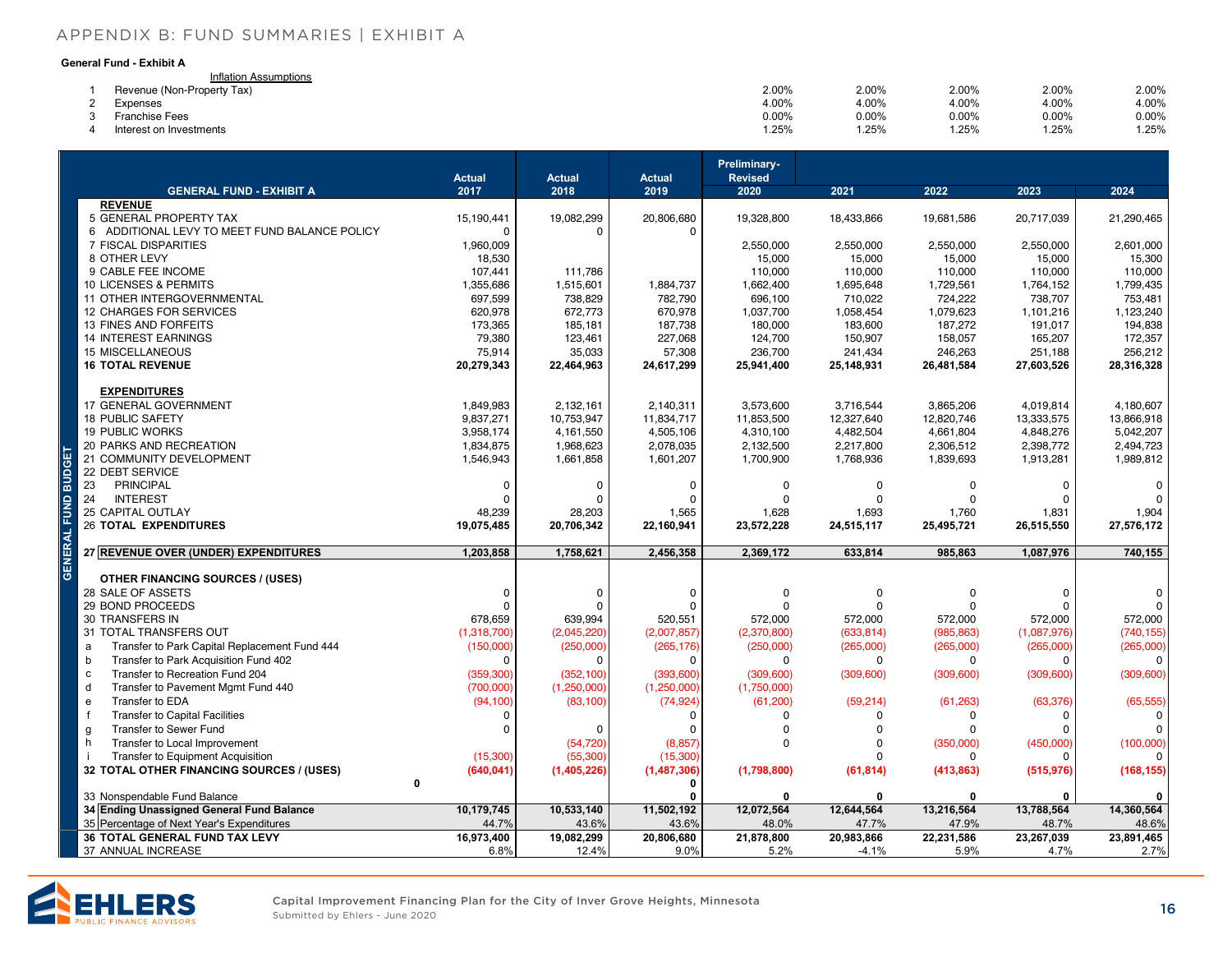#### [APPENDIX B: FUND SUMMARIES | EXHIBIT A](#page-1-0) **Capital Improvement Plan Financing Plan**

#### **General Fund - Exhibit A**

| Inflation Assumptions      |       |          |       |       |          |
|----------------------------|-------|----------|-------|-------|----------|
| Revenue (Non-Property Tax) | 2.00% | 2.00%    | 2.00% | 2.00% | 2.00%    |
| Expenses                   | 4.00% | 4.00%    | 4.00% | 4.00% | 4.00%    |
| <b>Franchise Fees</b>      | 0.00% | $0.00\%$ | 0.00% | 0.00% | $0.00\%$ |
| Interest on Investments    | 1.25% | 1.25%    | 1.25% | .25%  | 1.25%    |

|                                                                         |                        |                       |                        | Preliminary-           |                        |                        |                        |                        |
|-------------------------------------------------------------------------|------------------------|-----------------------|------------------------|------------------------|------------------------|------------------------|------------------------|------------------------|
| <b>GENERAL FUND - EXHIBIT A</b>                                         | <b>Actual</b><br>2017  | <b>Actual</b><br>2018 | <b>Actual</b><br>2019  | <b>Revised</b><br>2020 | 2021                   | 2022                   | 2023                   | 2024                   |
|                                                                         |                        |                       |                        |                        |                        |                        |                        |                        |
| <b>38 OTHER SPECIAL LEVIES</b>                                          |                        |                       |                        |                        |                        |                        |                        |                        |
| 39 Pavement Management<br>40                                            |                        |                       |                        |                        | 2,250,000              | 2,500,000              | 2,750,000              | 3,000,000              |
| 41 OTHER/UNALLOTMENT LEVY                                               |                        |                       |                        |                        |                        |                        |                        |                        |
| <b>42 TOTAL OPERATING TAX LEVIES</b>                                    | 16,973,400             | 19,082,299            | 20,806,680             | 21,878,800             | 23,233,866             | 24,731,586             | 26,017,039             | 26,891,465             |
|                                                                         |                        |                       |                        |                        |                        |                        |                        |                        |
| 43 MN Armory Bldg (Final Payment 2016)                                  |                        |                       |                        |                        |                        |                        |                        |                        |
| 44 City Share of Assessments<br>45 2010C PIR BONDS (Final Payment 2018) | 234,058                | 205,074               | 213,693                | 205,703                | 197,013                | 157,054                | 150,925                | 150,925                |
| 46 2011A IMPROVEMENT BONDS (Final Payment 2019)                         | 99,200                 |                       |                        |                        |                        |                        |                        |                        |
| 47 2014B IMPROVEMENT BONDS (Final Payment 2019)                         | 150,000                |                       |                        |                        |                        |                        |                        |                        |
| 48 2014B IMPROVEMENT BONDS (Final Payment 2020)                         | 445,000                | 456,482               |                        |                        |                        |                        |                        |                        |
| 49 2016A REFUNDING BONDS (Final Payment 2034)                           | 642,800                | 600,272               | 616,284                | 636,759                | 656,289                | 695,874                | 718,134                | 718,291                |
| 50 2010B IMPROVEMENT BONDS (Final Payment 2027)                         | 195,000                | 195,000               | 177,250                | 177,250                | 225,000                | 225,000                | 225,000                | 225,000                |
| 51 2015A IMPROVEMENT BONDS (Final Payment 2031)                         | 634,334                | 682,482               | 634,343                | 636,762                | 638,972                | 635,669                | 637,301                | 633,210                |
| 52 2017B IMPROVEMENT BONDS (Final Payment 2033)                         |                        | 1,887                 | 262,524                | 262,910                | 263,140                | 263,211                | 263,125                | 262,882                |
| 53 2018A CIP BONDS (Final Payment 2039)                                 |                        |                       | 640,000                | 737,714                | 735,614                | 737,977                | 739,289                | 739,552                |
| 54 2019A CIP BONDS (Final Payment 2039)                                 |                        |                       |                        | 194,985                | 190,785                | 186,585                | 187,635                | 188,475                |
| 55 OFFSET FROM CLOSED BOND FUND                                         | (200,000)              | (200,000)             |                        |                        |                        |                        |                        |                        |
| <b>56 TOTAL EXISTING DEBT LEVIES</b>                                    | 2,200,392              | 1,941,197             | 2,544,094              | 2,852,083              | 2,906,813              | 2,901,370              | 2,921,409              | 2,918,335              |
| 57 POTENTIAL NEW DEBT LEVIES (SEE EXHIBITS)                             |                        |                       |                        |                        | $\blacksquare$         |                        | 90,383                 | 631,294                |
| <b>58 TOTAL TAX LEVIES</b>                                              | 19.173.792             | 21.023.496            | 23.350.774             | 24,730,883             | 26.140.678             | 27.632.955             | 29,028,830             | 30.441.094             |
| 59 ADJUSTMENT FOR FISCAL DISPARITIES DISTRIBUTION                       | (2, 259, 396)          | (2,436,782)           | (2,547,380)            | (2,873,974)            | (2,719,606)            | (2,841,891)            | (2,933,841)            | (3,012,278)            |
| 60 NET LEVY TO TAXPAYERS                                                | 16,914,396             | 18,586,714            | 20,803,394             | 21,856,909             | 23,421,073             | 24,791,064             | 26,094,989             | 27,428,816             |
| 61 TOTAL LEVY INCREASE PERCENTAGE                                       | 6.4%                   | 9.9%                  | 11.9%                  | 5.1%                   | 7.2%                   | 5.8%                   | 5.3%                   | 5.1%                   |
| 62 DEBT LEVY AS A % OF NET CITY-WIDE TAX LEVY                           | 11.5%                  | 9.2%                  | 10.9%                  | 11.5%                  | 11.1%                  | 10.5%                  | 10.4%                  | 11.7%                  |
|                                                                         |                        |                       |                        |                        |                        |                        |                        |                        |
| 63 EXISTING TAX BASE<br>64 TAX INCREMENT CAPTURED TAX CAPACITY          | 32,757,979<br>$\Omega$ | 36,245,198            | 38,635,111<br>$\Omega$ | 42,989,558             | 43,849,349<br>$\Omega$ | 44,965,526<br>$\Omega$ | 46,104,027<br>$\Omega$ | 47,265,297<br>$\Omega$ |
| 65 NEW TAX CAPACITY (FROM GROWTH PROJECTIONS)                           | $\mathbf{0}$           | $\Omega$              | $\Omega$               | $\Omega$               | 234,500                | 234,500                | 234,500                | 234,500                |
| 66 TOTAL TAX CAPACITY                                                   | 32,757,979             | 36,245,198            | 38,635,111             | 42,989,558             | 44,083,849             | 45,200,026             | 46,338,527             | 47.499.797             |
|                                                                         |                        |                       |                        |                        |                        |                        |                        |                        |
| 67 City Tax Capacity Rate                                               | 51.644%                | 51.280%               | 53.846%                | 50.842%                | 53.128%                | 54.847%                | 56.314%                | 57.745%                |
| 68 % Change in City Tax Rate                                            | 4.88%                  | $-0.70%$              | 5.00%                  | $-5.58%$               | 4.50%                  | 3.24%                  | 2.67%                  | 2.54%                  |
|                                                                         |                        |                       |                        |                        |                        |                        |                        |                        |
| 69 City Property Tax on Median Residential Property                     | 878                    | 985 \$                | $1,169$ \$             | $1.156$ \$             | $1,236$ \$             | $1,306$ \$             | $1,372$ \$             | 1,439                  |
| 70 \$ Change in City Taxes Paid                                         | 55.98                  |                       | $183.68$ \$<br>\$      | $(12.54)$ \$           | 80.11 \$               | 69.61 \$               | 65.93 \$               | 67.30                  |
| Sample Residential Market Value                                         |                        |                       | $233,300$ \$<br>\$     | 242,800 \$             | 247,656 \$             | 252,609 \$             | 257,661 \$             | 262,815                |
| 72 Existing Tax Base Inflation/Deflation                                |                        |                       |                        | 0.0%                   | 2.0%                   | 2.0%                   | 2.0%                   | 2.0%                   |
| 73 Total Tax Base Increase                                              | 1.5%                   | 10.6%                 | 6.6%                   | 11.3%                  | 2.5%                   | 2.5%                   | 2.5%                   | 2.5%                   |
| 74 % from New Growth                                                    |                        |                       |                        | 0.0%                   | 0.5%                   | 0.5%                   | 0.5%                   | 0.5%                   |

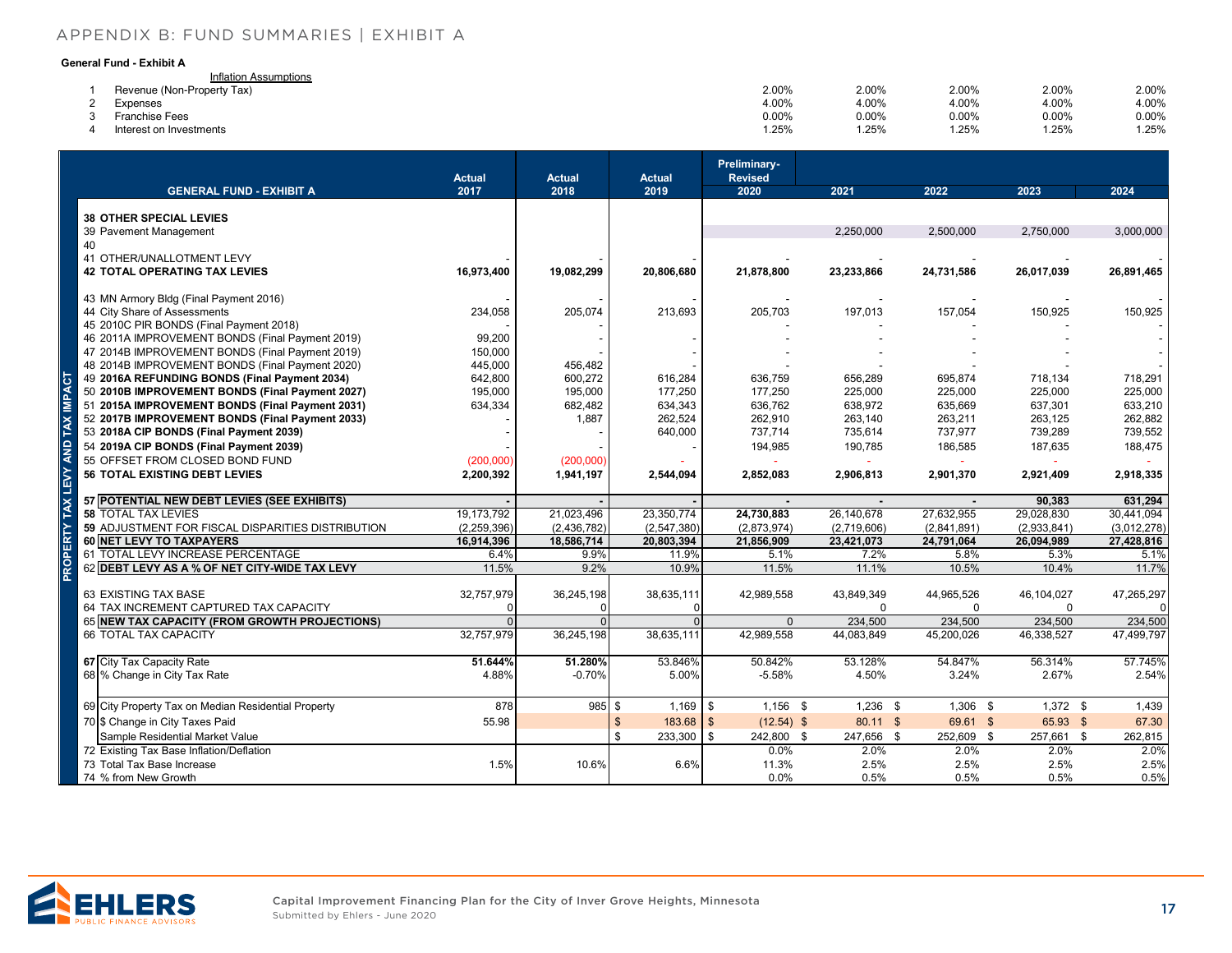#### <span id="page-17-0"></span>**CITY OF INVER GROVE HEIGHTS, MINNESOTA Capital Improvement Plan Financing Plan** [APPENDIX B: FUND SUMMARIES | EXHIBIT B](#page-1-0)

#### **Park Acquisition and Development Fund 402- Exhibit B**

| Inflation Assumptions         |       |       |       |       |       |       |       |
|-------------------------------|-------|-------|-------|-------|-------|-------|-------|
| 1 Revenue (Non-Tax/State Aid) | 2.00% | 2.00% | 2.00% | 2.00% | 2.00% | 2.00% | 2.00% |
| 2 Expenditures                | 3.00% | 3.00% | 3.00% | 3.00% | 3.00% | 3.00% | 3.00% |
| 3 Interest on Investments     | .25%  | .25%  | .25%  | .25%  | .25%  | 25%   | .25%  |
| 4 Capital Outlay              | 5.00% | 5.00% | 5.00% | 5.00% | 5.00% | 5.00% | 5.00% |

| <b>PARK ACQUISITION AND DEVELOPMENT</b>     | <b>Actual</b> | <b>Actual</b> | <b>Actual</b> | <b>Budget</b> |             | Projected   |                |               |
|---------------------------------------------|---------------|---------------|---------------|---------------|-------------|-------------|----------------|---------------|
| <b>FUND 402 - EXHIBIT B</b>                 | 2017          | 2018          | 2019          | 2020          | 2021        | 2022        | 2023           | 2024          |
| <b>5 REVENUE</b>                            |               |               |               |               |             |             |                |               |
| 6 Taxes                                     |               |               |               |               |             |             |                |               |
| 7 Charges for Services                      | 265,765       | 275,260       | 379,780       | 379,780       | 379,780     | 379,780     | 379,780        | 379,780       |
| 8 State Bonding Grant                       |               |               |               |               |             |             |                |               |
| 9 Interest                                  | 17,936        | 37,294        | 74,004        |               |             |             |                |               |
| 10 Other Reimbursements                     |               |               | 205,593       |               |             |             |                |               |
| 11 County Grant                             | 175,879       | 39,603        |               | 900,000       |             |             |                |               |
| <b>12 TOTAL REVENUE</b>                     | 459,580       | 352,157       | 659,377       | 1,279,780     | 379,780     | 379,780     | 379,780        | 379,780       |
| 13                                          |               |               |               |               |             |             |                |               |
| 14 EXPENSES                                 |               |               |               |               |             |             |                |               |
| 15 Current                                  |               |               |               |               |             |             |                |               |
| 16<br>Miscellaneous                         |               | 8,874         | 215,551       |               |             |             |                |               |
| 17 Debt Service                             |               |               |               |               |             |             |                |               |
| Debt Service - Principal and Interest<br>18 |               |               |               |               |             |             |                |               |
| 19 Capital Outlay                           |               |               |               |               |             |             |                |               |
| Capital improvements<br>20                  | 193,091       |               |               | 4,436,250     | 1,179,675   | 463,050     |                | 127,628       |
| 21 TOTAL EXPENSES                           | 193.091       | 8,874         | 215,551       | 4,436,250     | 1,179,675   | 463,050     | $\blacksquare$ | 127,628       |
| 22                                          |               |               |               |               |             |             |                |               |
| 23 OTHER FINANCING SOURCES / (USES)         |               |               |               |               |             |             |                |               |
| 24 Bond Proceeds                            |               |               |               |               |             |             |                |               |
| 25 Transfer in                              |               |               |               |               |             |             |                |               |
| 26 Transfer out - Local Improvement         | (12, 518)     |               | (1,282,867)   |               |             |             |                |               |
| 27 Transfer out - Other                     |               |               |               |               |             |             |                |               |
| 28 TOTAL OTHER FINANCING SOURCES (USES)     | (12, 518)     |               | (1, 282, 867) |               |             |             |                |               |
| 29                                          |               |               |               |               |             |             |                |               |
| <b>30 ENDING FUND BALANCE</b>               | 2,644,893     | 2,988,176     | 2,149,135     | (1,007,335)   | (1,807,230) | (1,890,500) | (1,510,720)    | (1, 258, 568) |
| 31 Interfund Loan Balance (General Fund)    |               |               |               |               |             |             |                |               |

|     |                                         | <b>Actual</b> | <b>Actual</b> | <b>Actual</b> | <b>Budget</b> |           | <b>Projected</b> |      |         |
|-----|-----------------------------------------|---------------|---------------|---------------|---------------|-----------|------------------|------|---------|
|     | <b>BREAKDOWN OF CAPITAL OUTLAY</b>      | 2017          | 2018          | 2019          | 2020          | 2021      | 2022             | 2023 | 2024    |
|     | <b>32 PROJECT DESCRIPTION</b>           |               |               |               |               |           |                  |      |         |
| -33 | Heritage Village Park 1707 and Dog Park |               | 2,470,000     |               | 2,300,000     |           |                  |      |         |
| 34  | NWA park acquisition                    |               |               |               | 800,000       | 400,000   |                  |      |         |
| 35  | NWA park development                    |               |               |               | 800,000       | 400,000   | 200,000          |      |         |
| 36  | NWA trail development                   |               |               |               | 100,000       | 100,000   | 100,000          |      | 100,000 |
| 37  | NWA grade separated crossing            |               |               |               |               |           |                  |      |         |
| 38  | <b>VMCC Babcock Trail</b>               |               |               |               |               |           |                  |      |         |
| 39  | Seidl's Trail                           |               |               |               | 100,000       | 150.000   |                  |      |         |
| 40  | North Valley/South Valley               |               |               |               |               |           |                  |      |         |
| 41  | <b>Baksetball Court</b>                 |               |               |               |               | 20,000    |                  |      |         |
| 42  | Upper 55th Trail                        |               |               |               | 125,000       |           |                  |      |         |
| 43  | Salem Shelter                           |               |               |               |               |           | 100,000          |      |         |
| 44  |                                         |               |               |               | $\sim$        |           |                  |      |         |
|     | 45 Future Year Placeholder              |               |               |               |               |           |                  |      |         |
|     | 46 Total Capital Outlay                 |               | 2,470,000     |               | 4,225,000     | 1,070,000 | 400,000          |      | 100,000 |
|     | 47 CAPITAL OUTLAY WITH INFLATION        | 0             | 2,470,000     | $\mathbf{0}$  | 4,436,250     | 1,179,675 | 463,050          |      | 127,628 |

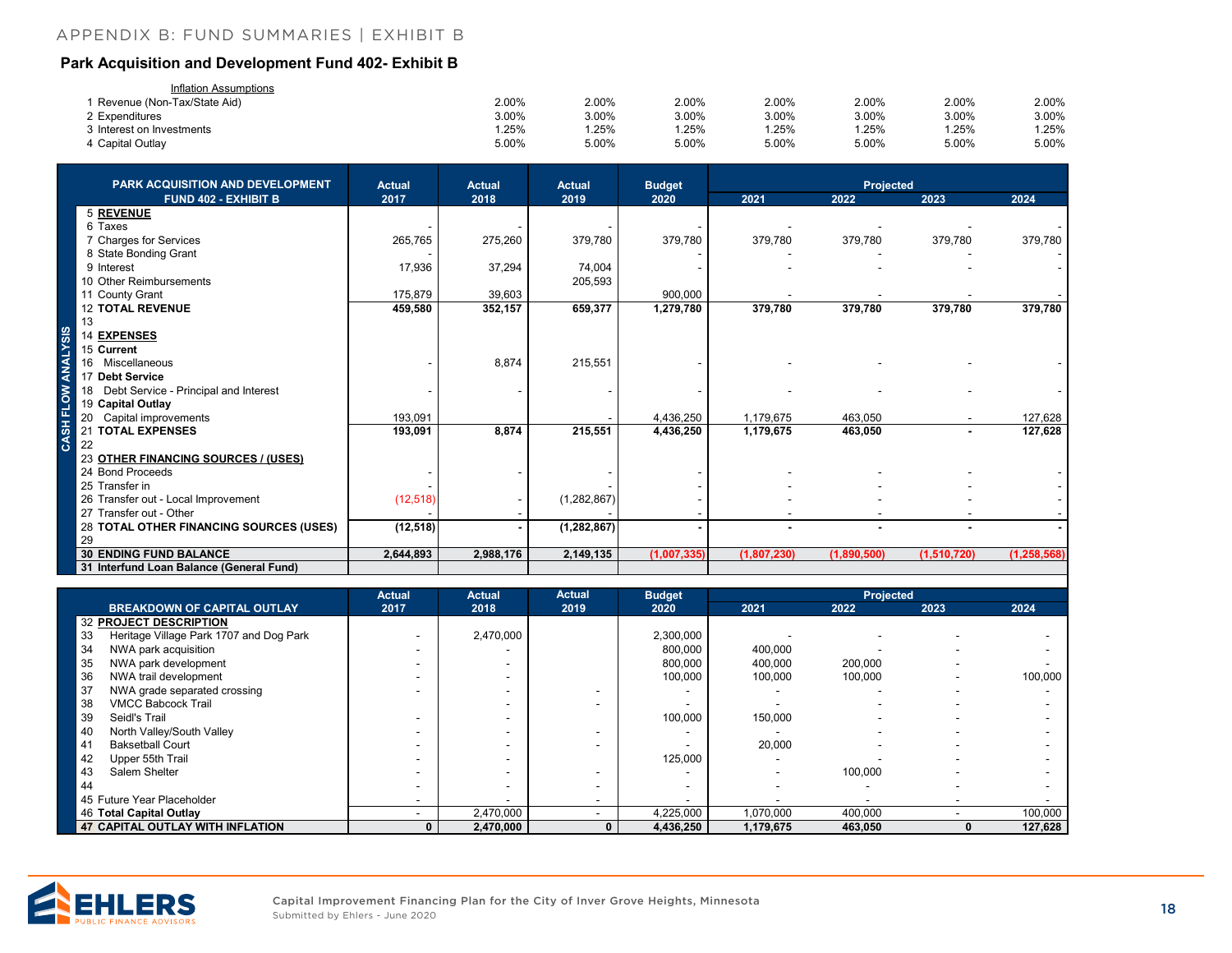#### <span id="page-18-0"></span>**Park Capital Replacement Fund 444 - Exhibit C**

| Inflation Assumptions       |       |       |       |       |       |       |       |
|-----------------------------|-------|-------|-------|-------|-------|-------|-------|
| Revenue (Non-Tax/State Aid) | 2.00% | 2.00% | 2.00% | 2.00% | 2.00% | 2.00% | 2.00% |
| 2 Expenditures              | 3.00% | 3.00% | 3.00% | 3.00% | 3.00% | 3.00% | 3.00% |
| 3 Interest on Investments   | .25%  | .25%  | .25%  | .25%  | .25%  | .25%  | .25%  |
| 4 Capital Outlay            | 5.00% | 5.00% | 5.00% | 5.00% | 5.00% | 5.00% | 5.00% |

| <b>PARK CAPITAL REPLACEMENT FUND 444 -</b>  | <b>Actual</b> | <b>Actual</b> | <b>Actual</b> | <b>Budget</b> |         | <b>Projected</b> |         |         |
|---------------------------------------------|---------------|---------------|---------------|---------------|---------|------------------|---------|---------|
| <b>EXHIBIT C</b>                            | 2017          | 2018          | 2019          | 2020          | 2021    | 2022             | 2023    | 2024    |
| <b>5 REVENUE</b>                            |               |               |               |               |         |                  |         |         |
| 6 Taxes                                     |               |               |               |               |         |                  |         |         |
| 7 Donations                                 |               |               |               |               |         |                  |         |         |
| 8 Miscellaneous                             |               |               |               |               |         |                  |         |         |
| 9 Interest                                  | 7,566         | 15,765        | 31,607        | 16,614        | 1,547   | 1,832            | 1,979   | 766     |
| <b>10 TOTAL REVENUE</b>                     | 7,566         | 15,765        | 31,607        | 16,614        | 1,547   | 1,832            | 1,979   | 766     |
| 11                                          |               |               |               |               |         |                  |         |         |
| 12 EXPENSES                                 |               |               |               |               |         |                  |         |         |
| 13 Current                                  |               |               |               |               |         |                  |         |         |
| Miscellaneous<br>14                         | 5,151         | 92,500        | 42,691        | 43,972        | 45,291  | 46,650           | 48,049  | 49,491  |
| 15 Debt Service                             |               |               |               |               |         |                  |         |         |
| Debt Service - Principal and Interest<br>16 |               |               |               |               |         |                  |         |         |
| 17 Capital Outlay                           |               |               |               |               |         |                  |         |         |
| <b>Capital Expenditures</b><br>18           | 61,521        |               | 96,870        | 1,428,000     | 198,450 | 208,373          | 316,032 | 12,763  |
| <b>19 TOTAL EXPENSES</b>                    | 66,672        | 92,500        | 139,561       | 1,471,972     | 243,741 | 255,023          | 364,081 | 62,254  |
| 20                                          |               |               |               |               |         |                  |         |         |
| 21 OTHER FINANCING SOURCES / (USES)         |               |               |               |               |         |                  |         |         |
| 22 Bond Proceeds                            |               |               |               |               |         |                  |         |         |
| 23 Transfers in - General Fund              | 150,000       | 250,000       | 265,176       | 250,000       | 265,000 | 265,000          | 265,000 | 265,000 |
| 24 Transfers in - Capital Facilities Fund   | 25,000        |               |               |               |         |                  |         |         |
| 25 Transfers in - Host Community Fund       | 25,000        |               |               |               |         |                  |         |         |
| 26 Transfer out - Local Improvement         |               |               | (227, 037)    |               |         |                  |         |         |
| 27 TOTAL OTHER FINANCING SOURCES (USES)     | 200,000       | 250,000       | 38,139        | 250,000       | 265,000 | 265,000          | 265,000 | 265,000 |
| 28                                          |               |               |               |               |         |                  |         |         |
| <b>29 ENDING FUND BALANCE</b>               | 1,225,646     | 1,398,911     | 1,329,096     | 123,738       | 146,544 | 158,353          | 61,251  | 264,763 |

|                                                | <b>Actual</b>            | <b>Actual</b> | <b>Actual</b> | <b>Budget</b> |         | <b>Projected</b>         |         |        |
|------------------------------------------------|--------------------------|---------------|---------------|---------------|---------|--------------------------|---------|--------|
| <b>BREAKDOWN OF CAPITAL OUTLAY</b>             | 2017                     | 2018          | 2019          | 2020          | 2021    | 2022                     | 2023    | 2024   |
| 30 EQUIPMENT/PROJECT DESCRIPTION               |                          |               |               |               |         |                          |         |        |
| <b>Playground Equipment</b><br>31              |                          |               |               | 175.000       | 50,000  | 80.000                   | 160,000 |        |
| North Valley/South Valley Picnic Shelter<br>32 |                          |               |               | 1,000,000     |         |                          |         |        |
| 33<br>Tennis court/basketball repair           |                          | 50,000        |               | 155.000       | 90,000  | 90,000                   | 90,000  |        |
| Rich Valley Well Backstop Hoods<br>34          |                          | 80,000        |               |               |         |                          |         |        |
| 35<br><b>Fishing Pier</b>                      | $\overline{\phantom{0}}$ |               |               |               | 30,000  | $\overline{\phantom{0}}$ |         |        |
| 36<br><b>Recreation Building</b>               |                          |               |               |               |         |                          |         |        |
| 37<br>Streetscapes                             |                          | 10,000        |               | 10.000        | 10.000  | 10.000                   | 10,000  | 10.000 |
| 38<br>Oakwood Hockey Rink                      |                          |               |               | 20.000        |         |                          |         |        |
| 39                                             |                          |               |               |               |         |                          |         |        |
| 40 Future Year Placeholder                     |                          |               |               |               |         |                          |         |        |
| 41 Total Capital Outlay                        |                          | 140.000       |               | .360.000      | 180,000 | 180.000                  | 260,000 | 10,000 |
| <b>42 CAPITAL OUTLAY WITH INFLATION</b>        |                          | 140.000       |               | 1,428,000     | 198,450 | 208,373                  | 316,032 | 12,763 |



**IVINV VIV**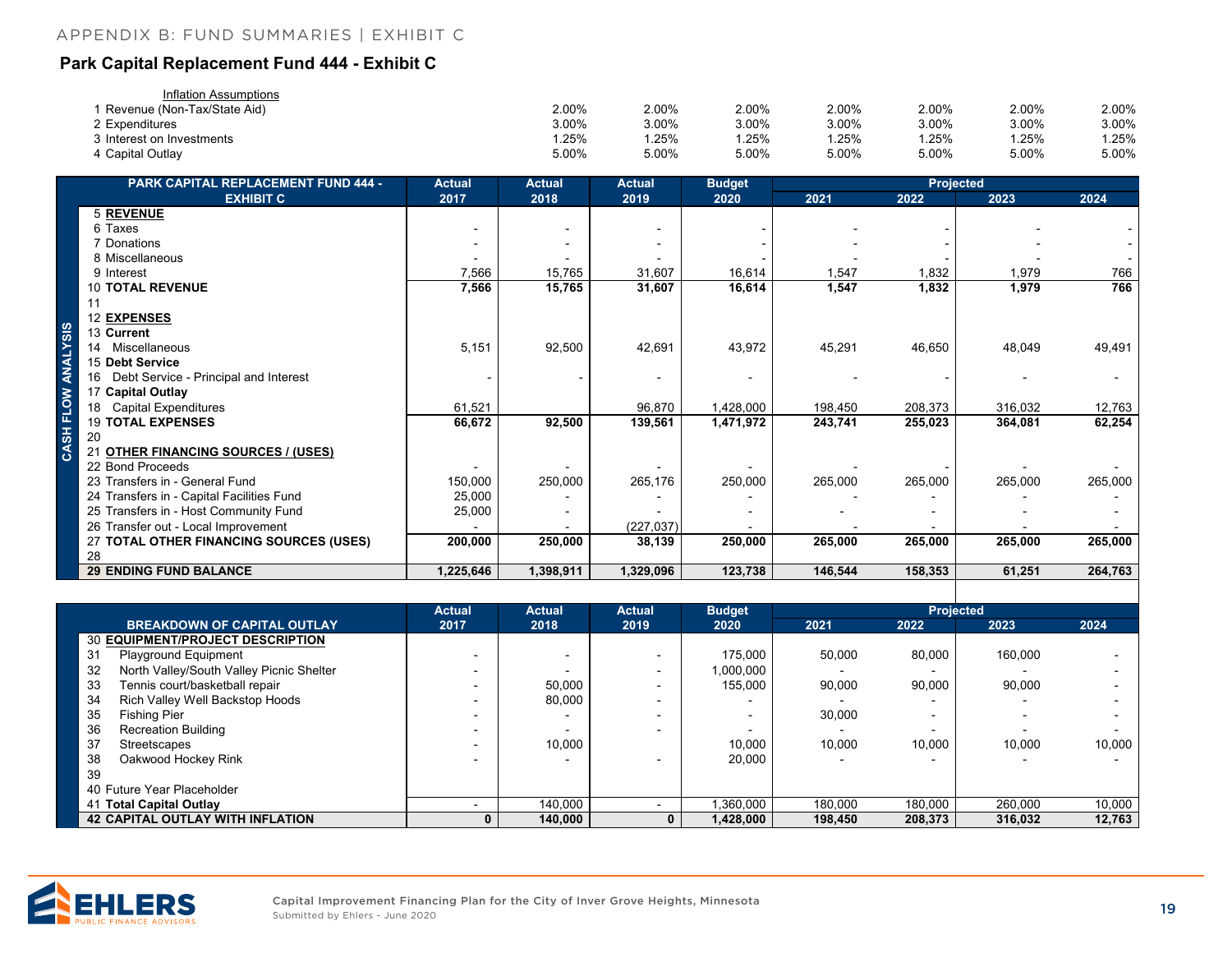#### <span id="page-19-0"></span>**Host Community Fund 451 - Exhibit D**

| Inflation Assumptions       |       |       |          |       |       |       |       |
|-----------------------------|-------|-------|----------|-------|-------|-------|-------|
| Revenue (Non-Tax/State Aid) | 2.00% | 2.00% | $2.00\%$ | 2.00% | 2.00% | 2.00% | 2.00% |
| 2 Expenditures              | 3.00% | 3.00% | 3.00%    | 3.00% | 3.00% | 3.00% | 3.00% |
| lnterest on Investments ،   | .25%  | .25%  | .25%     | .25%  | 1.25% | .25%  | .25%  |
| 4 Capital Outlay            | 5.00% | 5.00% | 5.00%    | 5.00% | 5.00% | 5.00% | 5.00% |

|                    |                                                      | <b>Actual</b> | <b>Actual</b> | <b>Actual</b> | <b>Budget</b> |             | Projected   |             |             |
|--------------------|------------------------------------------------------|---------------|---------------|---------------|---------------|-------------|-------------|-------------|-------------|
|                    | <b>HOST COMMUNITY FUND 451 - EXHIBIT D</b>           | 2017          | 2018          | 2019          | 2020          | 2021        | 2022        | 2023        | 2024        |
|                    | <b>5 REVENUE</b>                                     |               |               |               |               |             |             |             |             |
|                    | 6 Taxes                                              |               |               |               |               |             |             |             |             |
|                    | 7 Charges for Services (Land Fill Agreements)        | 2,108,572     | 2,393,424     | 2,809,353     | 1,590,000     | 2,275,000   | 2,320,500   | 2,366,910   | 2,414,248   |
|                    | 8 HC Agreement with Frattalone Demo                  |               |               | 25,000        | 25,000        | 25,000      | 25,000      | 25,000      | 25,000      |
|                    | 9 Interest                                           | 30,001        | 62,291        | 116,168       | 86,869        | 87,274      | 53,168      | 29,462      | 20,201      |
|                    | 10 Miscellaneous                                     | 8,229         |               |               |               |             |             |             |             |
|                    | <b>11 TOTAL REVENUE</b>                              | 2,146,802     | 2,455,715     | 2,950,521     | 1,701,869     | 2,387,274   | 2,398,668   | 2,421,372   | 2,459,449   |
|                    | 12                                                   |               |               |               |               |             |             |             |             |
|                    | 13 EXPENSES                                          |               |               |               |               |             |             |             |             |
|                    | 14 Current                                           |               |               |               |               |             |             |             |             |
|                    | Miscellaneous<br>15                                  | 158,182       | 216,361       | 144,463       | 108,974       | 118,000     | 121,540     | 125,186     | 128,942     |
|                    | <b>Railroad Quiet Zone</b><br>16                     |               |               |               | 25,000        | 60,000      | 215,000     |             |             |
|                    | <b>Boradband Capital JPA</b><br>17                   |               |               |               | 193,682       |             |             |             |             |
|                    | 18 Debt Service                                      |               |               |               |               |             |             |             |             |
|                    | Debt Service - Principal and Interest<br>19          |               |               |               |               |             |             |             |             |
|                    | 20 Capital Outlay                                    |               |               |               |               |             |             |             |             |
|                    | 21 Capital Expenditures                              |               |               |               |               |             |             |             |             |
|                    | <b>22 TOTAL EXPENSES</b>                             | 158,182       | 216,361       | 144,463       | 327,656       | 178,000     | 336,540     | 125,186     | 128,942     |
| CASH FLOW ANALYSIS | 23                                                   |               |               |               |               |             |             |             |             |
|                    | 24 OTHER FINANCING SOURCES / (USES)                  |               |               |               |               |             |             |             |             |
|                    | 25 Bond Proceeds                                     |               |               |               |               |             |             |             |             |
|                    | 26 Transfers In                                      |               |               |               |               |             |             |             |             |
|                    | 27 Transfers Out - Community Center (For Operations) | (542, 485)    | (723, 206)    | (365, 982)    | (474, 100)    | (516, 273)  | (560, 270)  | (606, 157)  | (654,003)   |
|                    | 28 Transfers Out - Community Center (For Capital)    | (12, 571)     | 0             | (366, 260)    | (829, 400)    | (2,891,417) | (1,868,407) | (100, 887)  | (162, 471)  |
|                    | 29 Transfers Out - Golf Course Fund                  | (100,000)     | $\Omega$      | <sup>0</sup>  | $\Omega$      | n           |             |             | 0           |
|                    | 30 Transfers Out - Economic Development Fund         | (43, 941)     | (518, 878)    | (114, 669)    | 0             |             |             |             |             |
|                    | 31 Transfers Out - Park Capital Replacement          | (25,000)      | 0             | 0             |               |             |             |             |             |
|                    | 32 Transfers Out - Local Improvement Fund            | $\Omega$      | (9,067)       | (35, 239)     | $\Omega$      | (1,000,000) | (1,000,000) | (1,800,000) | 0           |
|                    | 33 Transfers Out - ADA                               | (21,500)      | (19,700)      | (25, 125)     |               | U           | 0           |             | 0           |
|                    | 34 Transfers Out - General Fund                      | (200,000)     | (100,000)     | 0             | $\Omega$      |             | U           |             | 0           |
|                    | 34 Transfers Out - Pavement Management Program       | (500,000)     | 0             | <sup>0</sup>  | 0             | (500,000)   | (500,000)   | (500,000)   | (500,000)   |
|                    | 35 Transfers Out - Recycling Program                 |               |               |               | (5,000)       | (5,000)     | (5,000)     | (5,000)     | (5,000)     |
|                    | 35 Transfers Out - Land Acquisition/Remediation      |               |               |               | (25,000)      | (25,000)    | (25,000)    | (25,000)    | (25,000)    |
|                    | 36 Transfers Out - Other                             | $\Omega$      | (12, 690)     | $\mathbf 0$   | (8, 333)      | $\Omega$    | $\Omega$    | $\Omega$    | 0           |
|                    | 37 TOTAL OTHER FINANCING SOURCES (USES)              | (1,445,497)   | (1, 383, 541) | (907, 275)    | (1, 341, 833) | (4,937,690) | (3,958,677) | (3,037,044) | (1,346,474) |
|                    |                                                      |               |               |               |               |             |             |             |             |
|                    | <b>38 ENDING FUND BALANCE</b>                        | 4,194,911     | 5,050,724     | 6,949,507     | 6,981,887     | 4,253,470   | 2,356,922   | 1,616,062   | 2,600,096   |

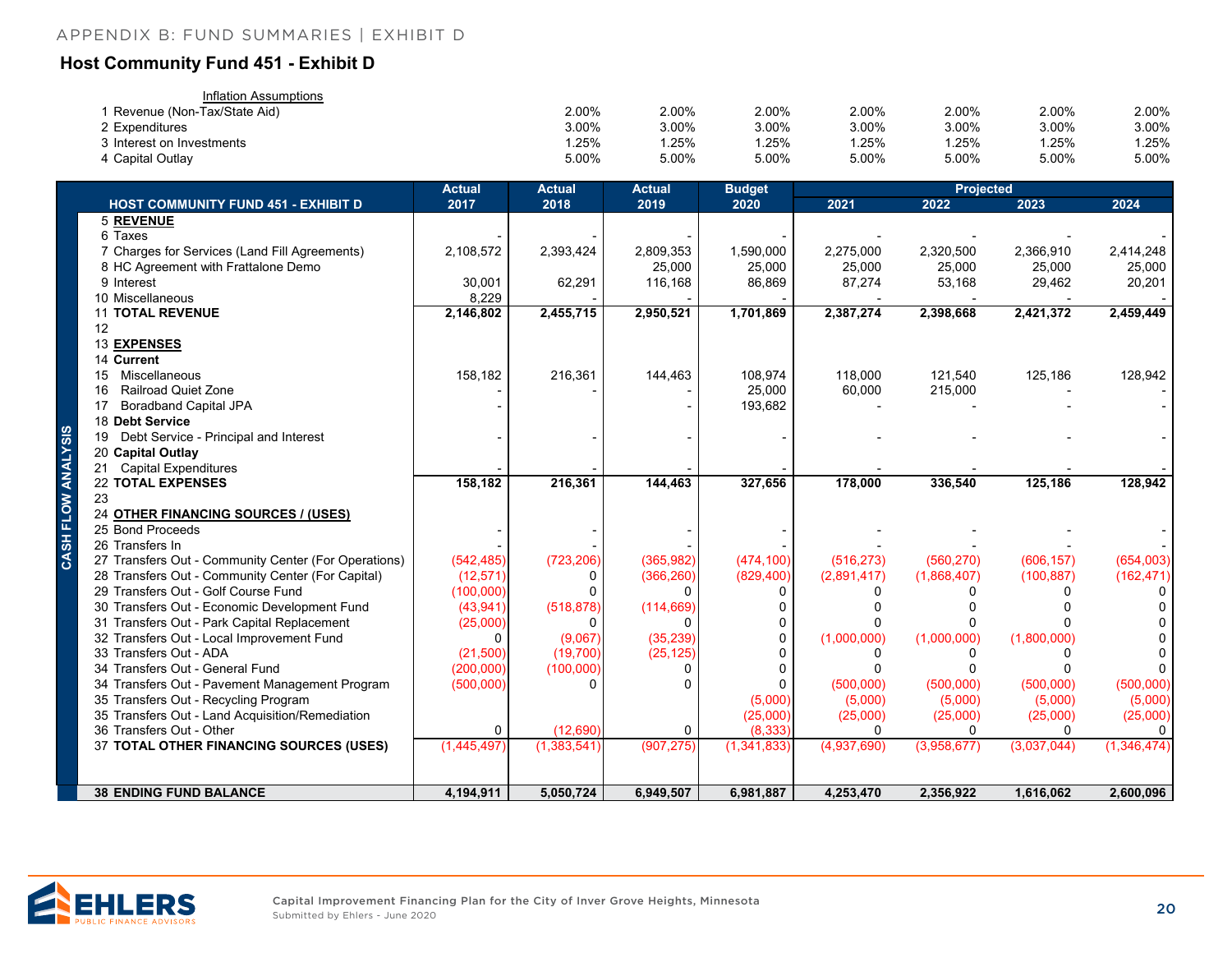### <span id="page-20-0"></span>**Community Projects Fund 450 - Exhibit E**

| Inflation Assumptions       |       |          |       |       |       |       |       |
|-----------------------------|-------|----------|-------|-------|-------|-------|-------|
| Revenue (Non-Tax/State Aid) | 2.00% | $2.00\%$ | 2.00% | 2.00% | 2.00% | 2.00% | 2.00% |
| 2 Expenditures              | 3.00% | 3.00%    | 3.00% | 3.00% | 3.00% | 3.00% | 3.00% |
| 3 Interest on Investments   | .25%  | .25%     | .25%  | .25%  | .25%  | .25%  | .25%  |
| 4 Capital Outlay            | 5.00% | 5.00%    | 5.00% | 5.00% | 5.00% | 5.00% | 5.00% |

|                                                | <b>Actual</b> | <b>Actual</b> | <b>Actual</b> | <b>Budget</b> |        | <b>Projected</b> |        |        |  |
|------------------------------------------------|---------------|---------------|---------------|---------------|--------|------------------|--------|--------|--|
| <b>COMMUNITY PROJECTS FUND 450 - EXHIBIT E</b> | 2017          | 2018          | 2019          | 2020          | 2021   | 2022             | 2023   | 2024   |  |
| <b>5 REVENUE</b>                               |               |               |               |               |        |                  |        |        |  |
| 6 Taxes                                        |               |               |               |               |        |                  |        |        |  |
| 7 Intergovernmental                            |               |               |               |               |        |                  |        |        |  |
| 8 Interest                                     | 2,352         | 3,197         | 4,487         | 2,013         | 1,626  | 1,233            | 836    | 434    |  |
| 9 Miscellaneous                                |               |               |               |               |        |                  |        |        |  |
| <b>10 TOTAL REVENUE</b>                        | 2,352         | 3,197         | 4,487         | 2,013         | 1,626  | 1,233            | 836    | 434    |  |
| 11                                             |               |               |               |               |        |                  |        |        |  |
| 12 EXPENSES                                    |               |               |               |               |        |                  |        |        |  |
| 13 Current                                     |               |               |               |               |        |                  |        |        |  |
| 14 Emerald Ash Borer                           | 20,933        | 24,526        | 31,725        | 33,000        | 33,000 | 33,000           | 33,000 | 33,000 |  |
| <b>Election Equipment</b><br>15                | 10,700        | 10,700        |               |               |        |                  |        |        |  |
| Miscellaneous<br>16                            |               |               |               |               |        |                  |        |        |  |
| 17 Debt Service                                |               |               |               |               |        |                  |        |        |  |
| 18 Debt Service - Principal and Interest       |               |               |               |               |        |                  |        |        |  |
| 19 Capital Outlay                              |               |               |               |               |        |                  |        |        |  |
| 20 Capital Expenditures                        |               |               |               |               |        |                  |        |        |  |
| 21 TOTAL EXPENSES                              | 31,633        | 35,226        | 31,725        | 33,000        | 33,000 | 33,000           | 33,000 | 33,000 |  |
| 22                                             |               |               |               |               |        |                  |        |        |  |
| 23 OTHER FINANCING SOURCES / (USES)            |               |               |               |               |        |                  |        |        |  |
| 24 Bond Proceeds                               |               |               |               |               |        |                  |        |        |  |
| 25 Transfers In - General                      |               |               |               |               |        |                  |        |        |  |
| 26 Transfers In - Other                        |               |               |               |               |        |                  |        |        |  |
| 27 Transfers Out                               |               |               |               |               |        |                  |        |        |  |
| 28 TOTAL OTHER FINANCING SOURCES (USES)        |               |               |               |               |        |                  |        |        |  |
| 29                                             |               |               |               |               |        |                  |        |        |  |
| <b>30 ENDING FUND BALANCE</b>                  | 220,307       | 188,278       | 161,040       | 130,053       | 98,679 | 66,912           | 34,749 | 2,183  |  |

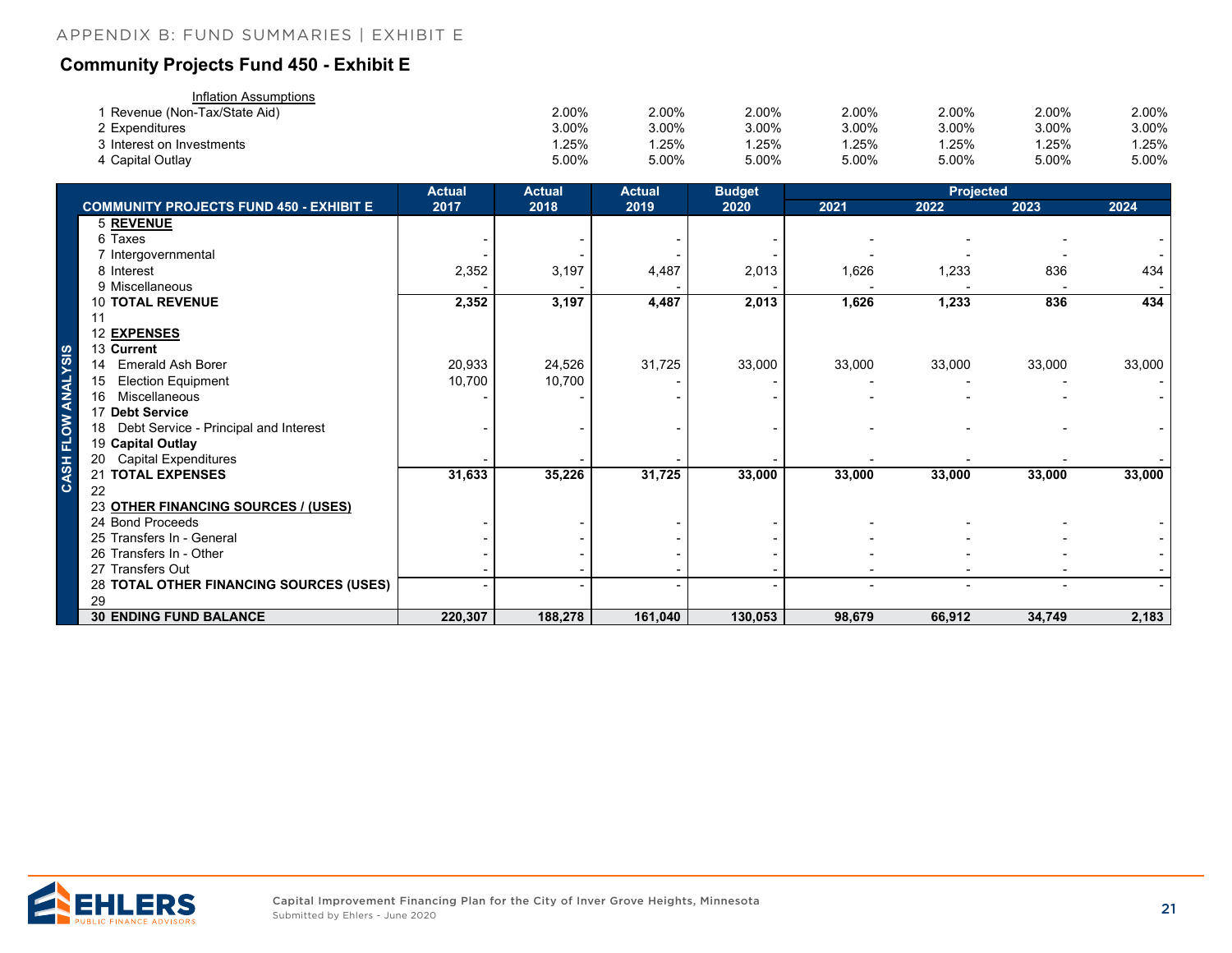#### <span id="page-21-0"></span>**Pavement Management Fund 440 - Exhibit F**

| Inflation Assumptions       |       |          |       |       |       |       |       |
|-----------------------------|-------|----------|-------|-------|-------|-------|-------|
| Revenue (Non-Tax/State Aid) | 2.00% | 2.00%    | 2.00% | 2.00% | 2.00% | 2.00% | 2.00% |
| 2 Expenditures              | 3.00% | $3.00\%$ | 3.00% | 3.00% | 3.00% | 3.00% | 3.00% |
| 3 Interest on Investments   | .25%  | .25%     | .25%  | .25%  | .25%  | .25%  | .25%  |

|                                                | <b>Actual</b> | <b>Actual</b> | <b>Actual</b> | <b>Budget</b> |           |           |           |           |
|------------------------------------------------|---------------|---------------|---------------|---------------|-----------|-----------|-----------|-----------|
| PAVEMENT MANAGEMENT FUND 440 - EXHIBIT F       | 2017          | 2018          | 2019          | 2020          | 2021      | 2022      | 2023      | 2024      |
| 4 REVENUE                                      |               |               |               |               |           |           |           |           |
| 5 Taxes                                        | 130,542       | 112,359       | 123,578       |               |           |           |           |           |
| 6 Levy                                         |               |               |               |               | 2,250,000 | 2,500,000 | 2,750,000 | 3,000,000 |
| 7 MSA                                          |               |               | 417,208       |               |           |           |           |           |
| 8 Special Assessments - Existing               | 524,829       | 378,035       | 406,514       | 194,403       | 158,312   | 135,435   | 114,979   | 112,121   |
| 9 Special Assessments - New                    |               |               |               | 45,117        | 150,929   | 282,871   | 323,002   | 531,744   |
| 10 Special Assessments - City Paid             |               |               |               | 99,508        | 99,508    | 67,503    | 67,506    | 45,067    |
| 11 Intergovernmental                           | 380,246       | 2,939,748     | 415,962       | 353,388       | 350,000   | 400,000   | 450,000   | 450,000   |
| 12 Interest                                    | 11,987        | 43,406        | 136,021       | 71,172        | 49,578    | 34,282    | 67,091    | 37,335    |
| 13 Miscellaneous                               | 28,385        | 100,145       | 103,075       |               |           |           |           |           |
| <b>14 TOTAL REVENUE</b>                        | 1,075,989     | 3,573,693     | 1,602,358     | 763,588       | 3,058,327 | 3,420,090 | 3,772,578 | 4,176,267 |
| 15                                             |               |               |               |               |           |           |           |           |
| <b>16 EXPENSES</b>                             |               |               |               |               |           |           |           |           |
| 17 Current                                     |               |               |               |               |           |           |           |           |
| 18 Miscellaneous                               | 593,060       | 76,564        | 328,164       |               |           |           |           |           |
| 19 Debt Service                                |               |               |               |               |           |           |           |           |
| Debt Service - Principal and Interest<br>20    |               |               |               |               |           |           |           |           |
| 21 Capital Outlay                              |               |               |               |               |           |           |           |           |
| 22 Construction in Progress                    |               |               |               | 417,057       |           |           |           |           |
| <b>Capital Expenditures</b><br>23              | 1,966,321     | 5,035,019     | 2,397,881     | 6,133,764     | 6,156,628 | 2,370,375 | 8,045,725 | 8,523,981 |
| <b>24 TOTAL EXPENSES</b>                       | 2,559,381     | 5,111,583     | 2,726,045     | 6,550,821     | 6,156,628 | 2,370,375 | 8,045,725 | 8,523,981 |
| 25                                             |               |               |               |               |           |           |           |           |
| 26 OTHER FINANCING SOURCES / (USES)            |               |               |               |               |           |           |           |           |
| 27 Bond Proceeds                               | 3,505,000     |               |               |               |           |           |           |           |
| 28 Transfers In - General Fund                 | 700,000       | 1,250,000     | 1,250,000     | 1,750,000     |           |           |           |           |
| 29 Transfers In - Host Community               | 500,000       |               |               |               | 500,000   | 500,000   | 500,000   | 500,000   |
| 30 Transfers In - Closed Bond Fund             |               |               |               |               |           |           |           |           |
| 31 Transfers In - Other                        |               | 1,442,346     | 39,171        |               |           |           |           |           |
| 32 Transfers In - Utilities                    |               |               |               | 1,244,728     | 304,600   |           | 312,700   | 250,200   |
| 33 Transfers In - Franchise Fees               |               |               |               | 1,065,000     | 1,070,000 | 1,075,000 | 1,080,000 | 1,085,000 |
| 34 Transfers Out - Local Improvement Fund      | (3, 340)      | (927, 601)    | (91, 612)     |               |           |           |           |           |
| 35 Transfers Out - Other                       |               | (145, 450)    |               |               |           |           |           |           |
| <b>36 TOTAL OTHER FINANCING SOURCES (USES)</b> | 4,701,660     | 1,619,295     | 1,197,559     | 4,059,728     | 1,874,600 | 1,575,000 | 1,892,700 | 1,835,200 |
| 37                                             |               |               |               |               |           |           |           |           |
| <b>38 ENDING FUND BALANCE</b>                  | 5,538,455     | 5,619,860     | 5,693,732     | 3,966,227     | 2,742,526 | 5,367,241 | 2,986,794 | 474,280   |

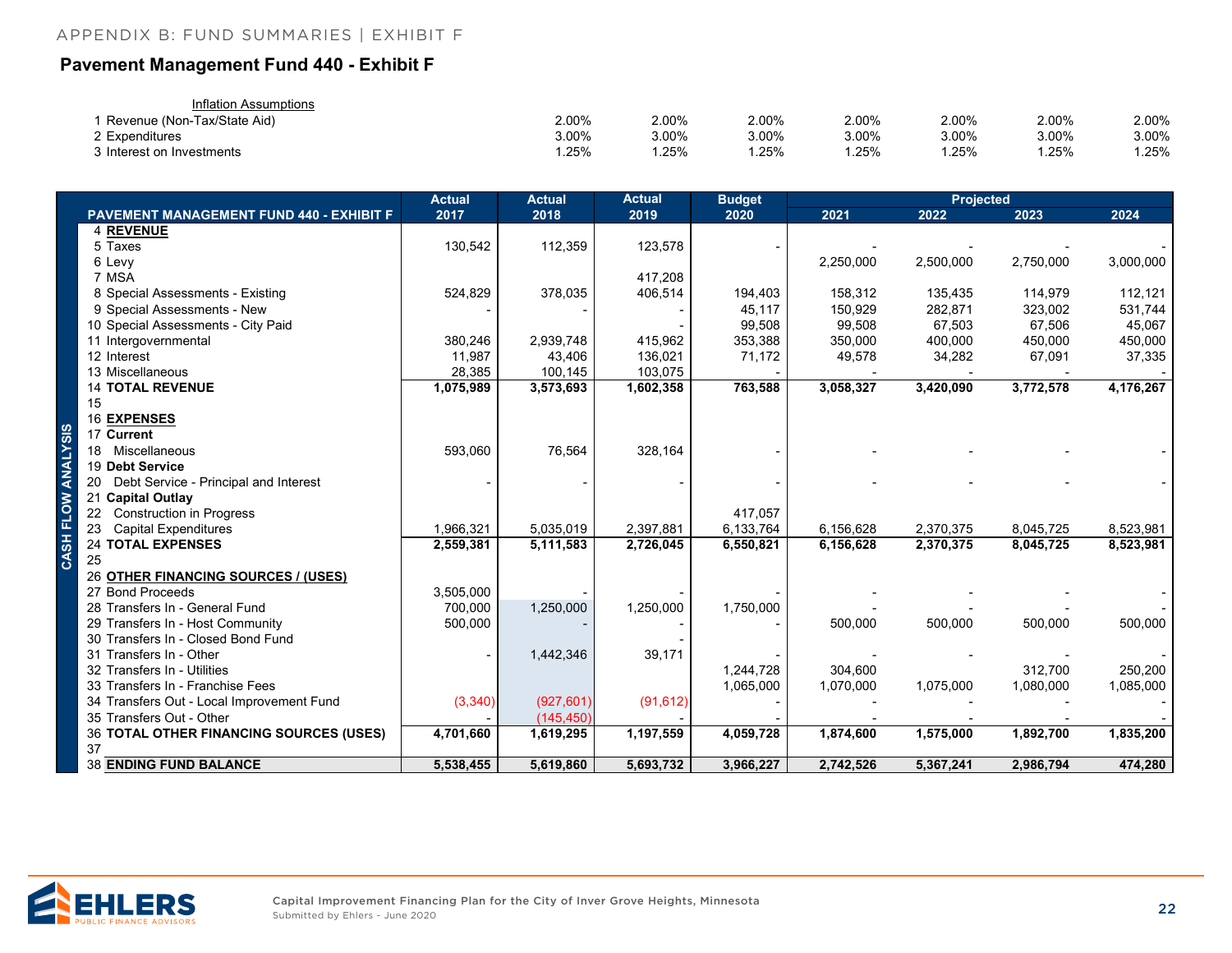#### **Pavement Management Fund - Future Projects**

#### **Inflation Assumptions**

| Capital Outlay                                              |           |      |                     | 5.00%         | 5.00%         | 5.00%         | 5.00%     | 5.00%            | 5.00%     | 5.00%     |
|-------------------------------------------------------------|-----------|------|---------------------|---------------|---------------|---------------|-----------|------------------|-----------|-----------|
|                                                             |           |      | Project             | <b>Budget</b> | <b>Budget</b> | <b>Budget</b> |           | <b>Projected</b> |           |           |
| <b>PAVEMENT MANAGEMENT FUND FUTURE PROJECTS - EXHIBIT F</b> |           |      | No.                 | 2018          | 2019          | 2020          | 2021      | 2022             | 2023      | 2024      |
| 1 EXPENSES                                                  |           |      |                     |               |               |               |           |                  |           |           |
| 2 Broderick Blvd                                            |           |      | (2015-09D/2013-09F) | 4,645,259     |               |               |           |                  |           |           |
| 3 50th St East neighborhood                                 |           |      | (2020-09E)          |               |               |               |           |                  |           |           |
| 4 Bancroft area                                             |           |      | (2016-09E)          | 367,872       |               | $\sim$        |           |                  |           |           |
| 5 Carleda                                                   |           |      | $(2016-09F)$        |               |               |               | 2,428,855 |                  |           |           |
| 6 Abigail/93rd St                                           |           |      |                     |               |               |               |           |                  |           |           |
| 7 Dawn Way S                                                |           |      | $(2023 - 09D)$      |               |               |               |           |                  |           | 5,312,700 |
| 8 Upper 55th Street                                         |           |      | (2010-09F)          |               |               |               |           |                  |           |           |
| 9 47th St Neighborhood Recon                                |           |      | (2015-09E)          | 161,463       |               |               |           |                  |           |           |
| 10 Atwater Path                                             |           |      | $(2018 - 09D)$      |               | 500,000       |               |           |                  |           |           |
| 11 60th Street Areat Reconstruction                         |           |      | $(2016-09D)$        | 189,169       |               |               |           |                  |           |           |
| 12 55th Street/55th St Court Reconstruction                 |           |      | $(2018-09F)$        |               | 1,200,000     |               |           |                  |           |           |
| 13 Dawn Way - North                                         |           |      | $(2024-09D)$        |               |               |               |           |                  | 5,250,200 |           |
| 14 64th/Bowman/64th Court                                   |           |      | $(2019 - 09D)$      |               |               | 1,504,195     |           |                  |           |           |
| 15 Cahill Mill and Overlay                                  |           |      | $(2019-09C)$        |               |               | 897,880       |           |                  |           |           |
| 16 Carter Path/Carter Court M+O                             |           |      | $(2019-09F)$        |               |               | 258,926       |           |                  |           |           |
| 17 60th/Bacon/62nd                                          |           |      | $(2016-09G)$        |               |               | 2,560,870     |           |                  |           |           |
| 18 Majestic Woodlands                                       |           |      | $(2021 - 09D)$      |               |               |               | 1,784,600 |                  |           |           |
| 19 Argenta Trail (w/ Eagan)                                 |           |      | $(2022 - 09D)$      |               |               |               |           | 500,000          |           |           |
| 20 County PMP                                               |           |      | $(2020-09F)$        |               |               | 308,505       |           |                  |           |           |
| 21 80th St/Barbara Ave Pedestrian Safety                    |           |      |                     |               |               |               | 50,000    |                  |           |           |
| 22 Park trails and parking lots                             |           |      |                     | 2,000,000     | 250,000       | 250,000       | 250,000   | 250,000          | 250,000   | 250,000   |
| 23 Cracksealing, sealcoating                                |           |      |                     | 500,000       | 500,000       | 353,388       | 350,000   | 400,000          | 450,000   | 450,000   |
| 24 Placeholder for additional pavement mgmt projects        |           |      |                     |               |               |               | 1,000,000 | 1,000,000        | 1,000,000 | 1,000,000 |
| 25 Total Capital Outlay                                     |           |      |                     | 7,863,763     | 2,450,000     | 6,133,764     | 5,863,455 | 2,150,000        | 6,950,200 | 7,012,700 |
| 26 CAPITAL OUTLAY WITH INFLATION                            |           |      |                     | 7,863,763     | 2,450,000     | 6,133,764     | 6,156,628 | 2,370,375        | 8,045,725 | 8,523,981 |
| 27 Assessable Capital Outlay with Inflation                 |           |      |                     |               | 1,785,000     | 5,482,965     | 4,424,128 | 525,000          | 5,512,710 | 5,578,335 |
| 28                                                          |           |      |                     |               |               |               |           |                  |           |           |
| 29 Portion of Projects Assessed                             | 20%       |      |                     |               |               |               |           |                  |           |           |
| 30 REVENUE                                                  | Amount    | Term | Rate                |               |               |               |           |                  |           |           |
| 31 G.O. 429/Reconstruction Bonds                            |           |      |                     |               |               |               |           |                  |           |           |
| 32 Special Assessments 2019                                 | 357,000   | 10   | 4.50%               |               |               | 45,117        | 45,117    | 45,117           | 45,117    | 45,117    |
| 33 Special Assessments 2020                                 | 847,647   | 10   | 4.25%               |               |               |               | 105,812   | 105,812          | 105,812   | 105,812   |
| 34 Special Assessments 2021                                 | 823,906   | 10   | 4.75%               |               |               |               |           | 105,408          | 105,408   | 105,408   |
| 35 Special Assessments 2022                                 | 105,000   | 10   | 5.00%               |               |               |               |           |                  | 13,598    | 13,598    |
| 36 Special Assessments 2023                                 | 1,390,040 | 10   | 5.25%               |               |               |               |           |                  |           | 182,209   |
| 37 Special Assessments 2024                                 | 1,065,627 | 10   | 5.50%               |               |               |               |           |                  |           |           |
| 38 Special Assessments 2021-Addl road project               | 200,000   | 10   | 5.50%               |               |               |               |           | 26,534           | 26,534    | 26,534    |
| 39 Special Assessments 2022-Addl road project               | 200,000   | 10   | 5.50%               |               |               |               |           |                  | 26,534    | 26,534    |
| 40 Special Assessments 2023-Addl road proejct               | 200,000   | 10   | 5.50%               |               |               |               |           |                  |           | 26,534    |
| 41 Special Assessments 2024-Addl road project               | 200,000   | 10   | 5.50%               |               |               |               |           |                  |           |           |
| 42 Special Assessments 2029                                 |           | 10   | 5.50%               |               |               |               |           |                  |           |           |
| <b>43 TOTAL REVENUE</b>                                     |           |      |                     |               |               | 45,117        | 150,929   | 282,871          | 323,002   | 531,744   |

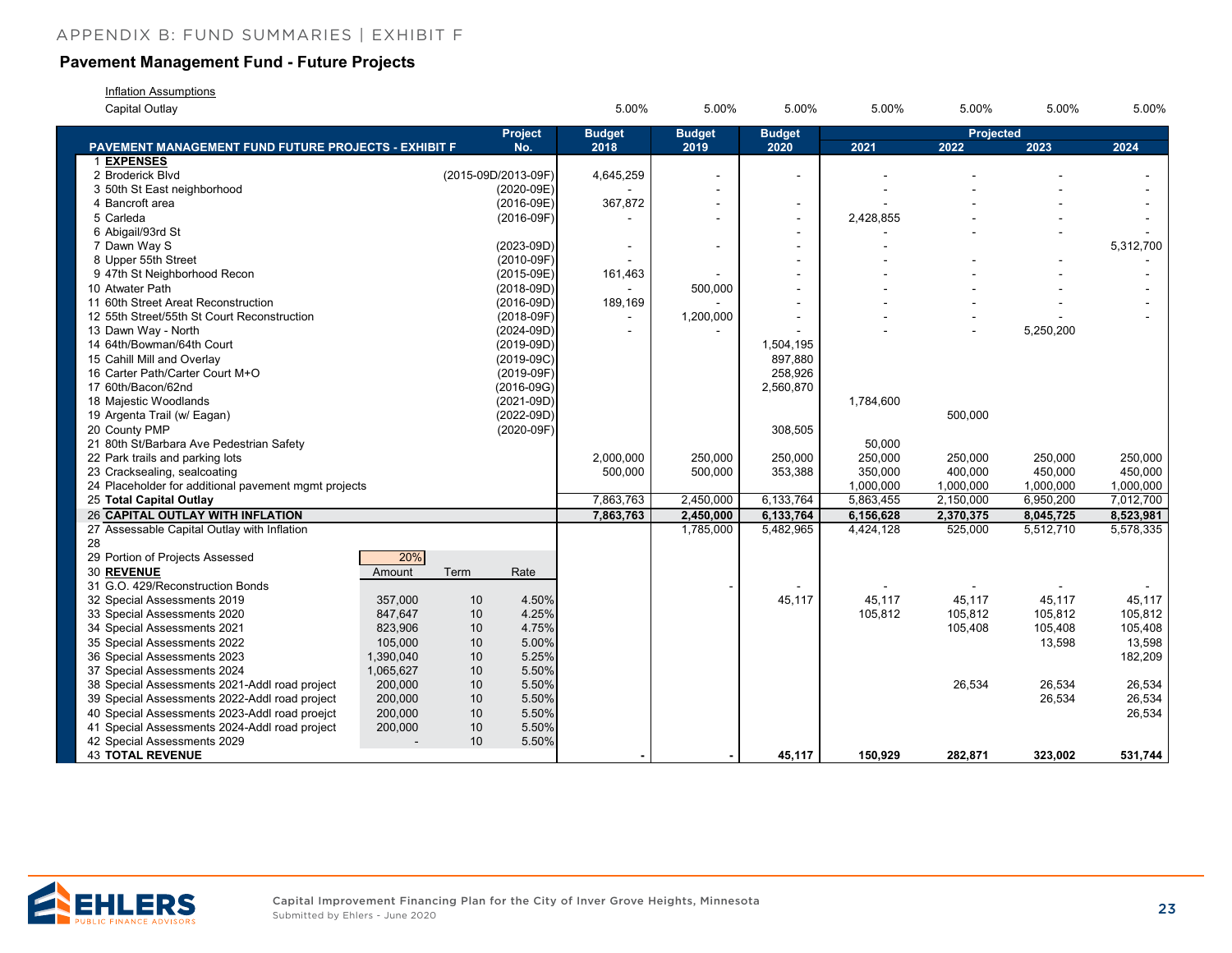### <span id="page-23-0"></span>**Closed Bond Debt Service Fund 399 - Exhibit G**

| Inflation Assumptions         |       |       |       |       |       |       |       |
|-------------------------------|-------|-------|-------|-------|-------|-------|-------|
| I Revenue (Non-Tax/State Aid) | 2.00% | 2.00% | 2.00% | 2.00% | 2.00% | 2.00% | 2.00% |
| 2 Expenditures                | 3.00% | 3.00% | 3.00% | 3.00% | 3.00% | 3.00% | 3.00% |
| 3 Interest on Investments     | .25%  | 25%   | .25%  | .25%  | .25%  | .25%  | .25%  |

| <b>CLOSED BOND DEBT SERVICE FUND 399-</b>             | <b>Actual</b> | <b>Actual</b> | <b>Actual</b> | <b>Budget</b> | <b>Projected</b> |           |           |           |
|-------------------------------------------------------|---------------|---------------|---------------|---------------|------------------|-----------|-----------|-----------|
| <b>EXHIBIT G</b>                                      | 2017          | 2018          | 2019          | 2020          | 2021             | 2022      | 2023      | 2024      |
| 4 REVENUE                                             |               |               |               |               |                  |           |           |           |
| 5 Taxes                                               | 592           | (143)         | 15,246        |               |                  |           |           |           |
| 6 Interest                                            | 65,839        | 66,405        | (29, 802)     | 20,850        | 20,723           | 21,692    | 21,963    | 22,238    |
| 7 Special Assessments                                 | 28,571        | 42,867        | 7,720         |               |                  |           |           |           |
| 8 Miscellaneous                                       |               |               |               |               |                  |           |           |           |
| 9 TOTAL REVENUE                                       | 95,002        | 109,129       | (6, 836)      | 20,850        | 20,723           | 21,692    | 21,963    | 22,238    |
| 10                                                    |               |               |               |               |                  |           |           |           |
| <b>EXPENSES</b><br>11                                 |               |               |               |               |                  |           |           |           |
| 12 Current                                            |               |               |               |               |                  |           |           |           |
| Miscellaneous<br>13                                   | 18,253        | 10,694        | 13,536        |               |                  |           |           |           |
| 14 Debt Service                                       |               |               |               |               |                  |           |           |           |
| Debt Service - Principal and Interest                 |               |               |               |               |                  |           |           |           |
| <b>16 TOTAL EXPENSES</b><br>17                        | 18,253        | 10,694        | 13,536        |               |                  |           |           |           |
| 18 OTHER FINANCING SOURCES / (USES)                   |               |               |               |               |                  |           |           |           |
| 19 Transfer in from closed debt funds                 |               | 31,352        | 52,961        | 49,000        | 56,800           |           |           |           |
| 20 Transfer out - General Fund                        | (200,000)     |               |               |               |                  |           |           |           |
| 21 Transfer out - Park Acquisition Fund               |               |               |               |               |                  |           |           |           |
| 22 Transfer out - Community Prop                      |               | (198, 145)    |               |               |                  |           |           |           |
| 23 Transfer out - Pavement Management                 |               |               | 0             |               |                  |           |           |           |
| 23 Transfer out - City Facilities Fund (Fire Station) |               | 0             |               |               |                  |           |           |           |
| 24 Transfer out - City Facilities Fund (PW Facility)  |               |               |               |               |                  |           |           |           |
| 25 Transfer out - Local Improvement Fund              |               | (54, 590)     | $\Omega$      | (80,000)      |                  |           |           |           |
| 26 Transfers out - Debt Service Fund                  | (97,007)      | (227, 550)    | (75, 333)     |               |                  |           |           |           |
| 27 TOTAL OTHER FINANCING SOURCES (USES)               | (297,007)     | (448, 933)    | (22, 372)     | (31,000)      | 56,800           |           |           |           |
| 28                                                    |               |               |               |               |                  |           |           |           |
| <b>29 ENDING FUND BALANCE</b>                         | 2,061,223     | 1,710,725     | 1,667,981     | 1,657,831     | 1,735,354        | 1,757,046 | 1,779,009 | 1,801,246 |

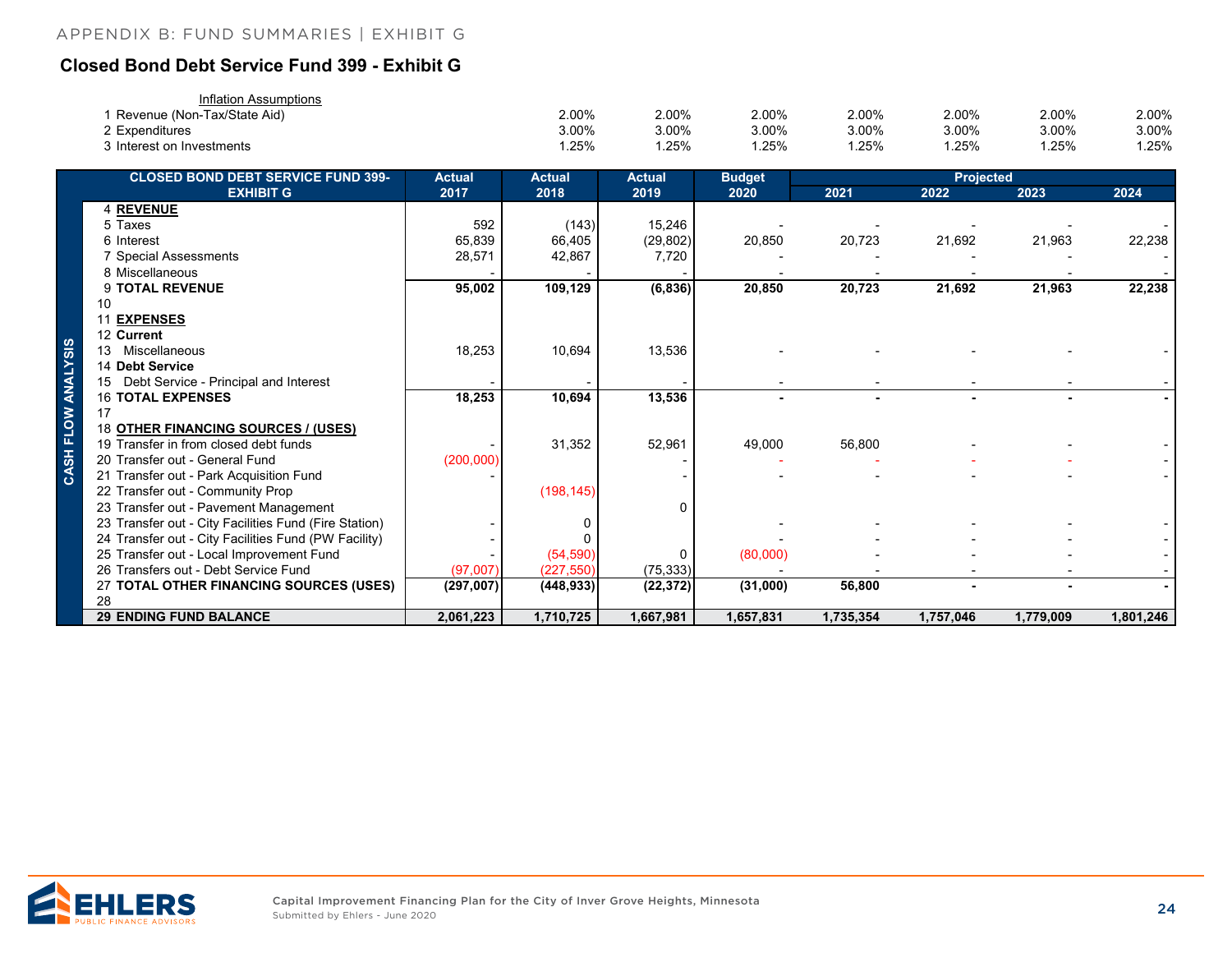#### <span id="page-24-0"></span>**City Facilities Internal Service Fund 605 - Exhibit H**

| Inflation Assumptions       |       |       |       |       |       |       |       |
|-----------------------------|-------|-------|-------|-------|-------|-------|-------|
| Revenue (Non-Tax/State Aid) | 2.00% | 2.00% | 2.00% | 2.00% | 2.00% | 2.00% | 2.00% |
| 2 Expenditures              | 5.00% | 5.00% | 5.00% | 5.00% | 5.00% | 5.00% | 5.00% |
| 3 Interest on Investments   | .25%  | .25%  | .25%  | 1.25% | .25%  | .25%  | .25%  |
| ⊦ Capital Outlav            | 5.00% | 5.00% | 5.00% | 5.00% | 5.00% | 5.00% | 5.00% |

| CITY FACILITIES INTERNAL SERVICE FUND 605 -                                                  | <b>Actual</b> | <b>Actual</b> | <b>Actual</b> | <b>Budget</b> | Projected |         |         |         |
|----------------------------------------------------------------------------------------------|---------------|---------------|---------------|---------------|-----------|---------|---------|---------|
| <b>EXHIBIT H</b>                                                                             | 2017          | 2018          | 2019          | 2020          | 2021      | 2022    | 2023    | 2024    |
| <b>5 REVENUE</b>                                                                             |               |               |               |               |           |         |         |         |
| 6 Taxes (Debt Levy - Fire Station)                                                           |               |               |               |               |           |         |         |         |
| 7 Taxes (Debt Levy - Maintenance Facility)                                                   |               |               |               |               |           |         |         |         |
| 8 Charges for Services                                                                       | 416,900       | 574,185       | 612,500       | 760,300       | 667,680   | 701,156 | 736,307 | 773,218 |
| 9 Rent/Other                                                                                 | 9,904         |               | 8,963         | 3,000         | 3,060     | 3,121   | 3,184   | 3,247   |
| 10 Interest                                                                                  | 1,341         | 2,756         | 7,589         |               | 7,589     | 7,684   | 7,780   | 7,877   |
| 11 Miscellaneous                                                                             |               |               |               |               |           |         |         |         |
| <b>12 TOTAL REVENUE</b>                                                                      | 428,145       | 576,941       | 629,052       | 763,300       | 678,329   | 711,961 | 747,271 | 784,342 |
| 13                                                                                           |               |               |               |               |           |         |         |         |
| <b>14 EXPENSES</b>                                                                           |               |               |               |               |           |         |         |         |
| 15 Current                                                                                   |               |               |               |               |           |         |         |         |
| 16 Operations                                                                                | 376,454       | 468,784       | 420,635       | 638,800       | 670,740   | 704,277 | 739,491 | 776,465 |
| 17 Debt Service                                                                              |               |               |               |               |           |         |         |         |
| Debt Service - Principal and Interest                                                        |               |               |               |               |           |         |         |         |
| 19 Capital Outlay                                                                            |               |               |               |               |           |         |         |         |
| 20 Capital Improvements                                                                      | 14,279        |               |               |               |           |         |         |         |
| 21 TOTAL EXPENSES                                                                            | 390,733       | 468,784       | 420,635       | 638,800       | 670,740   | 704,277 | 739,491 | 776,465 |
| 22                                                                                           |               |               |               |               |           |         |         |         |
| 23 OTHER FINANCING SOURCES / (USES)                                                          |               |               |               |               |           |         |         |         |
| 24 Bond Proceeds (net costs of issuance)<br>25 Transfer in - Closed Bond Fund (Fire Station) |               |               |               |               |           |         |         |         |
| 26 Transfer in - Closed Bond Fund (PW Facility)                                              |               |               |               |               |           |         |         |         |
| 27 Transfer in - Central Equipment ISF                                                       |               |               |               |               |           |         |         |         |
| 28 Transfer in - Capital Facilities                                                          |               |               |               | 72,117        |           |         |         |         |
| 29 Transfer out - ADA Fund                                                                   | (20, 300)     | (32, 300)     | (41, 200)     |               |           |         |         |         |
| 30 TOTAL OTHER FINANCING SOURCES (USES)                                                      | (20, 300)     | (32, 300)     | (41, 200)     | 72,117        |           |         |         |         |
| 31                                                                                           |               |               |               |               |           |         |         |         |
| <b>32 ENDING CASH BALANCE</b>                                                                | 167,409       | 243,266       | 410,483       | 607,100       | 614,689   | 622,372 | 630,152 | 638,029 |
| 33 Interfund Loan Balance (General Fund)                                                     |               |               |               |               |           |         |         |         |

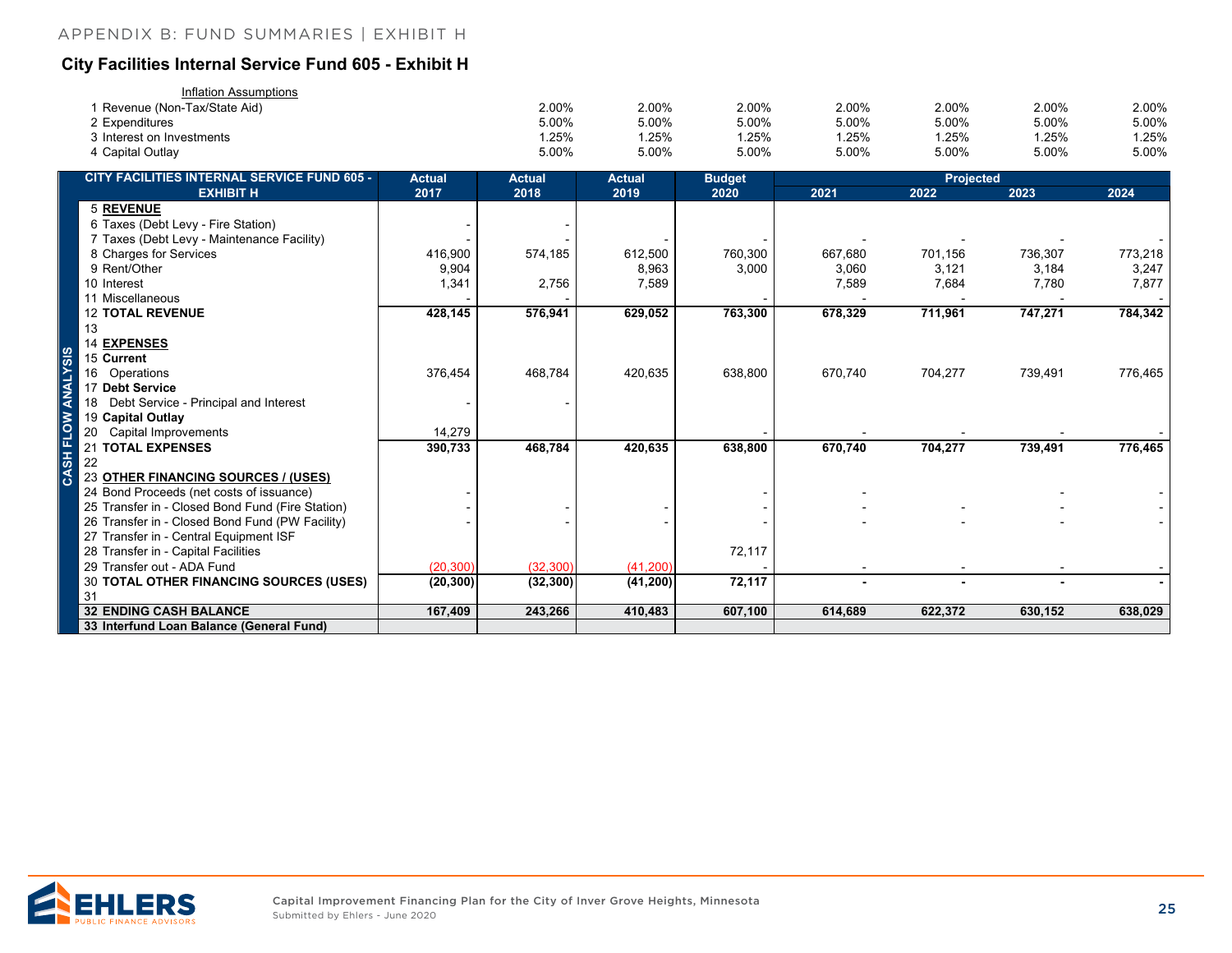#### <span id="page-25-0"></span>**Golf Course Fund 503 - EXHIBIT I**

| Inflation Assumptions       |       |       |       |       |          |       |       |
|-----------------------------|-------|-------|-------|-------|----------|-------|-------|
| Revenue (Non-Tax/State Aid) | 3.00% | 3.00% | 3.00% | 3.00% | 3.00%    | 3.00% | 3.00% |
| 2 Expenditures              | 3.00% | 3.00% | 3.00% | 3.00% | 3.00%    | 3.00% | 3.00% |
| 3 Interest on Investments   | .25%  | .25%  | .25%  | .25%  | .25%     | .25%  | .25%  |
| ⊦ Capital Outlay            | 5.00% | 5.00% | 5.00% | 5.00% | $5.00\%$ | 5.00% | 5.00% |

|             |                                               | <b>Actual</b> | <b>Actual</b> | <b>Actual</b> | <b>Budget</b> |             | <b>Projected</b> |               |             |
|-------------|-----------------------------------------------|---------------|---------------|---------------|---------------|-------------|------------------|---------------|-------------|
|             | <b>GOLF COURSE FUND 503 - EXHIBIT I</b>       | 2017          | 2018          | 2019          | 2020          | 2021        | 2022             | 2023          | 2024        |
|             | 5 REVENUE                                     |               |               |               |               |             |                  |               |             |
|             | 6 Taxes                                       |               |               |               |               |             |                  |               |             |
|             | 7 Receipts from customers                     | 1,486,728     | 2,239,680     | 1,564,336     | 1,842,000     | 1,897,260   | 1,954,178        | 2,012,803     | 2,073,187   |
|             | 8 Interest                                    | 3,422         | 7,981         | 14,163        | 4,536         | 3,461       | 2,369            | 1,260         | 134         |
|             | 9 Miscellaneous                               | 514           | 952           | 3,255         | 3,353         | 3,453       | 3,557            | 3,664         | 3,773       |
|             | <b>10 TOTAL REVENUE</b>                       | 1,490,664     | 2,248,613     | 1,581,754     | 1,849,888     | 1,904,174   | 1,960,103        | 2,017,726     | 2,077,094   |
|             | 11                                            |               |               |               |               |             |                  |               |             |
|             | 12 EXPENSES                                   |               |               |               |               |             |                  |               |             |
|             | 13 Current                                    |               |               |               |               |             |                  |               |             |
| <u>အ</u>    | 14 Payments to suppliers and employees        | 1,357,580     | 1,655,668     | 1,545,139     | 1,854,000     | 1,909,620   | 1,966,909        | 2,025,916     | 2,086,693   |
|             | 15 Debt Service                               |               |               |               |               |             |                  |               |             |
|             | Debt Service - Principal and Interest<br>16   |               |               |               |               |             |                  |               |             |
| ⋛           | 17 Capital Outlay                             |               |               |               |               |             |                  |               |             |
|             | Capital improvements and Equipment<br>18      | 64,558        | 212,102       | 282,002       |               |             |                  |               |             |
| ŏ           | <b>19 TOTAL EXPENSES</b>                      | 1,422,138     | 1,867,770     | 1,827,141     | 1,854,000     | 1,909,620   | 1,966,909        | 2,025,916     | 2,086,693   |
| 군           | 20                                            |               |               |               |               |             |                  |               |             |
| $rac{1}{2}$ | <b>OTHER FINANCING SOURCES / (USES)</b>       |               |               |               |               |             |                  |               |             |
|             | 22 Interfund Loan                             |               | 113,052       |               |               |             |                  |               |             |
| ပ           | 23 Transfer in - Host Community               | 100,000       |               |               |               |             |                  |               |             |
|             | 24 Transfer out - Interfund Loan Repayment    | (29,603)      | (119, 592)    | (157, 276)    | (81,908)      | (81,908)    | (81,908)         | (81,908)      | (81,908)    |
|             | 2016 Golf Course Improvements<br>a            |               |               |               | (81,908)      | (81,908)    | (81,908)         | (81,908)      | (81,908)    |
|             | 2018 Equipment Purchases<br>b                 |               |               |               |               |             |                  |               |             |
|             | 2019 Equipment Purchases<br>C                 |               |               |               |               |             |                  |               |             |
|             | 2019 Golf Carts<br>d                          |               | (31,066)      | (205, 560)    |               |             |                  |               |             |
|             | 25 TOTAL OTHER FINANCING SOURCES (USES)       | 70,397        | (37, 606)     | (157, 276)    | (81,908)      | (81,908)    | (81,908)         | (81,908)      | (81,908)    |
|             | 26                                            |               |               |               |               |             |                  |               |             |
|             | <b>27 ENDING CASH BALANCE</b>                 | 422,291       | 765,528       | 362,865       | 276,845       | 189,491     | 100,778          | 10,680        | (80, 827)   |
|             | 28 Interfund Loan Balance (Central Equipment) | (2,047,700)   | (2,041,160)   | (1,883,884)   | (1,801,976)   | (1,720,068) | (1,638,160)      | (1, 556, 252) | (1,474,344) |

|                                                   | <b>Actual</b> | Actual  | <b>Actual</b> | <b>Budget</b> | <b>Projected</b> |      |      |      |
|---------------------------------------------------|---------------|---------|---------------|---------------|------------------|------|------|------|
| <b>BREAKDOWN OF CAPITAL OUTLAY</b>                | 2017          | 2018    | 2019          | 2020          | 2021             | 2022 | 2023 | 2024 |
| 29 PROJECT DESCRIPTION                            |               |         |               |               |                  |      |      |      |
| 30 Capital Improvements - Future Year Placeholder |               | 50,000  |               |               |                  |      |      |      |
| 31 Capital Equipment - Future Year Placeholder    |               | 100,000 |               |               |                  |      |      |      |
| 32                                                |               |         |               |               |                  |      |      |      |
| 33                                                |               |         |               |               |                  |      |      |      |
| 34 Total Capital Outlay                           |               | 150.000 |               |               |                  |      |      |      |
| 35 CAPITAL OUTLAY WITH INFLATION                  |               | 150,000 |               |               |                  |      |      |      |

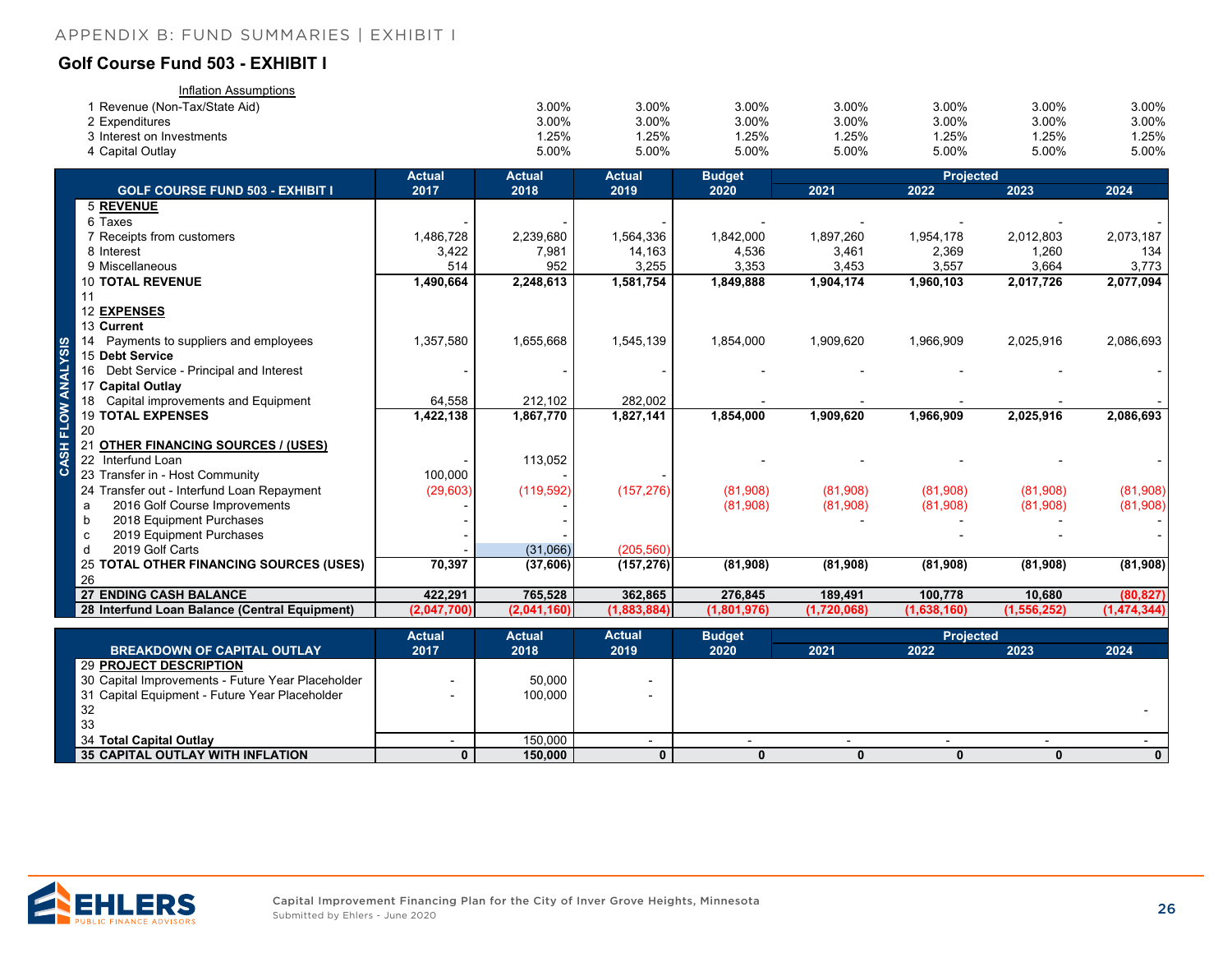#### <span id="page-26-0"></span>**Local Improvement Construction Fund - EXHIBIT J**

| Inflation Assumptions       |       |       |       |       |       |       |       |
|-----------------------------|-------|-------|-------|-------|-------|-------|-------|
| Revenue (Non-Tax/State Aid) | 2.00% | 2.00% | 2.00% | 2.00% | 2.00% | 2.00% | 2.00% |
| Expenditures                | 3.00% | 3.00% | 3.00% | 3.00% | 3.00% | 3.00% | 3.00% |
| Interest on Investments     | .25%  | .25%  | .25%  | .25%  | .25%  | .25%  | .25%  |

|                    | <b>LOCAL IMPROVEMENT CONSTRUCTION</b>            | <b>Actual</b> | <b>Actual</b> | <b>Actual</b> | <b>Budget</b> |                | Projected<br>2021<br>2022<br>2023 |               |             |  |
|--------------------|--------------------------------------------------|---------------|---------------|---------------|---------------|----------------|-----------------------------------|---------------|-------------|--|
|                    | <b>FUND - EXHIBIT J</b>                          | 2017          | 2018          | 2019          | 2020          |                |                                   |               | 2024        |  |
|                    | <b>REVENUE</b>                                   |               |               |               |               |                |                                   |               |             |  |
|                    | Taxes                                            | 34,768        | 104,990       | 104,065       |               |                |                                   | 90,383        | 631.294     |  |
|                    | <b>Special Assessments - Existing</b>            | 293,967       | 232,144       | 638,472       | 249,680       | 209,386        | 184,278                           | 158,331       | 152,328     |  |
|                    | Special Assessments - New                        |               |               |               |               |                |                                   | 129,505       | 129,505     |  |
|                    | excess TIF                                       |               |               |               |               |                |                                   |               |             |  |
|                    | Sales tax reimbursement                          |               |               |               | 300,000       |                |                                   |               |             |  |
|                    | Intergovernmental                                | 319,019       | 1,395,834     | 2,083,183     | 2,370,000     | 1,459,650      | 3,119,075                         | 1,521,275     |             |  |
|                    | <b>MSA</b>                                       |               |               | 1,251,623     | 1,308,075     | 1,111,864      | 1,111,864                         | 1,111,864     | 1,111,864   |  |
|                    | Interest                                         | 31,313        | 58,282        | 267,718       |               |                |                                   |               |             |  |
|                    | Miscellaneous                                    | 409,484       | 329,695       | 276,828       | 275,000       | 280,500        | 286,110                           | 291,832       | 297,669     |  |
|                    | <b>TOTAL REVENUE</b>                             | 1,088,551     | 2,120,945     | 4,621,889     | 4,502,755     | 3,061,400      | 4,701,327                         | 3,303,189     | 2,322,660   |  |
|                    |                                                  |               |               |               |               |                |                                   |               |             |  |
|                    | <b>EXPENSES</b>                                  |               |               |               |               |                |                                   |               |             |  |
|                    | Current                                          |               |               |               |               |                |                                   |               |             |  |
|                    | Current                                          | 37,790        | 58,088        | 102,088       | 30,000        |                |                                   |               |             |  |
|                    | <b>Debt Service</b>                              |               |               |               |               |                |                                   |               |             |  |
|                    | Debt Service - Principal and Interest            |               | 124,608       |               |               |                |                                   | 209,416       | 724,570     |  |
|                    | <b>Capital Outlay</b>                            |               |               |               |               |                |                                   |               |             |  |
|                    | Previously approved projects                     |               |               |               | 198,023       |                |                                   |               |             |  |
|                    | Fire station project (previously bonded)         |               | 1,804,264     | 7,881,531     | 3,061,928     |                |                                   |               |             |  |
|                    | <b>Capital Expenditures</b>                      | 2,846,120     | 10,186,221    | 7,400,961     | 3,699,980     | 2,976,211      | 8,238,065                         | 15,387,345    |             |  |
|                    | <b>TOTAL EXPENSES</b>                            | 2,883,910     | 12,173,181    | 15,384,580    | 6,989,931     | 2,976,211      | 8,238,065                         | 15,596,761    | 724,570     |  |
| CASH FLOW ANALYSIS |                                                  |               |               |               |               |                |                                   |               |             |  |
|                    | <b>OTHER FINANCING SOURCES / (USES)</b>          |               |               |               |               |                |                                   |               |             |  |
|                    | Bond Proceeds - Street Reconstruction Bonds      | 0             | 10,192,479    | 2,555,244     |               |                | 2,500,000                         |               |             |  |
|                    | Bond Proceeds - CIP Bonds for Maint. Facility    |               |               |               |               |                |                                   | 7,490,000     |             |  |
|                    | Transfers In - General Fund                      | $\Omega$      | 54,720        | 8,857         | $\mathbf 0$   | $\mathbf 0$    | 350,000                           | 450,000       | 100,000     |  |
|                    | Transfers In - Parks Acquisition and Development | 12,518        | $\mathbf{0}$  | 1,282,867     | $\Omega$      | $\Omega$       | $\Omega$                          | $\Omega$      | $\mathbf 0$ |  |
|                    | Transfers In - Pavement Management               | 3,340         | 927,601       | 91,612        | $\Omega$      | 0              | $\Omega$                          | $\Omega$      | $\mathbf 0$ |  |
|                    | Transfers In - Park Capital                      | 644,033       | 10,355        | 227,037       | $\Omega$      | $\overline{0}$ | $\Omega$                          | $\Omega$      | 0           |  |
|                    | Transfers In - Closed Bond Fund                  | 0             | 54,590        | 0             | 80,000        | $\Omega$       | $\Omega$                          | U             | $\mathbf 0$ |  |
|                    | Transfers In - Host Community                    | 0             | 9,067         | 35,239        | 0             | 1,000,000      | 1,000,000                         | 1,800,000     | 0           |  |
|                    | Transfers In - Central Equipment                 | 229,174       | $\Omega$      | 158,319       | U             | $\mathbf 0$    | $\Omega$                          | 1,000,000     | $\mathbf 0$ |  |
|                    | Transfers In - Utilities (Water, Sewer, Storm)   | 196,541       | 1,593,233     | 21,950        | 75,000        | $\mathbf 0$    | $\mathbf{0}$                      | 1,000,000     | $\Omega$    |  |
|                    | Transfers In - State Aid Construction Fund       |               |               | 3,289,125     |               |                |                                   |               |             |  |
|                    | Transfers In - Utilities (NWA)                   |               |               | O             | 844,000       |                |                                   |               |             |  |
|                    | Transfers In - Other (Construction in Progress)  | 3,003         | 89            | 270,410       | $\Omega$      | 0              | 0                                 | $\Omega$      | 0           |  |
|                    | Transfers Out - PMP (Reallocation of Bonds)      | $\Omega$      | (1, 246, 587) |               | $\Omega$      | $\Omega$       | $\Omega$                          | $\Omega$      | $\Omega$    |  |
|                    | <b>Transfers Out</b>                             |               |               | (406, 476)    |               |                |                                   |               |             |  |
|                    | Audit Adjustment                                 |               |               |               |               |                |                                   |               |             |  |
|                    | <b>TOTAL OTHER FINANCING SOURCES (USES)</b>      | 1,088,609     | 11,595,547    | 7,534,184     | 999,000       | 1,000,000      | 3,850,000                         | 11,740,000    | 100,000     |  |
|                    |                                                  |               |               |               |               |                |                                   |               |             |  |
|                    | <b>ENDING FUND BALANCE</b>                       | 761,682       | 2,304,993     | (923, 514)    | (2,411,690)   | (1,326,501)    | (1,013,239)                       | (1, 566, 811) | 131,278     |  |
|                    | <b>MSA Advance</b>                               |               |               | 1,351,828     | 1,281,844     | (1, 111, 864)  | (1, 111, 864)                     | (366, 192)    |             |  |
|                    | Changes in Balance Sheet Items                   |               |               | 536,500       |               |                |                                   |               |             |  |
|                    | <b>ENDING CASH BALANCE</b>                       |               |               | 964,814       | (1, 129, 846) | (2, 438, 364)  | (2, 125, 102)                     | (1,933,003)   | 131,278     |  |

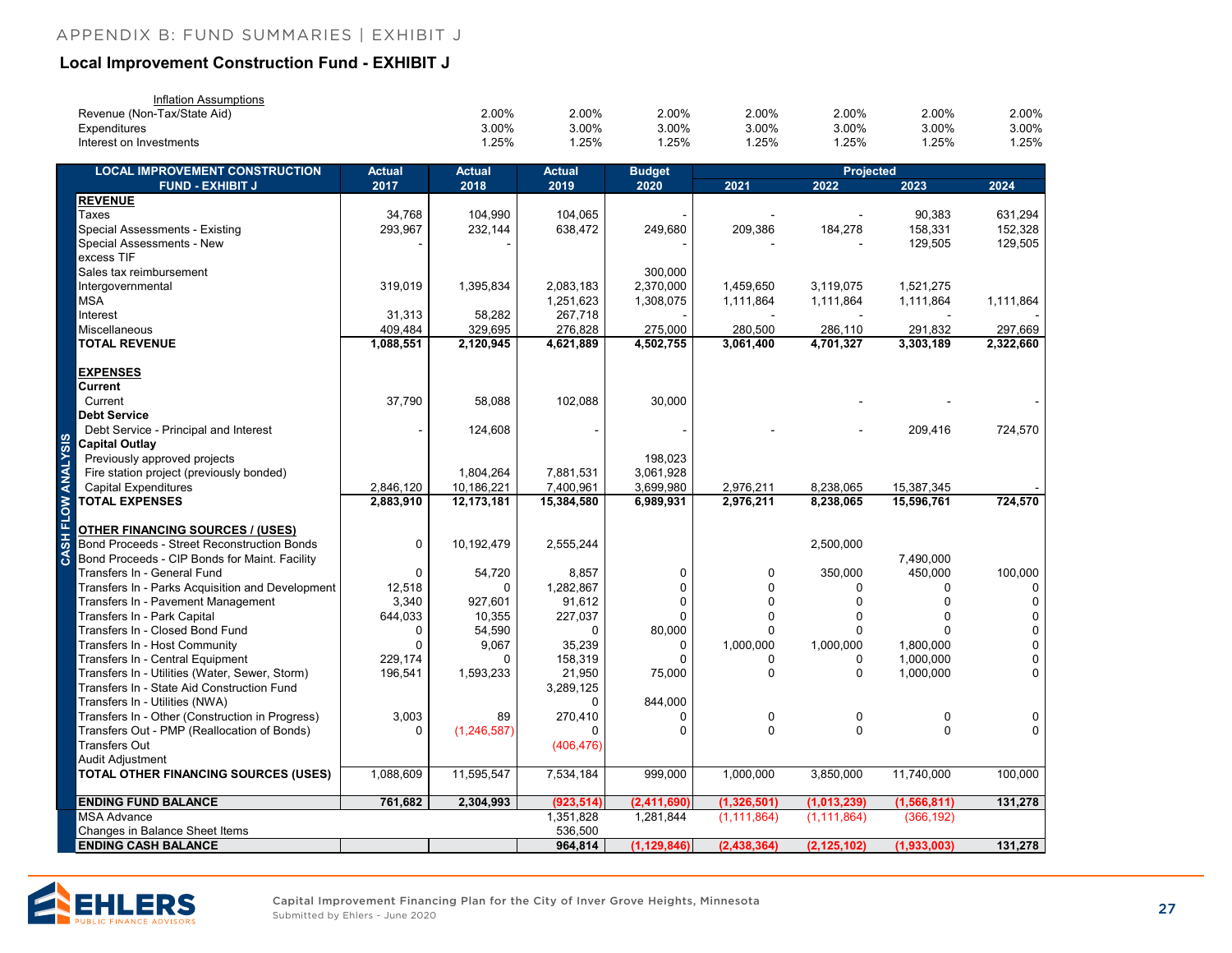#### **Local Improvement Construction Fund - Future Projects**

| Inflation Assumptions |
|-----------------------|
|-----------------------|

| Capital Outlay                                                 |           |      |                       | 5.00%                    | 5.00%                 | 5.00%                 | 5.00%     | 5.00%             | 5.00%      | 5.00%        |
|----------------------------------------------------------------|-----------|------|-----------------------|--------------------------|-----------------------|-----------------------|-----------|-------------------|------------|--------------|
| <b>LOCAL IMPROVEMENT CONSTRUCTION FUND FUTURE</b>              |           |      | <b>Project</b><br>No. | <b>Budget</b><br>2018    | <b>Actual</b><br>2019 | <b>Budget</b><br>2020 | 2021      | Projected<br>2022 | 2023       | 2024         |
| <b>PROJECTS - EXHIBIT J</b><br><b>EXPENSES</b>                 |           |      |                       |                          |                       |                       |           |                   |            |              |
| 70th St - Eagan to TH 3                                        |           |      | $(2015-08)$           | 100,000                  | 835                   | 2,314,700             | 542,200   | 2,119,075         | 1,521,275  |              |
| 70th St @ TH 3 roundabout                                      |           |      | $(2016-08)$           | 605,000                  | 800,000               | 2,515                 |           |                   |            |              |
| 117th St, TH 52 to Rich Valley Blvd                            |           |      | $(2016-17)$           |                          |                       | 300,000               | 957,000   | 3,954,000         |            |              |
| 65th St TH 3 to Argenta Trail                                  |           |      | $(2015-03)$           | 275,000                  | 2,015,705             | 200,200               |           |                   |            |              |
| <b>Orchard Trail</b>                                           |           |      | $(2011 - 15)$         |                          |                       |                       | 130,000   |                   |            |              |
| Seidl's Lake Outlet                                            |           |      |                       |                          |                       |                       | 536,000   |                   |            |              |
| 80th St east of roundabout                                     |           |      | $(2015-02)$           | $\overline{\phantom{a}}$ |                       |                       |           |                   |            |              |
| NWA Trunk Watermain 65th St                                    |           |      | $(2017-03)$           |                          | 8,200                 | (13,400)              |           |                   |            |              |
| TH3 Intersection Impr. For 65th St.                            |           |      | $(2017 - 24)$         | 5,300,000                | 836,690               | 465,100               |           |                   |            |              |
| NWA Trunk Watermain 65th St Loop (Phase IV)                    |           |      | $(2018-03)$           |                          | 495,100               | 33,000                |           |                   |            |              |
| Update the 2010 Regional Road System Visioning Study           |           |      | $(2018-17)$           |                          |                       | 30,000                |           |                   |            |              |
| Interchange at Argenta Trail & I-494                           |           |      | $(2013-04)$           |                          |                       | 30,000                |           |                   |            |              |
| New Argenta Trail (from Amana Trail to Existing Argenta Trail) |           |      | $(2018-19)$           |                          |                       | 337,865               | 402,620   | 1,000,000         |            |              |
| Maintenance Facility                                           |           |      |                       |                          |                       |                       | 280,000   | 440,000           | 13,470,000 |              |
| 70th Street - TH 3 to Babcock Trail                            |           |      | $(2018-18)$           |                          |                       |                       |           |                   | 135,000    |              |
|                                                                |           |      |                       |                          |                       |                       |           |                   |            |              |
|                                                                |           |      |                       |                          |                       |                       |           |                   |            |              |
| <b>Total Capital Outlay</b>                                    |           |      |                       | 6,280,000                | 4,156,530             | 3,699,980             | 2,847,820 | 7,513,075         | 15,126,275 |              |
| <b>CAPITAL OUTLAY WITH INFLATION</b>                           |           |      |                       | 6,280,000                | 4,156,530             | 3,699,980             | 2,976,211 | 8,238,065         | 15,387,345 | $\mathbf{0}$ |
|                                                                |           |      |                       |                          |                       |                       |           |                   |            |              |
| <b>REVENUE</b>                                                 | Amount    | Term | Rate                  |                          |                       |                       |           |                   |            |              |
| G.O. Bonds                                                     |           |      |                       |                          |                       |                       |           | 2,500,000         | 7,490,000  |              |
| Special Assessments 2019                                       |           | 10   | 4.50%                 |                          |                       |                       |           |                   |            |              |
| Special Assessments 2020                                       |           | 10   | 4.25%                 |                          |                       |                       |           |                   |            |              |
| Special Assessments 2021                                       |           | 10   | 4.75%                 |                          |                       |                       |           |                   |            |              |
| Special Assessments 2022                                       | 1,000,000 | 10   | 5.00%                 |                          |                       |                       |           |                   | 129,505    | 129,505      |
| Special Assessments 2023                                       |           | 10   | 5.25%                 |                          |                       |                       |           |                   |            |              |
| Special Assessments 2024                                       |           | 10   | 5.50%                 |                          |                       |                       |           |                   |            |              |
| Special Assessments 2025                                       |           | 10   | 5.50%                 |                          |                       |                       |           |                   |            |              |
| Special Assessments 2026                                       |           | 10   | 5.50%                 |                          |                       |                       |           |                   |            |              |
| Special Assessments 2027                                       |           | 10   | 5.50%                 |                          |                       |                       |           |                   |            |              |
| Special Assessments 2028                                       |           | 10   | 5.50%                 |                          |                       |                       |           |                   |            |              |
| Special Assessments 2029                                       |           | 10   | 5.50%                 |                          |                       |                       |           |                   |            |              |
| <b>TOTAL REVENUE</b>                                           |           |      |                       |                          |                       |                       |           | 2,500,000         | 7,619,505  | 129,505      |

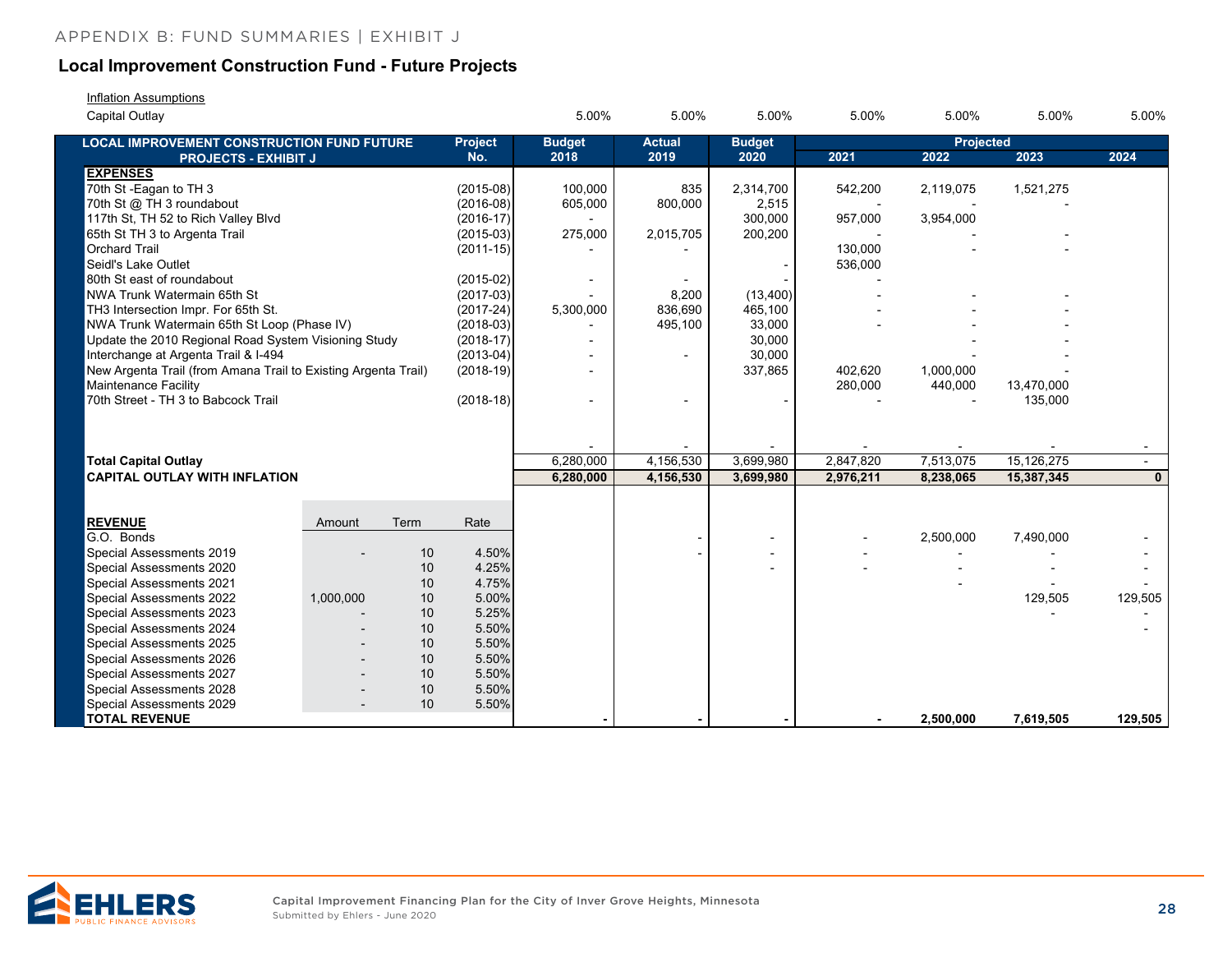#### <span id="page-28-0"></span>**Community Center Special Revenue Fund 205 - Exhibit K**

| Inflation Assumptions       |       |       |       |       |       |       |       |
|-----------------------------|-------|-------|-------|-------|-------|-------|-------|
| Revenue (Non-Tax/State Aid) | 2.00% | 2.00% | 2.00% | 2.00% | 2.00% | 2.00% | 2.00% |
| 2 Expenditures              | 3.00% | 3.00% | 3.00% | 3.00% | 3.00% | 3.00% | 3.00% |
| 3 Interest on Investments   | .25%  | .25%  | .25%  | .25%  | .25%  | .25%  | .25%  |
| 4 Capital Outlay            |       |       |       | 5.00% | 5.00% | 5.00% | 5.00% |

| <b>COMMUNITY CENTER SPECIAL REVENUE</b>             | <b>Actual</b> | <b>Actual</b> | <b>Actual</b> | <b>Budget</b> | <b>Projected</b> |               |               |             |
|-----------------------------------------------------|---------------|---------------|---------------|---------------|------------------|---------------|---------------|-------------|
| <b>FUND 205 - EXHIBIT K</b>                         | 2017          | 2018          | 2019          | 2020          | 2021             | 2022          | 2023          | 2024        |
| <b>5 REVENUE</b>                                    |               |               |               |               |                  |               |               |             |
| 6 Taxes                                             |               |               |               |               |                  |               |               |             |
| 7 Charges for Services                              | 2,235,649     | 2,429,010     | 2,376,481     | 2,458,700     | 2,507,874        | 2,558,031     | 2,609,192     | 2,661,376   |
| 8 Interest                                          | (683)         | (53)          | 6,942         |               |                  |               |               |             |
| 9 Miscellaneous                                     | 247,580       | 352,982       | 504,839       | 336,300       | 343,026          | 349,887       | 356,884       | 364,022     |
| <b>10 TOTAL REVENUE</b>                             | 2,482,546     | 2,781,939     | 2,888,262     | 2,795,000     | 2,850,900        | 2,907,918     | 2,966,076     | 3,025,398   |
|                                                     |               |               |               |               |                  |               |               |             |
| <b>12 EXPENSES</b>                                  |               |               |               |               |                  |               |               |             |
| 13 Current                                          |               |               |               |               |                  |               |               |             |
| Operations                                          | 3,052,642     | 3,178,208     | 3,183,046     | 3,269,100     | 3,367,173        | 3,468,188     | 3,572,234     | 3,679,401   |
| 15 Debt Service                                     |               |               |               |               |                  |               |               |             |
| Debt Service - Principal and Interest<br>16         |               |               |               |               |                  |               |               |             |
| 17 Capital Outlay                                   |               |               |               |               |                  |               |               |             |
| Capital improvements                                | 530,051       | 385,521       | 366,259       | 829,400       | 2,891,417        | 1,868,407     | 100,887       | 162,471     |
| <b>19 TOTAL EXPENSES</b>                            | 3,582,693     | 3,563,729     | 3,549,305     | 4,098,500     | 6,258,590        | 5,336,595     | 3,673,121     | 3,841,872   |
| 20                                                  |               |               |               |               |                  |               |               |             |
| <b>OTHER FINANCING SOURCES / (USES)</b><br>-21      |               |               |               |               |                  |               |               |             |
| 22 Bond Proceeds                                    |               |               |               |               |                  |               |               |             |
| 23 Transfer in - Host Community (For Operations)    | 542,485       | 723,206       | 365,982       | 474,100       | 516,273          | 560.270       | 606,157       | 654,003     |
| 24 Transfer in - Host Community (For Capital)       | 12,571        |               | 366,260       | 829,400       | 2,891,417        | 1,868,407     | 100,887       | 162.471     |
| 25 Transfer in - Host Community (For Rink Projects) | ∩             |               |               | 3,000         | 3,000            | 3,000         | 3,000         | 3,000       |
| 26 Transfer in - Capital Facilities Fund            | 515,000       |               |               |               |                  |               |               |             |
| 27 Transfer out - Local Improvement Construction    | (644, 033)    | (10, 355)     |               |               |                  |               |               |             |
| 28 Rosemount Agreement West Rink                    | O             |               |               | 50,290        | 53,472           | 56,254        | 60,451        | 64,275      |
| 29 TOTAL OTHER FINANCING SOURCES (USES)             | 426,023       | 712,851       | 732,242       | 1,356,790     | 3,464,162        | 2,487,931     | 770,495       | 883,749     |
| 30                                                  |               |               |               |               |                  |               |               |             |
| <b>31 ENDING FUND BALANCE</b>                       | (1,786,819)   | (1, 855, 758) | (1,784,559)   | (1,731,269)   | (1,674,797)      | (1,615,543)   | (1,552,092)   | (1,484,817) |
| 32 Interfund Loan Balance (Central Equipment)       | (1,897,884)   | (2,695,060)   | (2,583,861)   | (2,490,571)   | (2, 394, 099)    | (2, 294, 845) | (2, 191, 394) | (2,084,119) |

|                                                   | <b>Actual</b> | <b>Actual</b> | <b>Actual</b> | <b>Budget</b> |           | <b>Projected</b> |                          |         |
|---------------------------------------------------|---------------|---------------|---------------|---------------|-----------|------------------|--------------------------|---------|
| <b>BREAKDOWN OF CAPITAL OUTLAY</b>                | 2017          | 2018          | 2019          | 2020          | 2021      | 2022             | 2023                     | 2024    |
| 33 PROJECT DESCRIPTION                            |               |               |               |               |           |                  |                          |         |
| 34 Capital Improvements - Future Year Placeholder |               | .219,500      |               | 829.400       | 2.622.600 | 1.614.000        | 83.000                   | 127.300 |
| -35                                               |               |               |               |               |           |                  | $\overline{\phantom{a}}$ |         |
| 36                                                |               |               |               |               |           |                  |                          |         |
| -37                                               |               |               |               |               |           |                  |                          |         |
| 38 Total Capital Outlay                           |               | ,219,500      |               | 829.400       | 2,622,600 | 1,614,000        | 83,000                   | 127,300 |
| I 39 CAPITAL OUTLAY WITH INFLATION I              |               | 1,219,500     |               | 829,400       | 2,891,417 | 1,868,407        | 100,887                  | 162,471 |

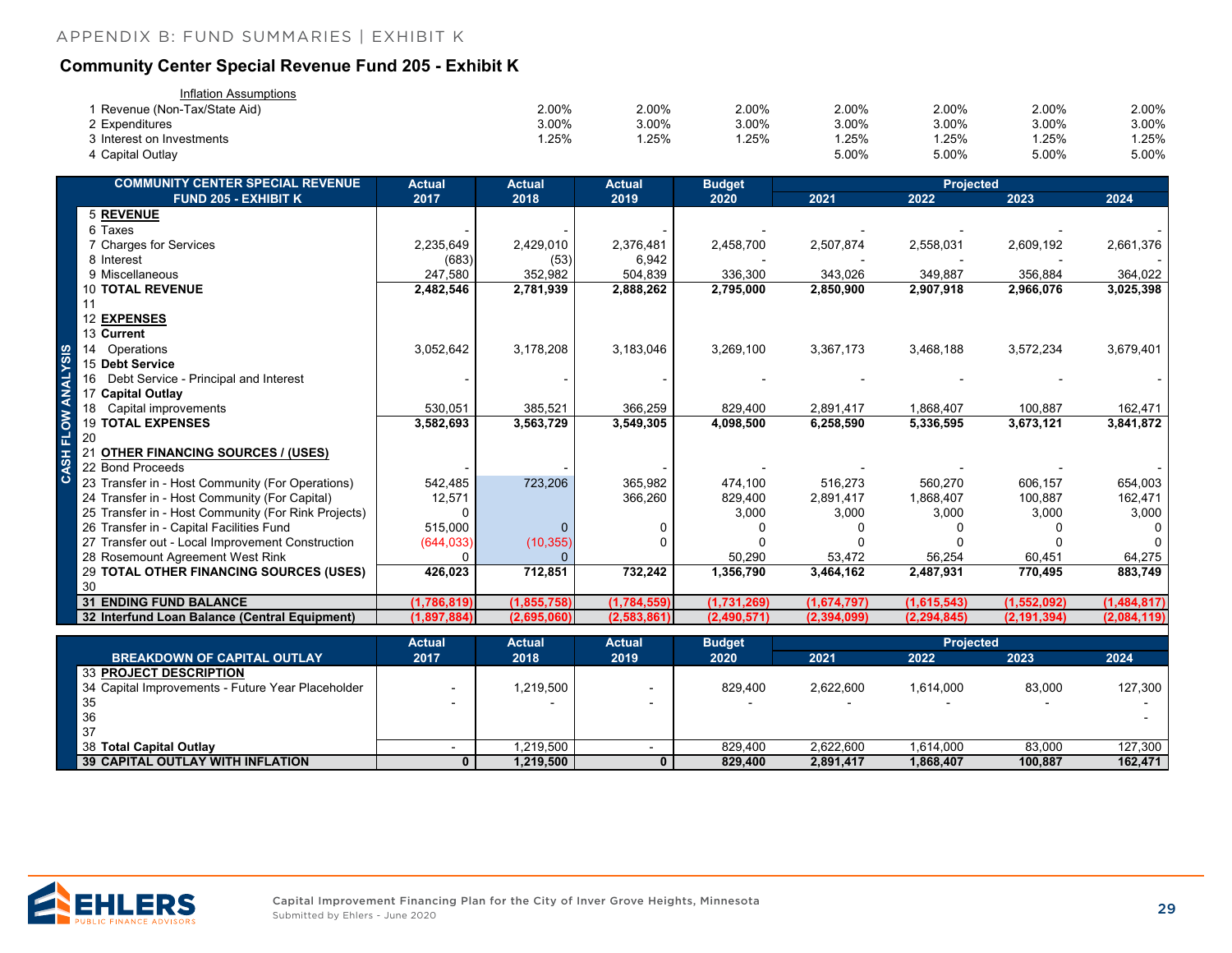#### <span id="page-29-0"></span>**Capital Facilities Fund 400 - Exhibit L**

| Inflation Assumptions       |       |       |       |       |          |       |       |
|-----------------------------|-------|-------|-------|-------|----------|-------|-------|
| Revenue (Non-Tax/State Aid) | 2.00% | 2.00% | 2.00% | 2.00% | 2.00%    | 2.00% | 2.00% |
| 2 Expenditures              | 3.00% | 3.00% | 3.00% | 3.00% | 3.00%    | 3.00% | 3.00% |
| 3 Interest on Investments   | .25%  | .25%  | .25%  | .25%  | $1.25\%$ | 1.25% | .25%  |
| 4 Capital Outlay            | 5.00% | 5.00% | 5.00% | 5.00% | 5.00%    | 5.00% | 5.00% |

|                    |                                                  | <b>Actual</b> | <b>Amended</b> | <b>Actual</b> | <b>Budget</b> |              | <b>Projected</b> |              |              |
|--------------------|--------------------------------------------------|---------------|----------------|---------------|---------------|--------------|------------------|--------------|--------------|
|                    | <b>CAPITAL FACILITIES FUND 400 - EXHIBIT L</b>   | 2017          | 2018           | 2019          | 2020          | 2021         | 2022             | 2023         | 2024         |
|                    | <b>5 REVENUE</b>                                 |               |                |               |               |              |                  |              |              |
|                    | 6 Taxes                                          |               |                |               |               |              |                  |              |              |
|                    | 7 Miscellaneous                                  |               |                |               |               |              |                  |              |              |
|                    | 8 Interest                                       | 7,898         | 7,315          | 1,692         |               |              |                  |              |              |
|                    | 9 TOTAL REVENUE                                  | 7,898         | 7,315          | 1,692         |               |              |                  |              |              |
|                    | 10                                               |               |                |               |               |              |                  |              |              |
|                    | <b>EXPENSES</b>                                  |               |                |               |               |              |                  |              |              |
|                    | 12 Current                                       |               |                |               |               |              |                  |              |              |
|                    | 13 Miscellaneous                                 |               |                |               |               |              |                  |              |              |
|                    | 14 Debt Service                                  |               |                |               |               |              |                  |              |              |
|                    | 15 Principal and Interest                        |               |                |               |               |              |                  |              |              |
|                    | 16 Capital Outlay                                |               |                |               |               |              |                  |              |              |
|                    | 17 Capital Outlay                                |               |                |               |               |              |                  |              |              |
| CASH FLOW ANALYSIS | <b>18 TOTAL EXPENSES</b>                         |               |                |               |               |              |                  |              |              |
|                    | 19                                               |               |                |               |               |              |                  |              |              |
|                    | 20 OTHER FINANCING SOURCES / (USES)              |               |                |               |               |              |                  |              |              |
|                    | 21 Bond Proceeds                                 |               |                |               |               |              |                  |              |              |
|                    | 22 Transfers In - General                        |               |                |               |               |              |                  |              |              |
|                    | 23 Transfers In - Other                          |               |                |               |               |              |                  |              |              |
|                    | 24 Transfers Out - Community Center Fund         | (515,000)     |                |               |               |              |                  |              |              |
|                    | 25 Transfers Out - City Facilities               |               |                |               | (72, 117)     |              |                  |              |              |
|                    | 26 Transfers Out - Park Capital Replacement Fund | (25,000)      |                |               |               |              |                  |              |              |
|                    | 27 TOTAL OTHER FINANCING SOURCES (USES)          | (540,000)     |                |               | (72, 117)     |              |                  |              |              |
|                    | 28                                               |               |                |               |               |              |                  |              |              |
|                    | <b>29 ENDING FUND BALANCE</b>                    | 63,110        | 70,425         | 72,117        | $\mathbf{0}$  | $\mathbf{0}$ | $\mathbf{0}$     | $\mathbf{0}$ | $\mathbf{0}$ |

|                                         | <b>Actual</b> | Amended | <b>Actual</b> | <b>Budget</b> |                          | <b>Projected</b> |      |      |
|-----------------------------------------|---------------|---------|---------------|---------------|--------------------------|------------------|------|------|
| <b>BREAKDOWN OF CAPITAL OUTLAY</b>      | 2017          | 2018    | 2019          | 2020          | 2021                     | 2022             | 2023 | 2024 |
| <b>30 PROJECT DESCRIPTION</b>           |               |         |               |               |                          |                  |      |      |
| 31 HVP Remediation                      |               |         |               |               | $\overline{\phantom{0}}$ |                  |      |      |
| 32                                      |               |         | -             |               | $\overline{\phantom{0}}$ |                  |      |      |
| 33 Future Year Placeholder              |               |         | -             |               |                          |                  |      |      |
| 34 Total Capital Outlay                 |               |         |               |               |                          |                  |      |      |
| <b>35 CAPITAL OUTLAY WITH INFLATION</b> |               |         |               |               |                          |                  |      | 0    |

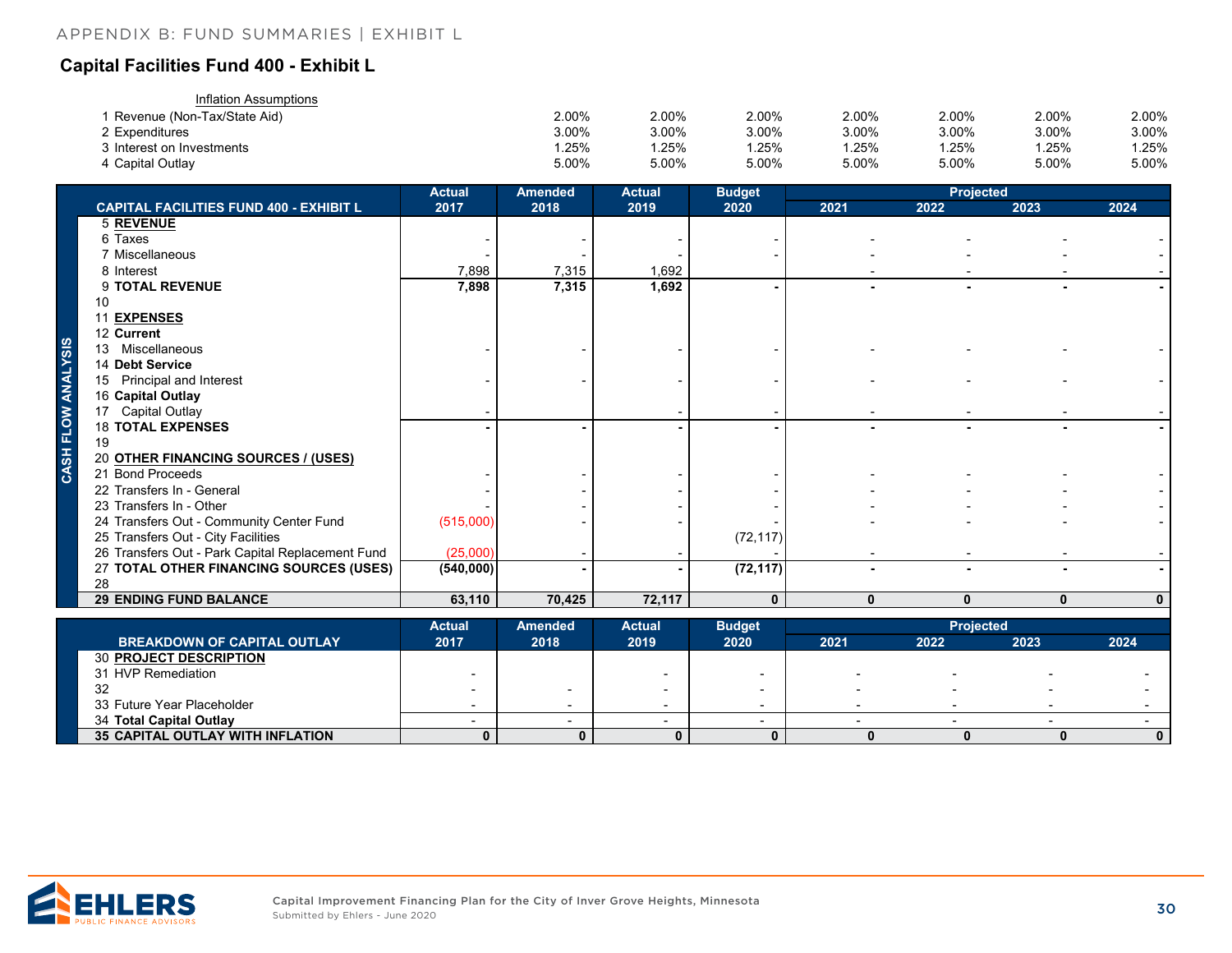#### <span id="page-30-0"></span>**Economic Development Special Revenue Fund 290 - Exhibit M**

| Inflation Assumptions       |       |       |       |       |       |       |       |
|-----------------------------|-------|-------|-------|-------|-------|-------|-------|
| Revenue (Non-Tax/State Aid) | 2.00% | 2.00% | 2.00% | 2.00% | 2.00% | 2.00% | 2.00% |
| 2 Expenditures              | 3.00% | 3.00% | 3.00% | 3.00% | 3.00% | 3.00% | 3.00% |
| 3 Interest on Investments   | .25%  | .25%  | .25%  | .25%  | .25%  | .25%  | .25%  |
| 4 Capital Outlay            | 5.00% | 5.00% | 5.00% | 5.00% | 5.00% | 5.00% | 5.00% |

| <b>ECONOMIC DEVELOPMENT SPECIAL</b>           | <b>Actual</b> | <b>Actual</b> | <b>Actual</b> | <b>Budget</b> |         |         |         |         |
|-----------------------------------------------|---------------|---------------|---------------|---------------|---------|---------|---------|---------|
| <b>REVENUE FUND 290 - EXHIBIT M</b>           | 2017          | 2018          | 2019          | 2020          | 2021    | 2022    | 2023    | 2024    |
| 5 REVENUE                                     |               |               |               |               |         |         |         |         |
| 6 Taxes                                       |               |               |               |               |         |         |         |         |
| 7 Intergovernmental                           | 416,286       | 171,972       |               |               |         |         |         |         |
| 8 Interest                                    | 197           | 898           | 287           |               | 3,972   | 3,972   | 3,972   | 3,972   |
| 9 Miscellaneous                               |               |               |               | 15,000        | 15,300  | 15,606  | 15,918  | 16,236  |
| <b>10 TOTAL REVENUE</b>                       | 416,483       | 172,870       | 287           | 15,000        | 19,272  | 19,578  | 19,890  | 20,208  |
| 11                                            |               |               |               |               |         |         |         |         |
| 12 EXPENSES                                   |               |               |               |               |         |         |         |         |
| 13 Current                                    |               |               |               |               |         |         |         |         |
| <b>Community Development</b>                  | 133,090       | 219,649       | 40,643        | 76,200        | 78,486  | 80,841  | 83,266  | 85,764  |
| 15 Debt Service                               |               |               |               |               |         |         |         |         |
| Debt Service - Principal and Interest<br>16   |               |               |               |               |         |         |         |         |
| 17 Capital Outlay                             |               |               |               |               |         |         |         |         |
| <b>Develpment Activities</b>                  | 354,677       | 448,605       |               |               |         |         |         |         |
| <b>19 TOTAL EXPENSES</b>                      | 487,767       | 668,254       | 40,643        | 76,200        | 78,486  | 80,841  | 83,266  | 85,764  |
| 20                                            |               |               |               |               |         |         |         |         |
| <b>OTHER FINANCING SOURCES / (USES)</b><br>21 |               |               |               |               |         |         |         |         |
| 22 Bond Proceeds                              |               |               |               |               |         |         |         |         |
| 23 Transfer in - Host Community Fund          | 43,941        | 518,878       | 114,669       |               |         |         |         |         |
| 24 Transfer in - General Fund                 | 94,100        | 83,100        | 74,924        | 61,200        | 59,214  | 61,263  | 63,376  | 65,555  |
| 25 Transfer in - Other                        |               |               |               |               |         |         |         |         |
| 26 Transfer out                               |               |               |               |               |         |         |         |         |
| 27 TOTAL OTHER FINANCING SOURCES (USES)       | 138,041       | 601,978       | 189,593       | 61,200        | 59,214  | 61,263  | 63,376  | 65,555  |
| 28 Prior Period Adjustment                    |               |               | (166, 286)    |               |         |         |         |         |
| <b>29 ENDING FUND BALANCE</b>                 | 228,209       | 334,803       | 317,754       | 317,754       | 317,754 | 317,754 | 317,754 | 317,754 |